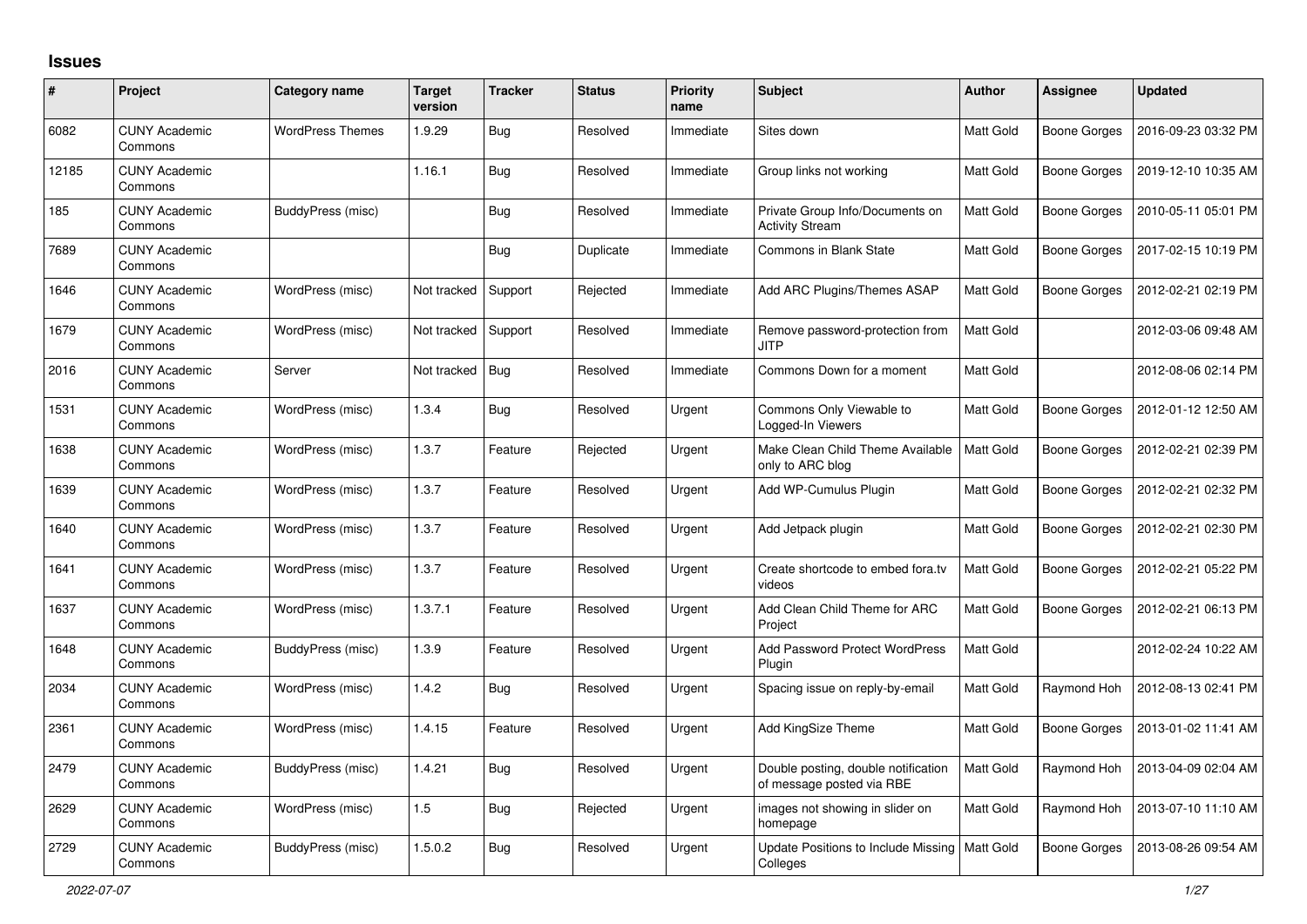| $\#$  | Project                         | Category name              | <b>Target</b><br>version | <b>Tracker</b>    | <b>Status</b> | <b>Priority</b><br>name | <b>Subject</b>                                          | <b>Author</b>    | Assignee     | <b>Updated</b>      |
|-------|---------------------------------|----------------------------|--------------------------|-------------------|---------------|-------------------------|---------------------------------------------------------|------------------|--------------|---------------------|
| 2737  | <b>CUNY Academic</b><br>Commons | BuddyPress (misc)          | 1.5.0.2                  | Bug               | Resolved      | Urgent                  | <b>CAC Not allowing CUNY</b><br>Addresses to Register   | Matt Gold        | Boone Gorges | 2013-08-26 05:43 PM |
| 3058  | <b>CUNY Academic</b><br>Commons | BuddyPress (misc)          | 1.5.18.1                 | <b>Bug</b>        | Resolved      | Urgent                  | Main navigation bar not working                         | <b>Matt Gold</b> | Boone Gorges | 2014-02-21 09:28 AM |
| 3557  | <b>CUNY Academic</b><br>Commons | My Commons                 | 1.7.1                    | <b>Bug</b>        | Resolved      | Urgent                  | Fix typo on My Commons overlay                          | Matt Gold        | Boone Gorges | 2014-10-15 11:02 PM |
| 9105  | <b>CUNY Academic</b><br>Commons | <b>BuddyPress Docs</b>     | 1.12.7                   | <b>Bug</b>        | Resolved      | Urgent                  | BP doc titles/dates messed up                           | <b>Matt Gold</b> | Boone Gorges | 2018-01-23 11:00 AM |
| 10563 | <b>CUNY Academic</b><br>Commons |                            | 1.13.12                  | <b>Bug</b>        | Resolved      | Urgent                  | cllicking on links from site menu<br>leads to 500 error | Matt Gold        | Boone Gorges | 2018-10-23 10:48 AM |
| 71    | <b>CUNY Academic</b><br>Commons | Group Forums               |                          | <b>Bug</b>        | Resolved      | Urgent                  | Forum of Private Group Not Hidden                       | <b>Matt Gold</b> | Boone Gorges | 2009-11-24 10:15 PM |
| 126   | <b>CUNY Academic</b><br>Commons | Upgrades                   |                          | <b>Bug</b>        | Resolved      | Urgent                  | Report of Lost Forum Attachments<br>after Upgrade       | <b>Matt Gold</b> | Boone Gorges | 2009-12-09 03:23 PM |
| 165   | <b>CUNY Academic</b><br>Commons | Wiki                       |                          | <b>Bug</b>        | Resolved      | Urgent                  | White Screen of Death on<br><b>Commons MediaWiki</b>    | Matt Gold        | Boone Gorges | 2010-02-28 12:44 PM |
| 3598  | <b>CUNY Academic</b><br>Commons | Reply By Email             |                          | <b>Bug</b>        | Resolved      | Urgent                  | RBE message not posted                                  | Matt Gold        | Boone Gorges | 2014-10-27 09:34 PM |
| 3898  | <b>CUNY Academic</b><br>Commons | Server                     |                          | System<br>Upgrade | Resolved      | Urgent                  | commons down                                            | Matt Gold        | Boone Gorges | 2015-03-11 09:50 AM |
| 6869  | <b>CUNY Academic</b><br>Commons | <b>Email Notifications</b> |                          | <b>Bug</b>        | Resolved      | Urgent                  | Report: Email notifications not<br>going out            | <b>Matt Gold</b> | Raymond Hoh  | 2016-11-29 09:44 PM |
| 14896 | <b>CUNY Academic</b><br>Commons |                            |                          | <b>Bug</b>        | Resolved      | Urgent                  | site down for maintenance                               | <b>Matt Gold</b> | Boone Gorges | 2021-10-26 11:01 AM |
| 2762  | <b>NYCDH Community Site</b>     |                            |                          | Bug               | Resolved      | Urgent                  | Unable to Delete Spam Groups                            | Matt Gold        | Raymond Hoh  | 2013-09-04 11:23 PM |
| 2773  | <b>NYCDH Community Site</b>     |                            |                          | <b>Bug</b>        | Resolved      | Urgent                  | Severe site weirdness                                   | Matt Gold        | Raymond Hoh  | 2018-02-21 07:13 PM |
| 2068  | <b>CUNY Academic</b><br>Commons | WordPress (misc)           | Not tracked              | Support           | Resolved      | Urgent                  | User Blog Not Accessible                                | <b>Matt Gold</b> | Boone Gorges | 2012-08-28 07:35 PM |
| 3046  | <b>CUNY Academic</b><br>Commons | cuny.is                    | Not tracked              | Bug               | Resolved      | Urgent                  | Create CUNY.IS                                          | <b>Matt Gold</b> | Boone Gorges | 2014-02-18 06:55 PM |
| 3057  | <b>CUNY Academic</b><br>Commons | Reply By Email             | Not tracked              | <b>Bug</b>        | Resolved      | Urgent                  | Double RBE Posts                                        | Matt Gold        | Boone Gorges | 2014-02-20 10:14 PM |
| 3079  | <b>CUNY Academic</b><br>Commons | cuny.is                    | Not tracked              | Bug               | Resolved      | Urgent                  | cuny.is request                                         | Matt Gold        | Boone Gorges | 2014-02-26 07:47 PM |
| 3393  | <b>CUNY Academic</b><br>Commons | <b>WordPress Themes</b>    | Not tracked   Bug        |                   | Resolved      | Urgent                  | Widgets reset on JITP                                   | Matt Gold        | Matt Gold    | 2014-09-01 08:51 PM |
| 3547  | <b>CUNY Academic</b><br>Commons | <b>Email Notifications</b> | Not tracked              | Bug               | Resolved      | Urgent                  | Email notifications not working                         | Matt Gold        | Matt Gold    | 2016-01-26 05:11 PM |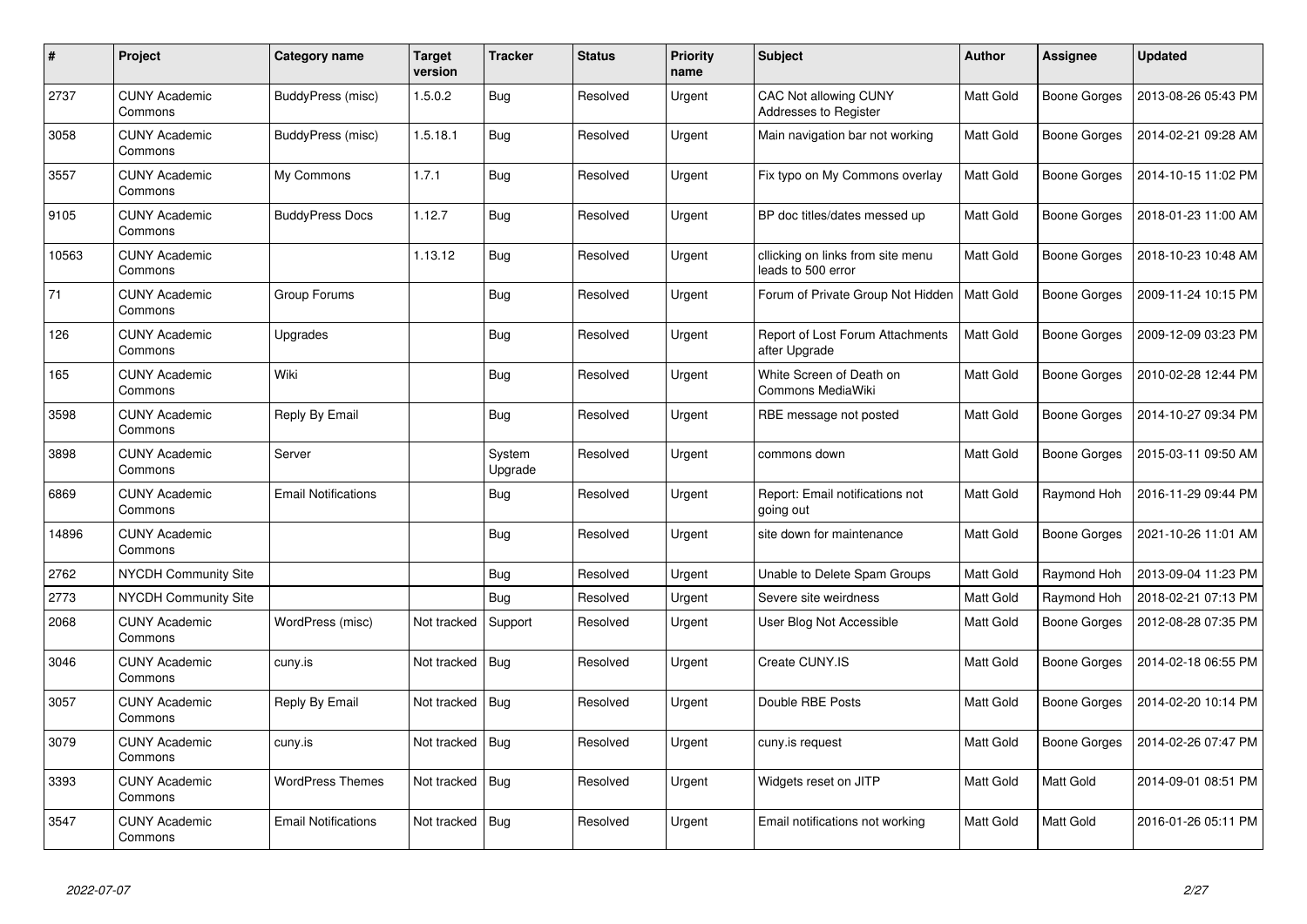| #    | Project                         | <b>Category name</b> | <b>Target</b><br>version | <b>Tracker</b> | <b>Status</b> | <b>Priority</b><br>name | <b>Subject</b>                                                       | <b>Author</b>    | <b>Assignee</b>     | <b>Updated</b>      |
|------|---------------------------------|----------------------|--------------------------|----------------|---------------|-------------------------|----------------------------------------------------------------------|------------------|---------------------|---------------------|
| 4639 | <b>CUNY Academic</b><br>Commons | Home Page            | Not tracked              | Bug            | Resolved      | Urgent                  | Front page slider stopped working                                    | <b>Matt Gold</b> | Boone Gorges        | 2015-09-21 03:44 PM |
| 322  | <b>CUNY Academic</b><br>Commons | BuddyPress (misc)    | 1.0.2                    | Feature        | Resolved      | High                    | Raising Limitation on Emailed<br>Invites                             | <b>Matt Gold</b> | Boone Gorges        | 2010-09-03 07:07 AM |
| 346  | <b>CUNY Academic</b><br>Commons | BuddyPress (misc)    | 1.0.3                    | <b>Bug</b>     | Resolved      | High                    | News Nav Bar Link on Wiki Pages<br>Points to Wrong Page              | <b>Matt Gold</b> | Boone Gorges        | 2010-09-20 05:28 PM |
| 360  | <b>CUNY Academic</b><br>Commons | BuddyPress (misc)    | 1.0.3                    | <b>Bug</b>     | Resolved      | High                    | <b>Activity Feed Problems</b>                                        | Matt Gold        | Boone Gorges        | 2010-09-28 11:45 AM |
| 340  | <b>CUNY Academic</b><br>Commons | BuddyPress (misc)    | 1.1                      | Bug            | Resolved      | High                    | BP Admin Bar Menu Mouseover<br>Areas Too Sensitive                   | <b>Matt Gold</b> | Boone Gorges        | 2010-12-01 09:48 AM |
| 444  | <b>CUNY Academic</b><br>Commons | WordPress (misc)     | 1.1.1                    | <b>Bug</b>     | Resolved      | High                    | Hero Slides Not Showing Up in<br>Firefox                             | Matt Gold        | Boone Gorges        | 2010-12-08 08:41 AM |
| 457  | <b>CUNY Academic</b><br>Commons | BuddyPress (misc)    | 1.1.2                    | <b>Bug</b>     | Resolved      | High                    | Unable to Upload Documents as<br>Forum Attachments                   | Matt Gold        | Boone Gorges        | 2010-12-10 06:56 PM |
| 476  | <b>CUNY Academic</b><br>Commons | WordPress (misc)     | 1.1.3                    | Bug            | Resolved      | High                    | Limited Email Domains List Empty<br>After Site Upgrade               | Matt Gold        | <b>Boone Gorges</b> | 2010-12-13 07:02 PM |
| 507  | <b>CUNY Academic</b><br>Commons | BuddyPress (misc)    | 1.1.6                    | Bug            | Resolved      | High                    | Invite Anyone Rejects CUNY Email<br>Addresses                        | <b>Matt Gold</b> | Boone Gorges        | 2010-12-21 11:26 AM |
| 568  | <b>CUNY Academic</b><br>Commons | BuddyPress (misc)    | 1.1.10                   | Bug            | Resolved      | High                    | Member reports trouble uploading<br>documents to groups              | <b>Matt Gold</b> | Boone Gorges        | 2011-02-10 02:33 PM |
| 574  | <b>CUNY Academic</b><br>Commons | BuddyPress (misc)    | 1.1.10                   | <b>Bug</b>     | Resolved      | High                    | Members unable to read<br>documents posted to groups                 | Matt Gold        | Boone Gorges        | 2011-02-10 03:01 PM |
| 1068 | <b>CUNY Academic</b><br>Commons | WordPress (misc)     | 1.2.5                    | Bug            | Rejected      | High                    | Notification of Update in a Private<br>Group Shows up in Public Feed | Matt Gold        | Boone Gorges        | 2011-07-21 11:27 PM |
| 1418 | <b>CUNY Academic</b><br>Commons | Wiki                 | 1.3                      | <b>Bug</b>     | Resolved      | High                    | Don't see BP Admin Bar on cdev<br>Wiki page                          | Matt Gold        | Boone Gorges        | 2011-12-09 08:58 AM |
| 1547 | <b>CUNY Academic</b><br>Commons | WordPress (misc)     | 1.3.5                    | Bug            | Resolved      | High                    | <b>Spam Registrations</b>                                            | Matt Gold        | Boone Gorges        | 2012-01-16 08:23 PM |
| 1754 | <b>CUNY Academic</b><br>Commons | WordPress (misc)     | 1.3.10                   | <b>Bug</b>     | Resolved      | High                    | Members receiving dev site<br>comment spam                           | <b>Matt Gold</b> | Boone Gorges        | 2012-03-20 01:05 PM |
| 1818 | <b>CUNY Academic</b><br>Commons | WordPress (misc)     | 1.3.12                   | Feature        | Resolved      | High                    | Add news announcement scroll<br>plugin                               | <b>Matt Gold</b> | Boone Gorges        | 2012-04-09 03:15 PM |
| 1916 | <b>CUNY Academic</b><br>Commons | WordPress (misc)     | 1.3.14                   | <b>Bug</b>     | Resolved      | High                    | Images Breaking on Help Blog and<br><b>Ground Control</b>            | Matt Gold        | Boone Gorges        | 2012-05-26 07:54 PM |
| 1995 | <b>CUNY Academic</b><br>Commons | WordPress (misc)     | 1.3.17                   | <b>Bug</b>     | Rejected      | High                    | Featured Content Box Only<br>Rendering on Login                      | Matt Gold        | Boone Gorges        | 2012-07-15 10:21 AM |
| 2018 | <b>CUNY Academic</b><br>Commons | WordPress (misc)     | 1.4                      | Bug            | Resolved      | High                    | <b>WP Nav Bar Overflow</b>                                           | <b>Matt Gold</b> | Boone Gorges        | 2012-08-06 12:58 PM |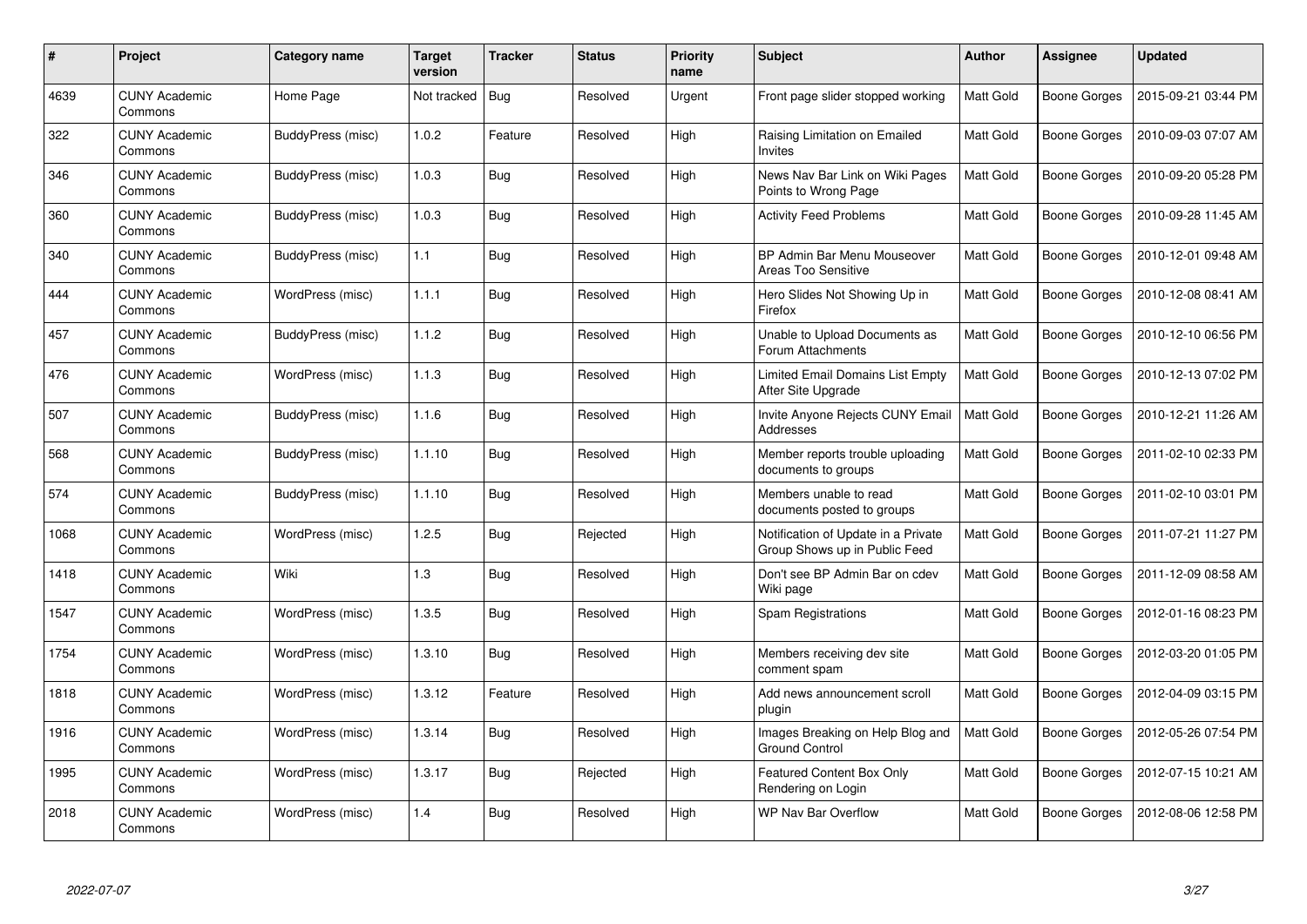| #    | Project                         | Category name              | <b>Target</b><br>version | <b>Tracker</b> | <b>Status</b> | <b>Priority</b><br>name | <b>Subject</b>                                                                  | <b>Author</b>    | <b>Assignee</b>     | <b>Updated</b>      |
|------|---------------------------------|----------------------------|--------------------------|----------------|---------------|-------------------------|---------------------------------------------------------------------------------|------------------|---------------------|---------------------|
| 2019 | <b>CUNY Academic</b><br>Commons | WordPress (misc)           | 1.4                      | <b>Bug</b>     | Resolved      | High                    | Unable to Add New User to Blog                                                  | <b>Matt Gold</b> | Boone Gorges        | 2012-08-08 04:21 PM |
| 2035 | <b>CUNY Academic</b><br>Commons | BuddyPress (misc)          | 1.4.3                    | Support        | Resolved      | High                    | Reply by Email - some possible<br>confusion                                     | Matt Gold        | Raymond Hoh         | 2012-08-19 08:58 AM |
| 2046 | <b>CUNY Academic</b><br>Commons | BuddyPress (misc)          | 1.4.3                    | Bug            | Resolved      | High                    | <b>RBE Delayed Post</b>                                                         | Matt Gold        | Raymond Hoh         | 2012-08-27 11:55 AM |
| 2055 | <b>CUNY Academic</b><br>Commons | WordPress (misc)           | 1.4.3                    | <b>Bug</b>     | Resolved      | High                    | Non-CUNY Sign-Ups not enabled                                                   | <b>Matt Gold</b> | Boone Gorges        | 2012-08-23 12:51 PM |
| 2082 | <b>CUNY Academic</b><br>Commons | BuddyPress (misc)          | 1.4.8                    | Support        | Resolved      | High                    | Default: No Email?                                                              | Matt Gold        | Dominic Giglio      | 2012-10-19 04:55 PM |
| 2230 | <b>CUNY Academic</b><br>Commons | WordPress (misc)           | 1.4.10                   | Bug            | Resolved      | High                    | MESTC page scrambled                                                            | <b>Matt Gold</b> | Dominic Giglio      | 2012-11-20 02:39 PM |
| 2245 | <b>CUNY Academic</b><br>Commons | WordPress (misc)           | 1.4.15                   | <b>Bug</b>     | Resolved      | High                    | Domain mapping issues -- Site<br>warnings                                       | <b>Matt Gold</b> | Dominic Giglio      | 2012-12-27 03:59 PM |
| 2538 | <b>CUNY Academic</b><br>Commons | WordPress (misc)           | 1.4.25                   | <b>Bug</b>     | Resolved      | High                    | Add security plugins                                                            | Matt Gold        | Boone Gorges        | 2013-04-22 10:37 AM |
| 2564 | <b>CUNY Academic</b><br>Commons | WordPress (misc)           | 1.4.32                   | Bug            | Resolved      | High                    | Editing blog posts connected to<br>groups creates activity<br>item/notification | Matt Gold        | <b>Boone Gorges</b> | 2013-07-17 08:39 AM |
| 2738 | <b>CUNY Academic</b><br>Commons | <b>BuddyPress (misc)</b>   | 1.5.0.2                  | <b>Bug</b>     | Resolved      | High                    | Users Unable to Change Email<br>Address in Settings                             | Matt Gold        | <b>Boone Gorges</b> | 2013-08-28 09:05 PM |
| 2775 | <b>CUNY Academic</b><br>Commons | BuddyPress (misc)          | 1.5.1.1                  | <b>Bug</b>     | Resolved      | High                    | Add Lehman College to List of<br><b>Colleges in Profiles</b>                    | Matt Gold        | Boone Gorges        | 2013-09-06 04:40 PM |
| 3205 | <b>CUNY Academic</b><br>Commons | <b>Commons Profile</b>     | 1.6.3                    | Bug            | Resolved      | High                    | Email profile field not showing up                                              | Matt Gold        | Boone Gorges        | 2014-05-12 02:18 PM |
| 3164 | <b>CUNY Academic</b><br>Commons | Reply By Email             | 1.6.7.1                  | <b>Bug</b>     | Resolved      | High                    | Duplicate RBE messages                                                          | Matt Gold        | Raymond Hoh         | 2014-06-24 12:23 PM |
| 3428 | <b>CUNY Academic</b><br>Commons | Twitter page               | 1.6.14                   | <b>Bug</b>     | Resolved      | High                    | Fix typo on Twitter page                                                        | <b>Matt Gold</b> | Dominic Giglio      | 2014-09-01 08:53 PM |
| 3601 | <b>CUNY Academic</b><br>Commons | <b>Email Notifications</b> | 1.7.3                    | <b>Bug</b>     | Resolved      | High                    | Forum replies do not show up on<br>the group homepage                           | Matt Gold        | Raymond Hoh         | 2014-11-10 01:24 PM |
| 3608 | <b>CUNY Academic</b><br>Commons | <b>Email Notifications</b> | 1.7.3                    | <b>Bug</b>     | Resolved      | High                    | Group email plain-text formatting<br>problem                                    | Matt Gold        | Raymond Hoh         | 2014-11-11 12:19 PM |
| 3676 | <b>CUNY Academic</b><br>Commons | WordPress (misc)           | 1.7.4                    | Feature        | Resolved      | High                    | Update WP to 4.0.1                                                              | <b>Matt Gold</b> | Boone Gorges        | 2014-11-21 10:49 AM |
| 3914 | <b>CUNY Academic</b><br>Commons | <b>WordPress Plugins</b>   | 1.7.15.1                 | Feature        | Resolved      | High                    | Upgrade Yoast's SEO plugin                                                      | <b>Matt Gold</b> | Boone Gorges        | 2015-03-13 05:30 PM |
| 3910 | <b>CUNY Academic</b><br>Commons | Home Page                  | 1.7.15.2                 | <b>Bug</b>     | Resolved      | High                    | Home Page Display Errors                                                        | Matt Gold        | Boone Gorges        | 2015-03-17 10:21 AM |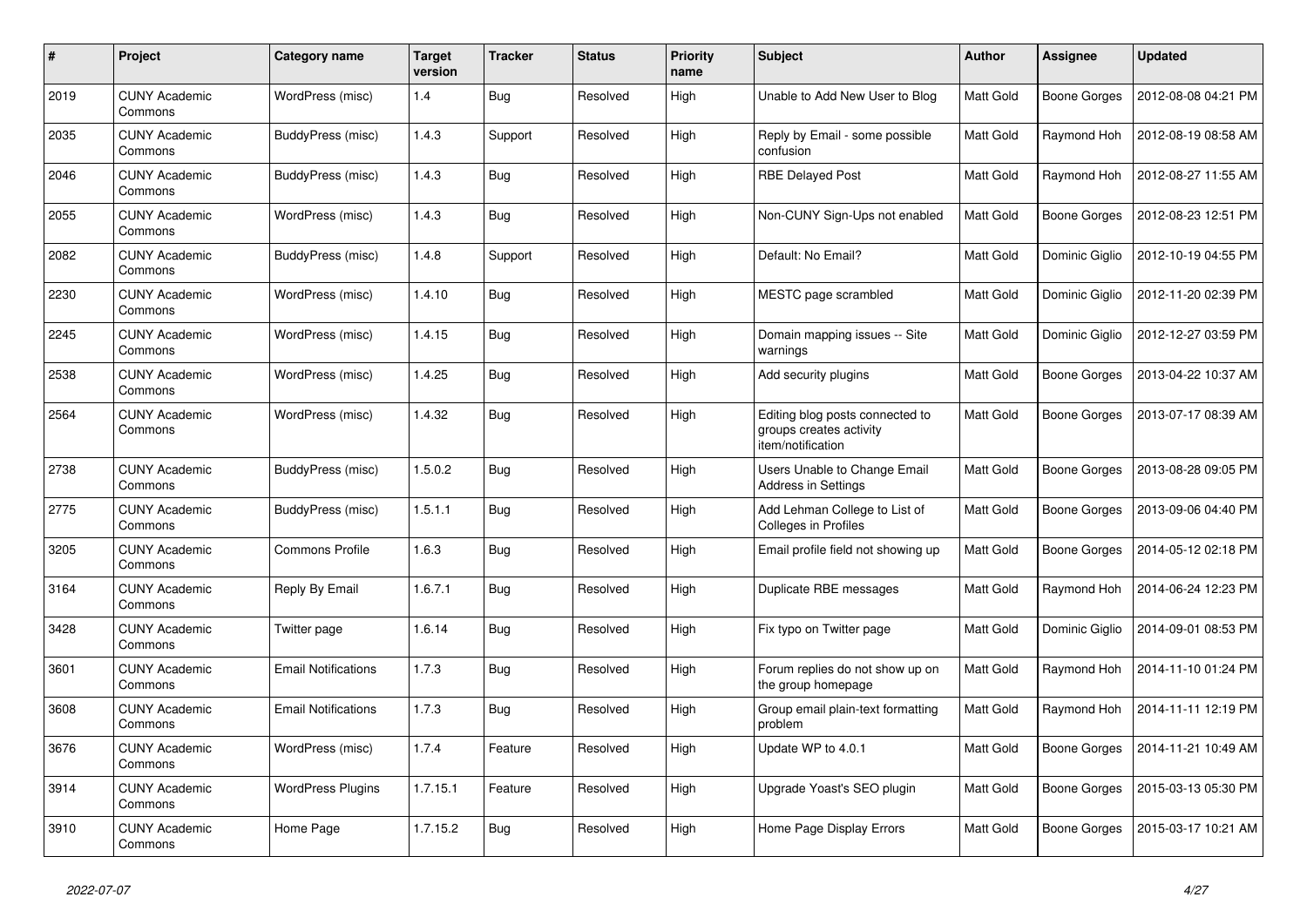| #     | Project                         | Category name              | <b>Target</b><br>version | <b>Tracker</b> | <b>Status</b> | <b>Priority</b><br>name | <b>Subject</b>                                                       | <b>Author</b>    | <b>Assignee</b>   | <b>Updated</b>      |
|-------|---------------------------------|----------------------------|--------------------------|----------------|---------------|-------------------------|----------------------------------------------------------------------|------------------|-------------------|---------------------|
| 3853  | <b>CUNY Academic</b><br>Commons | <b>BuddyPress (misc)</b>   | 1.7.16                   | Bug            | Resolved      | High                    | Post erroneously ascribed to wrong<br>author in activity feed        | Matt Gold        | Raymond Hoh       | 2015-03-21 01:13 PM |
| 4010  | <b>CUNY Academic</b><br>Commons | <b>WordPress Plugins</b>   | 1.7.20                   | Bug            | Resolved      | High                    | GC Digital Fellows site down                                         | Matt Gold        |                   | 2015-04-22 10:30 AM |
| 4816  | <b>CUNY Academic</b><br>Commons | Group Invitations          | 1.8.15                   | Bug            | Resolved      | High                    | Group invite email notifications not<br>received                     | Matt Gold        | Boone Gorges      | 2015-10-26 11:56 AM |
| 5022  | <b>CUNY Academic</b><br>Commons | Wiki                       | 1.9.1                    | Bug            | Resolved      | High                    | Main nav bar different on wiki page                                  | Matt Gold        | Boone Gorges      | 2015-12-11 09:31 PM |
| 5179  | <b>CUNY Academic</b><br>Commons | Homepage Slides            | 1.9.6                    | Bug            | Resolved      | High                    | homepage slider image broken                                         | Matt Gold        | Raymond Hoh       | 2016-02-01 11:26 PM |
| 5925  | <b>CUNY Academic</b><br>Commons | <b>WordPress Plugins</b>   | 1.9.26                   | Feature        | Resolved      | High                    | Add Github Embed plugin                                              | Matt Gold        | Boone Gorges      | 2016-08-24 12:56 PM |
| 8023  | <b>CUNY Academic</b><br>Commons | Reply By Email             | 1.10.18                  | Bug            | Resolved      | High                    | Reply to CAC Message gets posted<br>to forum                         | <b>Matt Gold</b> | Raymond Hoh       | 2017-04-25 02:35 PM |
| 9977  | <b>CUNY Academic</b><br>Commons | <b>WordPress Plugins</b>   | 1.13.5                   | Bug            | Rejected      | High                    | ACERT website down                                                   | <b>Matt Gold</b> | Boone Gorges      | 2018-07-03 02:09 PM |
| 502   | <b>CUNY Academic</b><br>Commons | <b>WordPress Themes</b>    | 1.14                     | Feature        | Duplicate     | High                    | <b>Create Site Templates</b>                                         | <b>Matt Gold</b> | Chris Stein       | 2018-10-24 12:34 PM |
| 10789 | <b>CUNY Academic</b><br>Commons | <b>Email Notifications</b> | 1.14.2                   | Bug            | Resolved      | High                    | Forum Posts not generating email<br>notifications                    | <b>Matt Gold</b> | Boone Gorges      | 2018-12-10 07:19 PM |
| 11174 | <b>CUNY Academic</b><br>Commons | <b>Email Notifications</b> | 1.14.8                   | <b>Bug</b>     | Resolved      | High                    | Email notifications of spammed<br>comment on groupblog               | Matt Gold        | Raymond Hoh       | 2019-03-11 11:42 PM |
| 15135 | <b>CUNY Academic</b><br>Commons | Toolbar                    | 1.19.1                   | Bug            | Resolved      | High                    | Header design spacing                                                | <b>Matt Gold</b> | Boone Gorges      | 2022-01-11 04:41 PM |
| 15239 | <b>CUNY Academic</b><br>Commons | Group Forums               | 1.19.3                   | Bug            | Resolved      | High                    | multiple notifications of forum post                                 | <b>Matt Gold</b> | Raymond Hoh       | 2022-02-01 10:10 PM |
| 48    | <b>CUNY Academic</b><br>Commons | Group Forums               |                          | Bug            | Resolved      | High                    | <b>Unsubscribed Users Receiving</b><br>Commons Forum Posts via Email | Matt Gold        | Boone Gorges      | 2009-10-17 07:01 PM |
| 49    | <b>CUNY Academic</b><br>Commons |                            |                          | <b>Bug</b>     | Resolved      | High                    | Development Site Showing Up in<br>Google Results                     | Matt Gold        | <b>Zach Davis</b> | 2009-10-20 06:23 PM |
| 87    | <b>CUNY Academic</b><br>Commons | Upgrades                   |                          | Bug            | Resolved      | High                    | Upgrade MediaWiki Skin                                               | <b>Matt Gold</b> | Boone Gorges      | 2009-12-03 08:24 AM |
| 98    | <b>CUNY Academic</b><br>Commons | Wiki                       |                          | Bug            | Resolved      | High                    | CICDev Authentication request on<br>wiki                             | Matt Gold        | Lucas Thurston    | 2009-12-03 11:45 AM |
| 100   | <b>CUNY Academic</b><br>Commons | Upgrades                   |                          | Bug            | Resolved      | High                    | Unclickable title links on group<br>forum                            | Matt Gold        | Boone Gorges      | 2009-12-03 09:19 AM |
| 106   | <b>CUNY Academic</b><br>Commons | Upgrades                   |                          | Bug            | Resolved      | High                    | <b>ITPF09 Forum Issue</b>                                            | <b>Matt Gold</b> | Boone Gorges      | 2009-12-03 04:49 PM |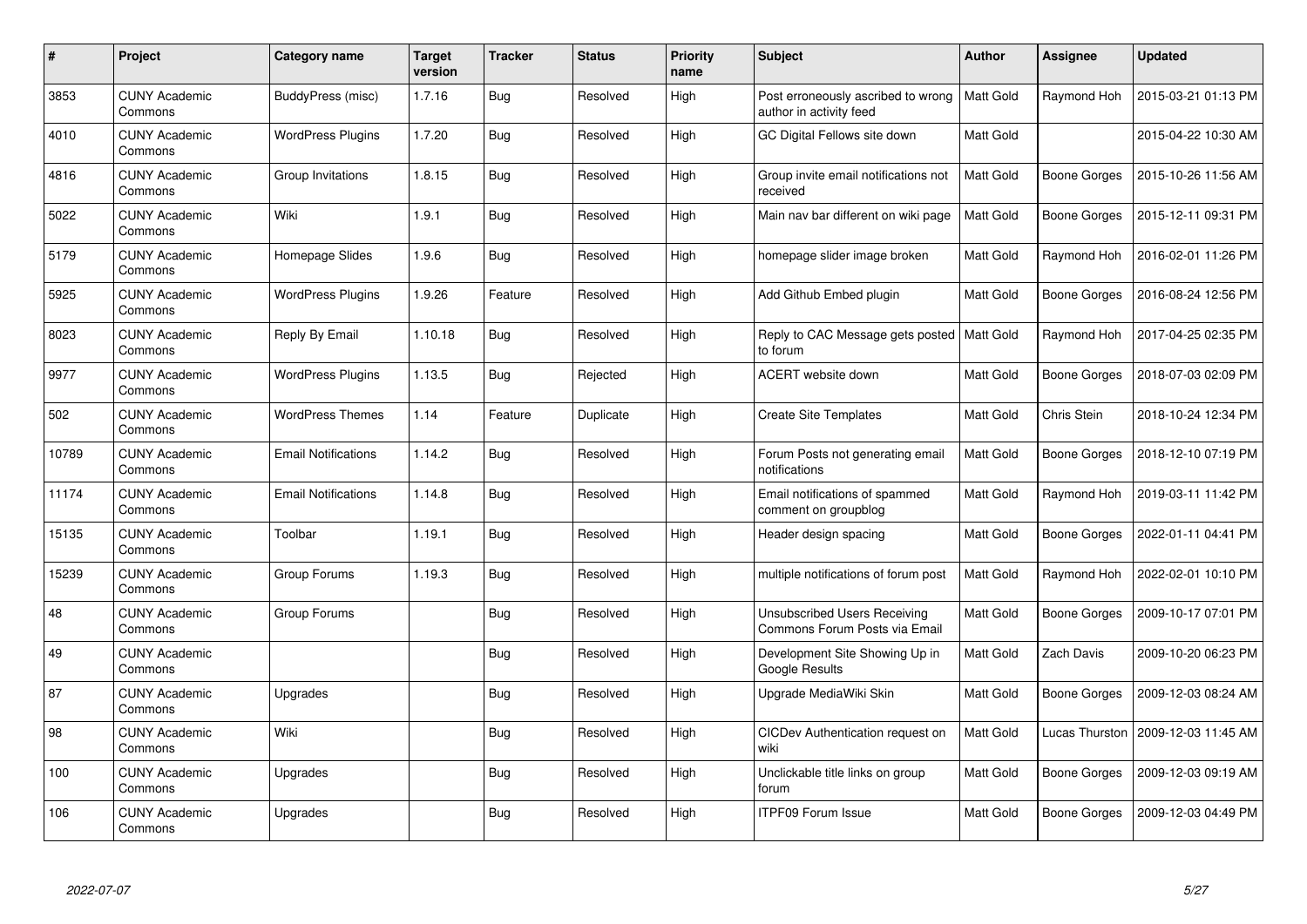| #    | Project                         | Category name     | <b>Target</b><br>version | <b>Tracker</b> | <b>Status</b> | <b>Priority</b><br>name | <b>Subject</b>                                                           | <b>Author</b>    | <b>Assignee</b>     | <b>Updated</b>      |
|------|---------------------------------|-------------------|--------------------------|----------------|---------------|-------------------------|--------------------------------------------------------------------------|------------------|---------------------|---------------------|
| 107  | <b>CUNY Academic</b><br>Commons | Upgrades          |                          | Bug            | Resolved      | High                    | Log In Problem                                                           | <b>Matt Gold</b> | <b>Boone Gorges</b> | 2009-12-04 12:02 AM |
| 111  | <b>CUNY Academic</b><br>Commons | Upgrades          |                          | Bug            | Resolved      | High                    | More Privacy Options and BP Feed                                         | <b>Matt Gold</b> | <b>Boone Gorges</b> | 2010-02-25 12:24 PM |
| 115  | <b>CUNY Academic</b><br>Commons | Upgrades          |                          | Bug            | Resolved      | High                    | Alliw spreadsheet attachments on<br>forum posts                          | Matt Gold        | Boone Gorges        | 2009-12-06 12:13 AM |
| 123  | <b>CUNY Academic</b><br>Commons | Upgrades          |                          | Feature        | Resolved      | High                    | Install Bug Report code onto<br>Homepage                                 | Matt Gold        | CIC Michael         | 2010-05-20 05:42 PM |
| 137  | <b>CUNY Academic</b><br>Commons | Upgrades          |                          | Bug            | Resolved      | High                    | Reports of Inability to<br>Attach/Download Attachments to<br>Forum Posts | Matt Gold        | Boone Gorges        | 2009-12-10 11:41 AM |
| 158  | <b>CUNY Academic</b><br>Commons | WordPress (misc)  |                          | Feature        | Resolved      | High                    | Create Featured Group Widget for<br>Homepage                             | <b>Matt Gold</b> | Boone Gorges        | 2010-06-22 06:53 PM |
| 163  | <b>CUNY Academic</b><br>Commons | WordPress (misc)  |                          | Bug            | Resolved      | High                    | Missing plugins                                                          | <b>Matt Gold</b> | Boone Gorges        | 2010-05-11 08:38 PM |
| 205  | <b>CUNY Academic</b><br>Commons | BuddyPress (misc) |                          | Bug            | Resolved      | High                    | <b>Cannot Create Account</b>                                             | <b>Matt Gold</b> | <b>Boone Gorges</b> | 2010-05-20 03:18 PM |
| 209  | <b>CUNY Academic</b><br>Commons | BuddyPress (misc) |                          | Bug            | Resolved      | High                    | Members Report that Forum<br>Attachments not working                     | <b>Matt Gold</b> | Boone Gorges        | 2010-05-14 12:13 PM |
| 212  | <b>CUNY Academic</b><br>Commons | BuddyPress (misc) |                          | Feature        | Resolved      | High                    | Create a way for group members to<br>send out email announcements        | Matt Gold        | Boone Gorges        | 2010-05-12 10:11 AM |
| 220  | <b>CUNY Academic</b><br>Commons | BuddyPress (misc) |                          | Bug            | Resolved      | High                    | Hidden Groups showing up in<br>homepage group listing                    | Matt Gold        | Boone Gorges        | 2010-05-07 10:30 AM |
| 222  | <b>CUNY Academic</b><br>Commons | BuddyPress (misc) |                          | Bug            | Resolved      | High                    | No way for group admins to invite<br>new members                         | <b>Matt Gold</b> | Boone Gorges        | 2010-05-11 09:02 PM |
| 301  | <b>CUNY Academic</b><br>Commons | BuddyPress (misc) |                          | Bug            | Resolved      | High                    | User unable to upload documents                                          | <b>Matt Gold</b> | Boone Gorges        | 2010-08-25 12:06 PM |
| 455  | <b>CUNY Academic</b><br>Commons | WordPress (misc)  |                          | Bug            | Resolved      | High                    | Fix errors caused by More Privacy<br><b>Options Disabling</b>            | Matt Gold        | Boone Gorges        | 2010-12-08 10:47 PM |
| 1453 | <b>CUNY Academic</b><br>Commons | BuddyPress (misc) |                          | Bug            | Rejected      | High                    | Multiple problems with featured<br>image widget for blog posts           | <b>Matt Gold</b> | Dominic Giglio      | 2012-07-02 04:22 PM |
| 1829 | <b>CUNY Academic</b><br>Commons | WordPress (misc)  |                          | Bug            | Rejected      | High                    | 'No Image' checkbox on Featured<br>Content widget is not working         | <b>Matt Gold</b> | Dominic Giglio      | 2012-07-04 06:02 PM |
| 2349 | <b>CUNY Academic</b><br>Commons | commonsinabox.org |                          | Bug            | Resolved      | High                    | CBOX header image position off                                           | Matt Gold        | Boone Gorges        | 2012-12-15 10:21 PM |
| 2380 | <b>CUNY Academic</b><br>Commons | commonsinabox.org |                          | <b>Bug</b>     | Resolved      | High                    | Add search to Commonsinabox.org                                          | <b>Matt Gold</b> | Boone Gorges        | 2013-03-20 11:41 AM |
| 2892 | <b>CUNY Academic</b><br>Commons | BuddyPress (misc) |                          | Bug            | Rejected      | High                    | Commons homepage - blog column   Matt Gold                               |                  | Boone Gorges        | 2013-11-14 01:00 PM |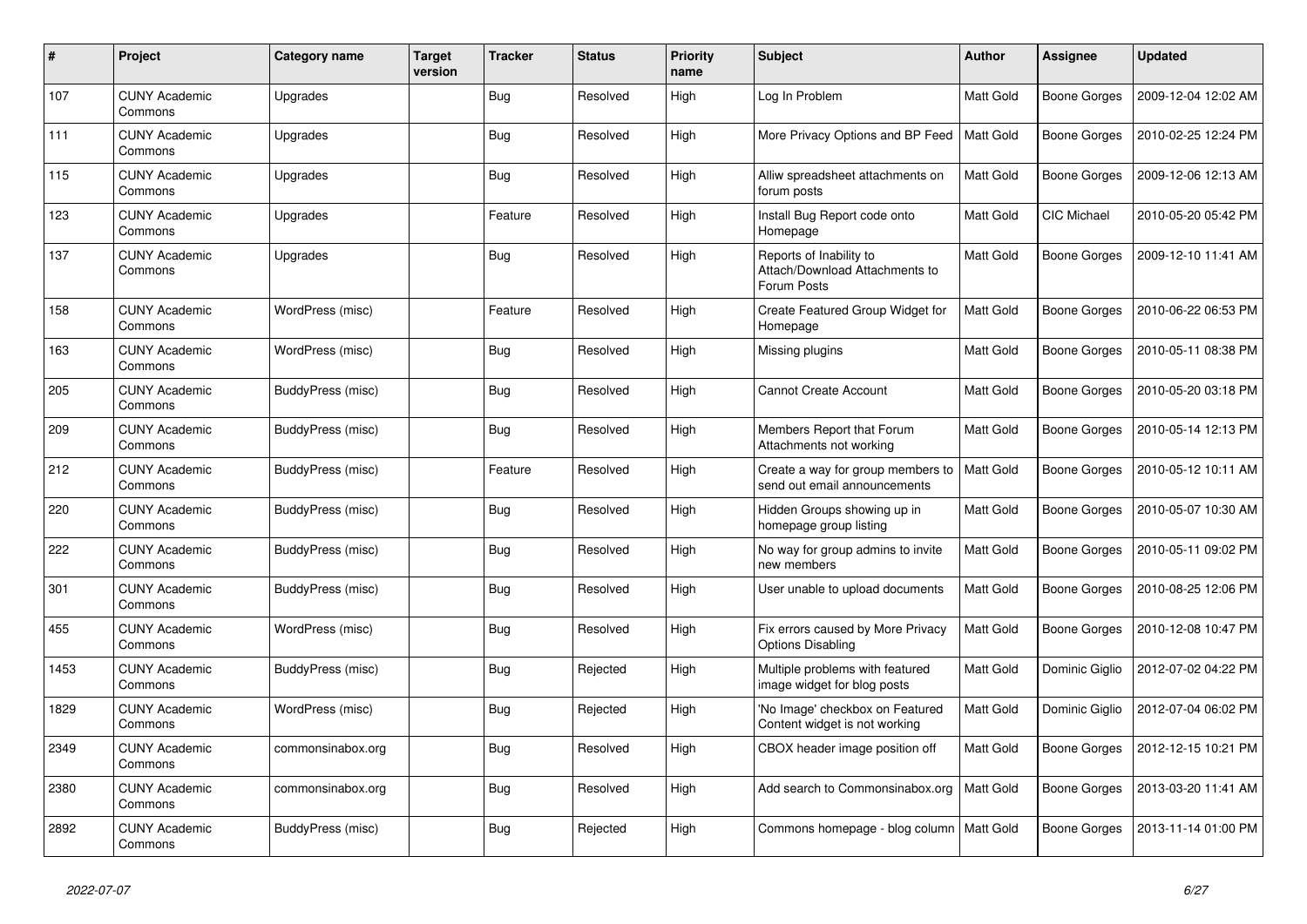| #     | Project                         | <b>Category name</b>       | <b>Target</b><br>version | <b>Tracker</b> | <b>Status</b> | <b>Priority</b><br>name | Subject                                                                         | <b>Author</b>    | Assignee            | <b>Updated</b>      |
|-------|---------------------------------|----------------------------|--------------------------|----------------|---------------|-------------------------|---------------------------------------------------------------------------------|------------------|---------------------|---------------------|
| 4196  | <b>CUNY Academic</b><br>Commons |                            |                          | Bug            | Rejected      | High                    | News feed weirdness                                                             | <b>Matt Gold</b> | <b>Boone Gorges</b> | 2015-06-25 03:41 PM |
| 7823  | <b>CUNY Academic</b><br>Commons | Home Page                  |                          | Feature        | Resolved      | High                    | animated gif on frontpage                                                       | <b>Matt Gold</b> | <b>Boone Gorges</b> | 2017-03-22 04:36 PM |
| 7907  | <b>CUNY Academic</b><br>Commons | WordPress (misc)           |                          | Bug            | Resolved      | High                    | Site header image shows up for<br>logged in user but not for logged<br>out user | Matt Gold        | <b>Boone Gorges</b> | 2017-04-04 03:16 PM |
| 10950 | <b>CUNY Academic</b><br>Commons |                            |                          | Support        | Resolved      | High                    | Create slide for system<br>maintenance                                          | Matt Gold        | scott voth          | 2019-01-12 10:23 AM |
| 12341 | <b>CUNY Academic</b><br>Commons |                            |                          | Bug            | Abandoned     | High                    | Commons down                                                                    | <b>Matt Gold</b> |                     | 2020-02-11 10:45 AM |
| 13500 | <b>CUNY Academic</b><br>Commons | <b>Email Notifications</b> |                          | Bug            | Rejected      | High                    | Received multiple notifications for a<br>single post                            | <b>Matt Gold</b> | Raymond Hoh         | 2022-04-27 04:29 PM |
| 2582  | <b>NYCDH Community Site</b>     |                            |                          | <b>Bug</b>     | Rejected      | High                    | Forum posting/notification problem                                              | Matt Gold        | Raymond Hoh         | 2013-05-20 09:16 PM |
| 8582  | NYCDH Community Site            |                            |                          | Bug            | Resolved      | High                    | Forum post doesn't work                                                         | Matt Gold        | Raymond Hoh         | 2018-02-21 07:13 PM |
| 370   | <b>CUNY Academic</b><br>Commons | Registration               | Future<br>release        | Feature        | Assigned      | High                    | Guest Accounts                                                                  | <b>Matt Gold</b> | <b>Matt Gold</b>    | 2015-04-09 09:33 PM |
| 5691  | <b>CUNY Academic</b><br>Commons | <b>Blogs (BuddyPress)</b>  | Future<br>release        | Bug            | Assigned      | High                    | Differing numbers on Sites display                                              | <b>Matt Gold</b> | Raymond Hoh         | 2016-06-13 01:37 PM |
| 256   | <b>CUNY Academic</b><br>Commons | BuddyPress (misc)          | Not tracked              | Bug            | Resolved      | High                    | Security warnings on site                                                       | Matt Gold        | <b>Boone Gorges</b> | 2014-05-01 09:23 AM |
| 451   | <b>CUNY Academic</b><br>Commons | BuddyPress (misc)          | Not tracked              | Bug            | Resolved      | High                    | Members Unable to Upload<br>Documents to Groups                                 | Matt Gold        | Boone Gorges        | 2010-12-09 12:32 PM |
| 469   | <b>CUNY Academic</b><br>Commons | WordPress (misc)           | Not tracked              | Bug            | Resolved      | High                    | Help with a blog using a deleted<br>theme                                       | Matt Gold        | <b>Boone Gorges</b> | 2010-12-13 05:09 PM |
| 1116  | <b>CUNY Academic</b><br>Commons | WordPress (misc)           | Not tracked              | Bug            | Resolved      | High                    | Image Upload Error                                                              | <b>Matt Gold</b> |                     | 2011-08-27 08:44 AM |
| 1151  | <b>CUNY Academic</b><br>Commons | Wiki                       | Not tracked              | Feature        | Rejected      | High                    | Upgrade MediaWiki to latest                                                     | <b>Matt Gold</b> | Dominic Giglio      | 2016-12-12 10:46 AM |
| 1231  | <b>CUNY Academic</b><br>Commons | WordPress (misc)           | Not tracked              | <b>Bug</b>     | Duplicate     | High                    | Inaccessible Site on the Commons                                                | Matt Gold        |                     | 2011-10-13 08:56 AM |
| 1362  | <b>CUNY Academic</b><br>Commons | WordPress (misc)           | Not tracked              | Bug            | Resolved      | High                    | Google Malware Warning                                                          | Matt Gold        |                     | 2011-11-23 12:15 PM |
| 2280  | <b>CUNY Academic</b><br>Commons | commonsinabox.org          | Not tracked   Bug        |                | Resolved      | High                    | Forum links not working                                                         | Matt Gold        | Boone Gorges        | 2012-11-20 12:33 PM |
| 2635  | <b>CUNY Academic</b><br>Commons | WordPress (misc)           | Not tracked              | Support        | Resolved      | High                    | Recover content of deleted blog<br>from backup                                  | Matt Gold        | Matt Gold           | 2013-06-17 10:53 AM |
| 2702  | <b>CUNY Academic</b><br>Commons | WordPress (misc)           | Not tracked              | Publicity      | Resolved      | High                    | Revise GCDI text                                                                | Matt Gold        | scott voth          | 2014-02-08 02:37 PM |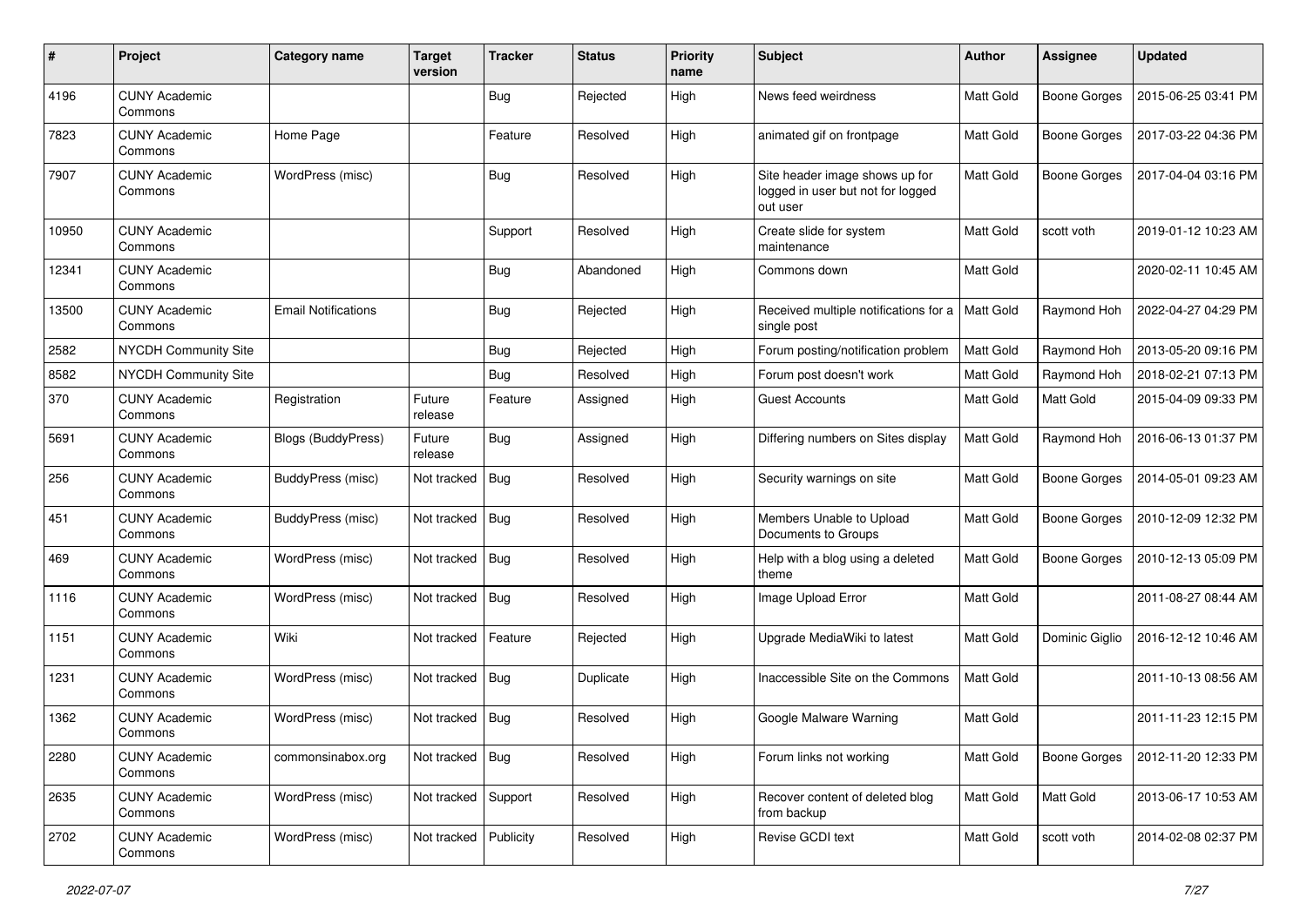| $\#$  | Project                         | Category name     | <b>Target</b><br>version | <b>Tracker</b> | <b>Status</b> | <b>Priority</b><br>name | <b>Subject</b>                                                             | <b>Author</b>    | Assignee            | <b>Updated</b>      |
|-------|---------------------------------|-------------------|--------------------------|----------------|---------------|-------------------------|----------------------------------------------------------------------------|------------------|---------------------|---------------------|
| 3053  | <b>CUNY Academic</b><br>Commons | Groups (misc)     | Not tracked              | Publicity      | Resolved      | High                    | Find groups to help publicize the<br><b>CUE</b> conference                 | <b>Matt Gold</b> | Sarah Morgano       | 2014-02-21 03:22 PM |
| 3480  | <b>CUNY Academic</b><br>Commons | WordPress (misc)  | Not tracked              | Bug            | Resolved      | High                    | Games site shows up as<br>archived/suspended                               | Matt Gold        | <b>Boone Gorges</b> | 2014-09-21 09:34 PM |
| 3555  | <b>CUNY Academic</b><br>Commons | Publicity         | Not tracked              | <b>Bug</b>     | Resolved      | High                    | Mailchimp email display issue                                              | Matt Gold        | Matt Gold           | 2017-11-15 05:47 PM |
| 3563  | <b>CUNY Academic</b><br>Commons | Reply By Email    | Not tracked              | <b>Bug</b>     | Resolved      | High                    | RBE posting lags                                                           | Matt Gold        | Boone Gorges        | 2014-10-21 11:33 AM |
| 3648  | <b>CUNY Academic</b><br>Commons | cuny.is           | Not tracked              | Bug            | Resolved      | High                    | cuny.is request                                                            | Matt Gold        | Boone Gorges        | 2014-11-11 06:54 PM |
| 3655  | <b>CUNY Academic</b><br>Commons | Group Forums      | Not tracked              | Bug            | Resolved      | High                    | xlsx attachments not allowed in<br>forums                                  | Matt Gold        | Boone Gorges        | 2014-11-21 10:41 AM |
| 4004  | <b>CUNY Academic</b><br>Commons | Group Forums      | Not tracked              | Support        | Resolved      | High                    | "Duplicate topic detected" error<br>message when posting to group<br>forum | Matt Gold        | Boone Gorges        | 2015-04-20 10:21 AM |
| 4180  | <b>CUNY Academic</b><br>Commons | WordPress (misc)  | Not tracked Bug          |                | Resolved      | High                    | Cache issues: site deletion process                                        | Matt Gold        | <b>Boone Gorges</b> | 2016-02-07 10:05 PM |
| 4660  | <b>CUNY Academic</b><br>Commons | Events            | Not tracked              | Bug            | Resolved      | High                    | Creating new event leads to<br>whitescreen                                 | Matt Gold        | Boone Gorges        | 2015-09-22 05:56 PM |
| 6992  | <b>CUNY Academic</b><br>Commons | Registration      | Not tracked              | Support        | Resolved      | High                    | User cannot activate account                                               | Matt Gold        | Boone Gorges        | 2016-12-08 11:13 AM |
| 9112  | <b>CUNY Academic</b><br>Commons |                   | Not tracked   Bug        |                | Resolved      | High                    | GCDI site down                                                             | <b>Matt Gold</b> | Boone Gorges        | 2018-01-23 10:18 PM |
| 10970 | <b>CUNY Academic</b><br>Commons | Reply By Email    | Not tracked              | <b>Bug</b>     | Resolved      | High                    | Post by email failure                                                      | Matt Gold        | Raymond Hoh         | 2019-01-22 12:05 PM |
| 12581 | <b>CUNY Academic</b><br>Commons | cuny.is           | Not tracked              | <b>Bug</b>     | Rejected      | High                    | YOURLS shortlinks not working                                              | <b>Matt Gold</b> | Boone Gorges        | 2020-03-27 10:25 AM |
| 258   | <b>CUNY Academic</b><br>Commons | BuddyPress (misc) | 1.0                      | Feature        | Resolved      | Normal                  | Remove posting text box on group<br>homepages                              | Matt Gold        | Boone Gorges        | 2010-08-23 04:09 PM |
| 295   | <b>CUNY Academic</b><br>Commons | WordPress (misc)  | 1.0                      | <b>Bug</b>     | Resolved      | Normal                  | Unable to change Featured Post                                             | <b>Matt Gold</b> | <b>Boone Gorges</b> | 2010-08-18 05:37 PM |
| 232   | <b>CUNY Academic</b><br>Commons | WordPress (misc)  | 1.0.1                    | Feature        | Resolved      | Normal                  | Replace Photos on Homepage and<br><b>Add Credits to Text Overlay</b>       | Matt Gold        | Matt Gold           | 2010-08-29 01:06 PM |
| 266   | <b>CUNY Academic</b><br>Commons | BuddyPress (misc) | 1.0.1                    | Bug            | Resolved      | Normal                  | <b>Account Deletion Process</b>                                            | Matt Gold        | Boone Gorges        | 2010-07-19 11:07 AM |
| 278   | <b>CUNY Academic</b><br>Commons | BuddyPress (misc) | 1.0.1                    | <b>Bug</b>     | Resolved      | Normal                  | Group Blog plugin creates<br>subdirectory, not subdomain blogs             | <b>Matt Gold</b> | Boone Gorges        | 2010-08-29 01:52 PM |
| 303   | <b>CUNY Academic</b><br>Commons | WordPress (misc)  | 1.0.1                    | Feature        | Resolved      | Normal                  | Special Request: Change links on<br>Maintenance slide                      | <b>Matt Gold</b> | Boone Gorges        | 2010-08-29 01:03 PM |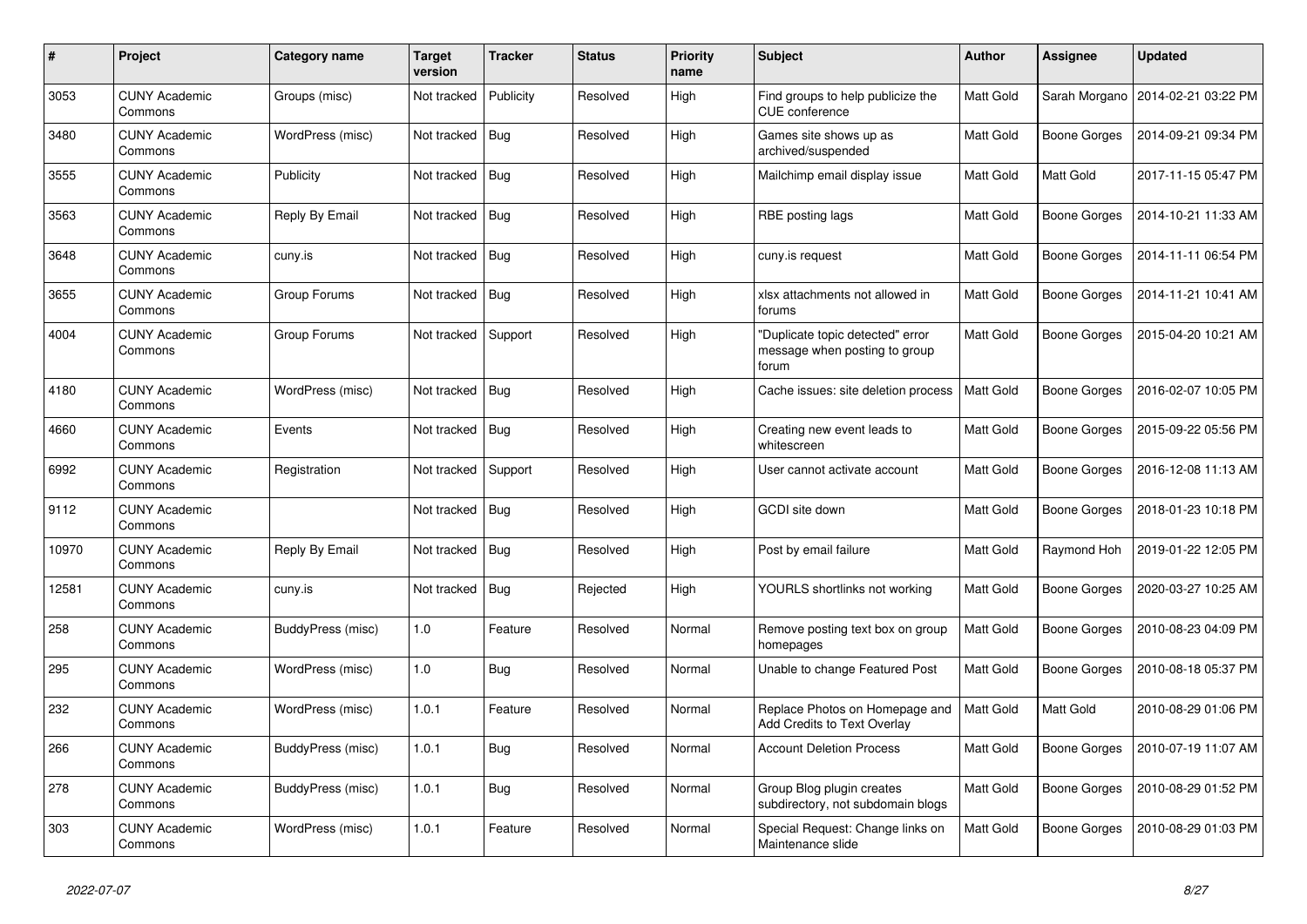| #   | Project                         | Category name     | <b>Target</b><br>version | <b>Tracker</b> | <b>Status</b> | <b>Priority</b><br>name | <b>Subject</b>                                                      | <b>Author</b>    | Assignee     | <b>Updated</b>      |
|-----|---------------------------------|-------------------|--------------------------|----------------|---------------|-------------------------|---------------------------------------------------------------------|------------------|--------------|---------------------|
| 318 | <b>CUNY Academic</b><br>Commons | Upgrades          | 1.0.1                    | Feature        | Resolved      | Normal                  | Blog post on 1.01?                                                  | <b>Matt Gold</b> | Boone Gorges | 2010-08-31 09:40 AM |
| 314 | <b>CUNY Academic</b><br>Commons | BuddyPress (misc) | 1.0.2                    | <b>Bug</b>     | Resolved      | Normal                  | Changing Blog Title in BuddyPress<br>Menus                          | <b>Matt Gold</b> | Boone Gorges | 2010-09-02 10:59 AM |
| 312 | <b>CUNY Academic</b><br>Commons | WordPress (misc)  | 1.0.3                    | Feature        | Resolved      | Normal                  | Upgrade Plugins                                                     | Matt Gold        | Boone Gorges | 2010-09-08 02:47 PM |
| 315 | <b>CUNY Academic</b><br>Commons | WordPress (misc)  | 1.0.3                    | <b>Bug</b>     | Resolved      | Normal                  | Can't upload images to gallery                                      | <b>Matt Gold</b> | Boone Gorges | 2010-09-08 02:24 PM |
| 323 | <b>CUNY Academic</b><br>Commons | BuddyPress (misc) | 1.0.3                    | <b>Bug</b>     | Resolved      | Normal                  | Multiple listings of member account<br>in BP group                  | Matt Gold        | Boone Gorges | 2010-09-08 02:40 PM |
| 470 | <b>CUNY Academic</b><br>Commons | WordPress (misc)  | 1.0.3                    | <b>Bug</b>     | Duplicate     | Normal                  | Atahualpa Theme problems<br>following site upgrade                  | Matt Gold        | Boone Gorges | 2010-12-13 10:59 AM |
| 379 | <b>CUNY Academic</b><br>Commons | WordPress (misc)  | 1.0.4                    | Feature        | Resolved      | Normal                  | Install Featured Content Plugin                                     | <b>Matt Gold</b> | Boone Gorges | 2010-11-10 09:37 AM |
| 36  | CUNY Academic<br>Commons        | BuddyPress (misc) | 1.1                      | Feature        | Resolved      | Normal                  | Digest Version of Group Forums<br><b>Notification Plugin</b>        | Matt Gold        | Boone Gorges | 2010-09-26 11:10 AM |
| 213 | <b>CUNY Academic</b><br>Commons |                   | 1.1                      | <b>Bug</b>     | Rejected      | Normal                  | Wiki Style                                                          | Matt Gold        | Chris Stein  | 2010-11-30 04:17 PM |
| 236 | <b>CUNY Academic</b><br>Commons | WordPress (misc)  | 1.1                      | Feature        | Resolved      | Normal                  | Add WooThemes to Site                                               | Matt Gold        | Matt Gold    | 2010-12-03 08:00 AM |
| 257 | <b>CUNY Academic</b><br>Commons | BuddyPress (misc) | 1.1                      | Feature        | Resolved      | Normal                  | Add avatar dimensions to the<br>Change Avatar page.                 | <b>Matt Gold</b> | Chris Stein  | 2010-11-16 03:58 PM |
| 279 | <b>CUNY Academic</b><br>Commons | BuddyPress (misc) | 1.1                      | <b>Bug</b>     | Rejected      | Normal                  | Members Report Problems with<br>Notifications                       | Matt Gold        | Boone Gorges | 2010-11-16 04:37 PM |
| 282 | <b>CUNY Academic</b><br>Commons | BuddyPress (misc) | 1.1                      | Feature        | Resolved      | Normal                  | Alter "Kick and Ban" Group<br>Functionality                         | Matt Gold        | Boone Gorges | 2010-09-08 06:14 PM |
| 286 | <b>CUNY Academic</b><br>Commons | WordPress (misc)  | 1.1                      | Feature        | Resolved      | Normal                  | Edit content of account activation<br>email                         | Matt Gold        | Boone Gorges | 2010-12-06 02:03 PM |
| 296 | <b>CUNY Academic</b><br>Commons | WordPress (misc)  | 1.1                      | Feature        | Resolved      | Normal                  | Selective plugin activation                                         | Matt Gold        | Boone Gorges | 2010-12-02 04:17 PM |
| 313 | <b>CUNY Academic</b><br>Commons | WordPress (misc)  | 1.1                      | Feature        | Resolved      | Normal                  | Create Plugin/Widget for Hero<br>Image Space on Commons<br>Homepage | Matt Gold        | Ron Rennick  | 2010-10-06 12:41 PM |
| 319 | <b>CUNY Academic</b><br>Commons | WordPress (misc)  | 1.1                      | Feature        | Resolved      | Normal                  | Remove "Forums" from Nav Bar                                        | <b>Matt Gold</b> | Boone Gorges | 2010-09-15 10:44 AM |
| 331 | <b>CUNY Academic</b><br>Commons | WordPress (misc)  | 1.1                      | Feature        | Resolved      | Normal                  | Edit confirmation page after user<br>sign up.                       | <b>Matt Gold</b> | Chris Stein  | 2010-11-03 11:50 AM |
| 352 | <b>CUNY Academic</b><br>Commons | BuddyPress (misc) | 1.1                      | <b>Bug</b>     | Resolved      | Normal                  | Member reports problems with<br>avatar cropping                     | Matt Gold        | Boone Gorges | 2010-11-16 05:07 PM |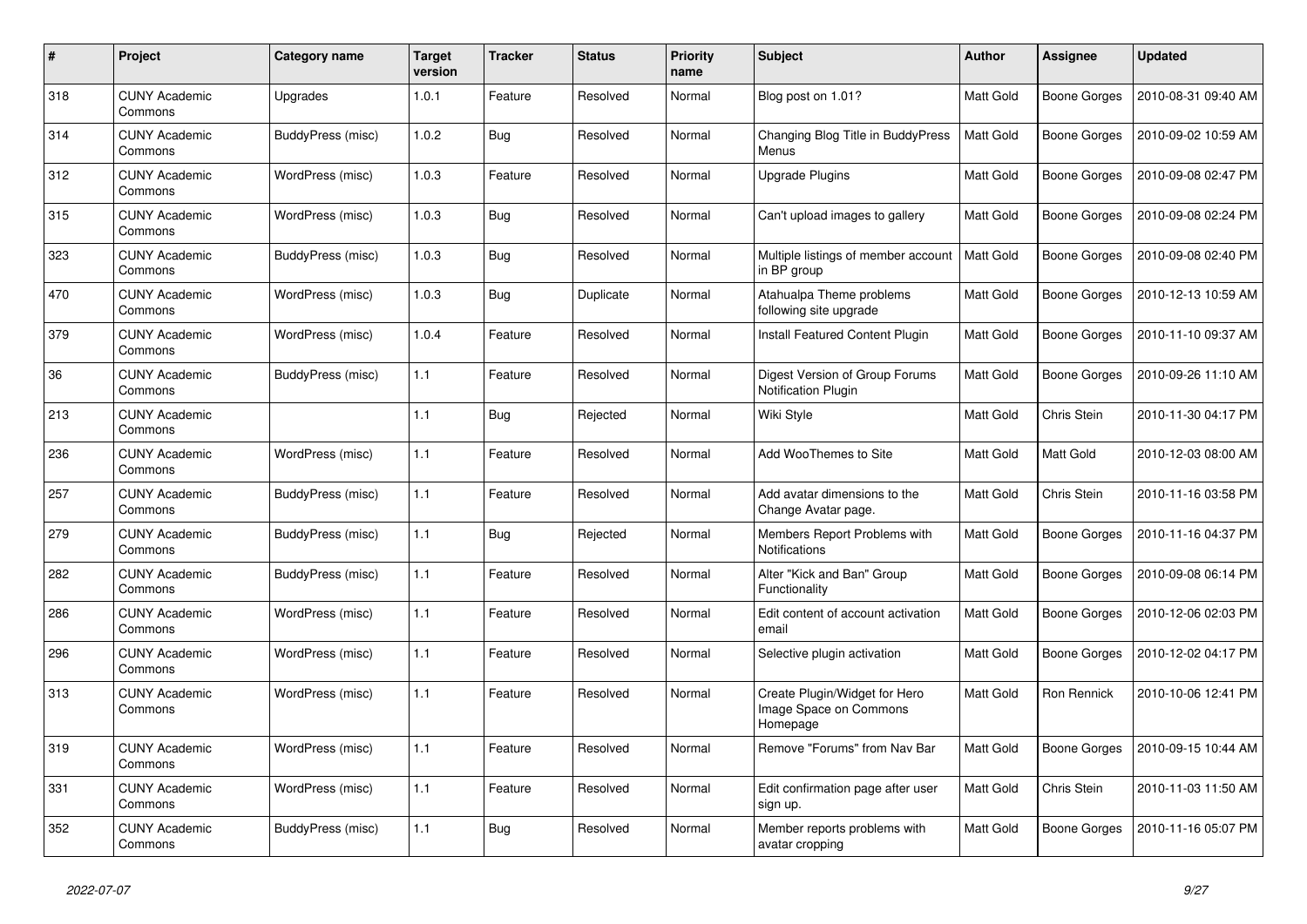| #   | Project                         | Category name     | <b>Target</b><br>version | <b>Tracker</b> | <b>Status</b> | <b>Priority</b><br>name | <b>Subject</b>                                                     | <b>Author</b>    | <b>Assignee</b>     | <b>Updated</b>      |
|-----|---------------------------------|-------------------|--------------------------|----------------|---------------|-------------------------|--------------------------------------------------------------------|------------------|---------------------|---------------------|
| 361 | <b>CUNY Academic</b><br>Commons | BuddyPress (misc) | 1.1                      | Feature        | Resolved      | Normal                  | Change Wording of Options on<br><b>Friend Request Responses</b>    | <b>Matt Gold</b> | Chris Stein         | 2010-11-24 01:42 PM |
| 376 | <b>CUNY Academic</b><br>Commons | WordPress (misc)  | 1.1                      | Bug            | Resolved      | Normal                  | Errant Subscribe2 Global Posts<br>Notification                     | <b>Matt Gold</b> | Boone Gorges        | 2010-11-16 04:59 PM |
| 380 | <b>CUNY Academic</b><br>Commons | WordPress (misc)  | 1.1                      | Feature        | Resolved      | Normal                  | Add New Themes to Site                                             | <b>Matt Gold</b> | Matt Gold           | 2010-12-03 02:13 AM |
| 381 | <b>CUNY Academic</b><br>Commons | WordPress (misc)  | 1.1                      | <b>Bug</b>     | Resolved      | Normal                  | Cull old themes from site                                          | Matt Gold        | Matt Gold           | 2010-12-03 02:06 AM |
| 382 | <b>CUNY Academic</b><br>Commons | WordPress (misc)  | 1.1                      | Feature        | Resolved      | Normal                  | Install Category Page plugin on site                               | <b>Matt Gold</b> | Matt Gold           | 2010-12-02 02:21 PM |
| 387 | <b>CUNY Academic</b><br>Commons | BuddyPress (misc) | 1.1                      | Bug            | Resolved      | Normal                  | Disable activity replies for group<br>announcements                | <b>Matt Gold</b> | Boone Gorges        | 2010-11-16 04:20 PM |
| 393 | <b>CUNY Academic</b><br>Commons | WordPress (misc)  | 1.1                      | Feature        | Resolved      | Normal                  | Install Category Exlude plugin                                     | <b>Matt Gold</b> | Chris Stein         | 2010-11-16 04:52 PM |
| 399 | <b>CUNY Academic</b><br>Commons | WordPress (misc)  | 1.1                      | Feature        | Resolved      | Normal                  | Add Widgetize Google Plugin                                        | <b>Matt Gold</b> | Boone Gorges        | 2010-11-23 05:40 PM |
| 410 | <b>CUNY Academic</b><br>Commons | WordPress (misc)  | 1.1                      | Support        | Resolved      | Normal                  | Problems embedding audio file                                      | Matt Gold        | Boone Gorges        | 2010-11-23 02:01 PM |
| 415 | <b>CUNY Academic</b><br>Commons | WordPress (misc)  | 1.1                      | Feature        | Resolved      | Normal                  | Add text sizer plugin to Commons                                   | Matt Gold        | Boone Gorges        | 2010-12-02 03:58 PM |
| 420 | <b>CUNY Academic</b><br>Commons | WordPress (misc)  | 1.1                      | Feature        | Resolved      | Normal                  | WP 3.0.2 Update                                                    | Matt Gold        | Boone Gorges        | 2010-12-02 02:04 PM |
| 423 | <b>CUNY Academic</b><br>Commons | WordPress (misc)  | 1.1                      | Feature        | Resolved      | Normal                  | Remove Unfiltered-MU from<br><b>Commons Plugins</b>                | <b>Matt Gold</b> | <b>Boone Gorges</b> | 2010-12-02 04:24 PM |
| 424 | <b>CUNY Academic</b><br>Commons | WordPress (misc)  | 1.1                      | Feature        | Resolved      | Normal                  | Merge Newthemes branch with<br>Master branch on Git                | <b>Matt Gold</b> | Boone Gorges        | 2010-12-03 07:27 AM |
| 419 | <b>CUNY Academic</b><br>Commons | WordPress (misc)  | 1.1.1                    | <b>Bug</b>     | Resolved      | Normal                  | <b>Blog/Blog Post Featured Content</b><br><b>Widget Errors</b>     | <b>Matt Gold</b> | <b>CIC Michael</b>  | 2010-12-07 08:14 AM |
| 436 | <b>CUNY Academic</b><br>Commons | BuddyPress (misc) | 1.1.1                    | Bug            | Resolved      | Normal                  | Who's Online Widget                                                | Matt Gold        | Boone Gorges        | 2010-12-07 08:14 AM |
| 440 | <b>CUNY Academic</b><br>Commons | WordPress (misc)  | 1.1.1                    | Bug            | Resolved      | Normal                  | Conflict between Image Uploader<br>and CAC Featured Content Plugin | <b>Matt Gold</b> | <b>CIC Michael</b>  | 2010-12-08 02:25 PM |
| 458 | <b>CUNY Academic</b><br>Commons | BuddyPress (misc) | 1.1.3                    | <b>Bug</b>     | Resolved      | Normal                  | Notifications Not Received for Own<br>Messages                     | Matt Gold        | Boone Gorges        | 2010-12-13 08:28 PM |
| 449 | <b>CUNY Academic</b><br>Commons | WordPress (misc)  | 1.1.4                    | <b>Bug</b>     | Rejected      | Normal                  | WooThemes displaying category<br>list in nav                       | Matt Gold        | Chris Stein         | 2010-12-16 02:03 PM |
| 453 | <b>CUNY Academic</b><br>Commons | WordPress (misc)  | 1.1.4                    | <b>Bug</b>     | Rejected      | Normal                  | Error with Sidebar Manager of "The<br>Station" WooTheme            | <b>Matt Gold</b> | Boone Gorges        | 2010-12-18 04:51 PM |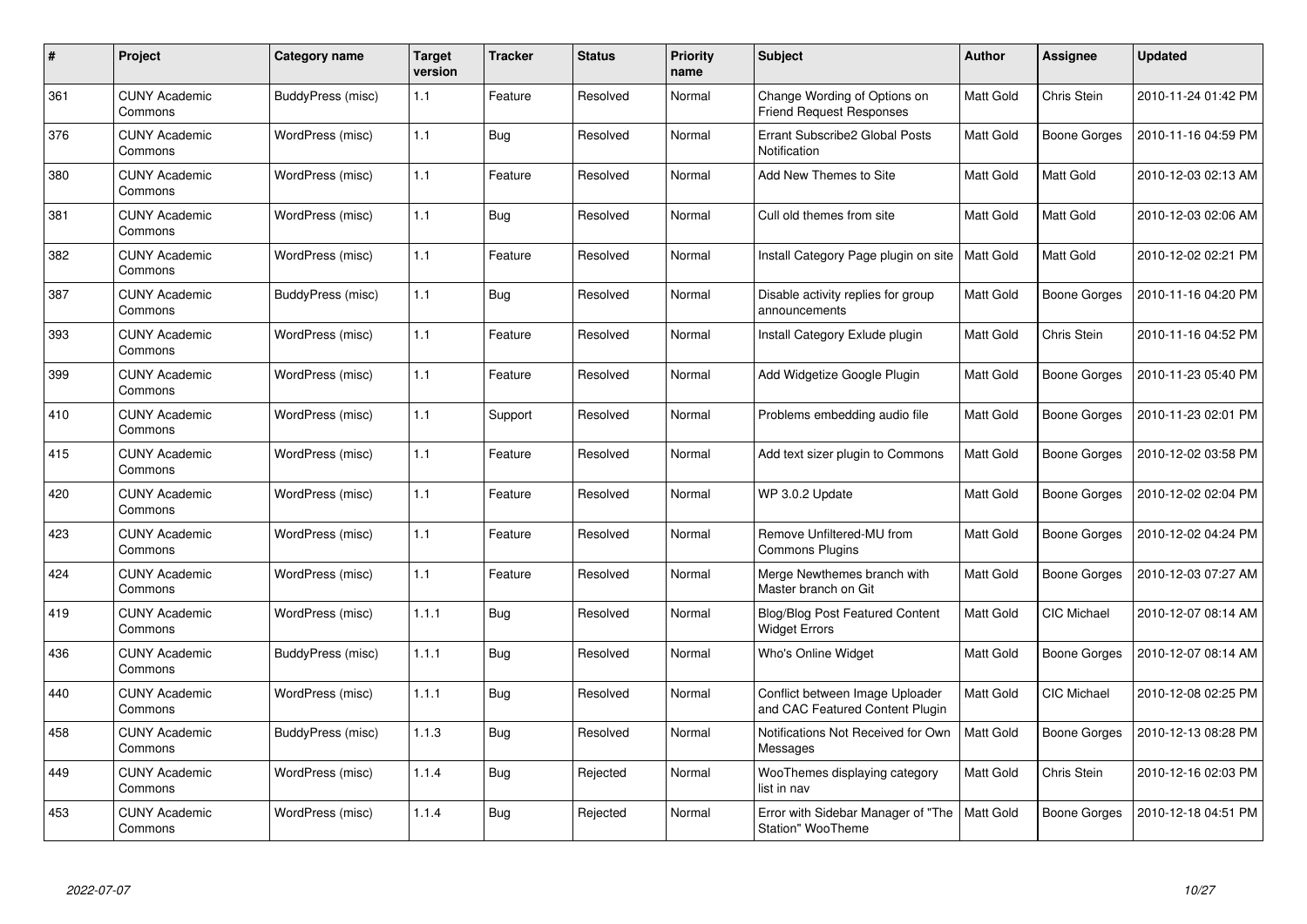| #   | Project                         | Category name     | <b>Target</b><br>version | <b>Tracker</b> | <b>Status</b> | <b>Priority</b><br>name | <b>Subject</b>                                                                             | Author           | <b>Assignee</b>     | <b>Updated</b>      |
|-----|---------------------------------|-------------------|--------------------------|----------------|---------------|-------------------------|--------------------------------------------------------------------------------------------|------------------|---------------------|---------------------|
| 475 | <b>CUNY Academic</b><br>Commons | WordPress (misc)  | 1.1.4                    | Feature        | Rejected      | Normal                  | Move Critical Plugins to mu-plugins                                                        | Matt Gold        | <b>Boone Gorges</b> | 2010-12-18 08:56 PM |
| 482 | <b>CUNY Academic</b><br>Commons | WordPress (misc)  | 1.1.4                    | Bug            | Resolved      | Normal                  | BP Admin Bar Display Error                                                                 | <b>Matt Gold</b> | <b>Boone Gorges</b> | 2010-12-16 08:45 AM |
| 486 | CUNY Academic<br>Commons        | BuddyPress (misc) | 1.1.4                    | Feature        | Resolved      | Normal                  | Add "Post Topic" to Group Forum<br>pages                                                   | <b>Matt Gold</b> | <b>Boone Gorges</b> | 2010-12-16 11:13 AM |
| 489 | <b>CUNY Academic</b><br>Commons | WordPress (misc)  | 1.1.4                    | Feature        | Resolved      | Normal                  | Drag and Drop Ordering on Gallery<br>Post Plugin                                           | Matt Gold        | Ron Rennick         | 2010-12-18 08:13 PM |
| 276 | <b>CUNY Academic</b><br>Commons | Wiki              | 1.1.5                    | Feature        | Resolved      | Normal                  | Install PDF_Book extension for<br>MediaWiki                                                | <b>Matt Gold</b> | <b>Boone Gorges</b> | 2010-12-20 10:59 AM |
| 496 | <b>CUNY Academic</b><br>Commons | WordPress (misc)  | 1.1.5                    | Feature        | Resolved      | Normal                  | Add wp-resume Plugin to Site                                                               | Matt Gold        | Boone Gorges        | 2010-12-20 10:09 AM |
| 499 | <b>CUNY Academic</b><br>Commons | WordPress (misc)  | 1.1.6                    | Bug            | Resolved      | Normal                  | Help with Atahualpa Issues                                                                 | Matt Gold        | scott voth          | 2010-12-21 07:30 PM |
| 503 | <b>CUNY Academic</b><br>Commons | WordPress (misc)  | 1.1.6                    | Bug            | Resolved      | Normal                  | <b>Explore and Possibly Remove</b><br><b>WP-Cron Reminder</b>                              | Matt Gold        | <b>Boone Gorges</b> | 2010-12-21 11:55 AM |
| 533 | <b>CUNY Academic</b><br>Commons | BuddyPress (misc) | 1.1.8                    | Bug            | Resolved      | Normal                  | Minor CSS issue on group page                                                              | <b>Matt Gold</b> | <b>Boone Gorges</b> | 2011-02-02 09:44 AM |
| 538 | CUNY Academic<br>Commons        | BuddyPress (misc) | 1.1.8                    | Bug            | Resolved      | Normal                  | News feed assigns incorrect<br>trackback origins                                           | <b>Matt Gold</b> | <b>Boone Gorges</b> | 2011-02-02 11:22 AM |
| 540 | <b>CUNY Academic</b><br>Commons | BuddyPress (misc) | 1.1.8                    | Bug            | Resolved      | Normal                  | Long BP Group Doc Names Hide<br>Edit/Delete Options                                        | <b>Matt Gold</b> | <b>Boone Gorges</b> | 2011-02-02 10:58 AM |
| 544 | <b>CUNY Academic</b><br>Commons | WordPress (misc)  | 1.1.8                    | Feature        | Resolved      | Normal                  | Add Elegant Themes themepack to<br>site                                                    | <b>Matt Gold</b> | Matt Gold           | 2011-01-25 01:40 AM |
| 545 | <b>CUNY Academic</b><br>Commons | WordPress (misc)  | 1.1.8                    | Bug            | Resolved      | Normal                  | <b>Test Elegant Themes</b>                                                                 | Matt Gold        | Matt Gold           | 2011-01-25 01:41 AM |
| 546 | <b>CUNY Academic</b><br>Commons | BuddyPress (misc) | 1.1.8                    | Bug            | Resolved      | Normal                  | Add Group/Group Blog Author<br>Syncing on an Automated Basis to<br>the Group Blog Plugin   | <b>Matt Gold</b> | Boone Gorges        | 2011-02-03 08:44 AM |
| 547 | <b>CUNY Academic</b><br>Commons | WordPress (misc)  | 1.1.8                    | Feature        | Resolved      | Normal                  | Add new themes                                                                             | Matt Gold        | <b>Matt Gold</b>    | 2011-01-27 01:52 PM |
| 534 | <b>CUNY Academic</b><br>Commons | WordPress (misc)  | 1.1.10                   | Feature        | Resolved      | Normal                  | Add an apple-touch-icon.pgn of the<br>CUNY Favicon.ico to the root<br>directory at 114x114 | Matt Gold        | <b>Matt Gold</b>    | 2011-03-08 07:34 AM |
| 553 | <b>CUNY Academic</b><br>Commons | WordPress (misc)  | 1.1.10                   | <b>Bug</b>     | Rejected      | Normal                  | Wonky Hero Slide Overlays                                                                  | Matt Gold        | Boone Gorges        | 2011-02-28 05:44 PM |
| 564 | <b>CUNY Academic</b><br>Commons | WordPress (misc)  | 1.1.10                   | Feature        | Rejected      | Normal                  | Email Subscription Plugin for<br>WordPress blogs                                           | Matt Gold        | Boone Gorges        | 2011-02-18 12:04 AM |
| 566 | <b>CUNY Academic</b><br>Commons | WordPress (misc)  | 1.1.10                   | Feature        | Resolved      | Normal                  | Add The Morning After Theme                                                                | Matt Gold        | Matt Gold           | 2011-02-06 11:40 PM |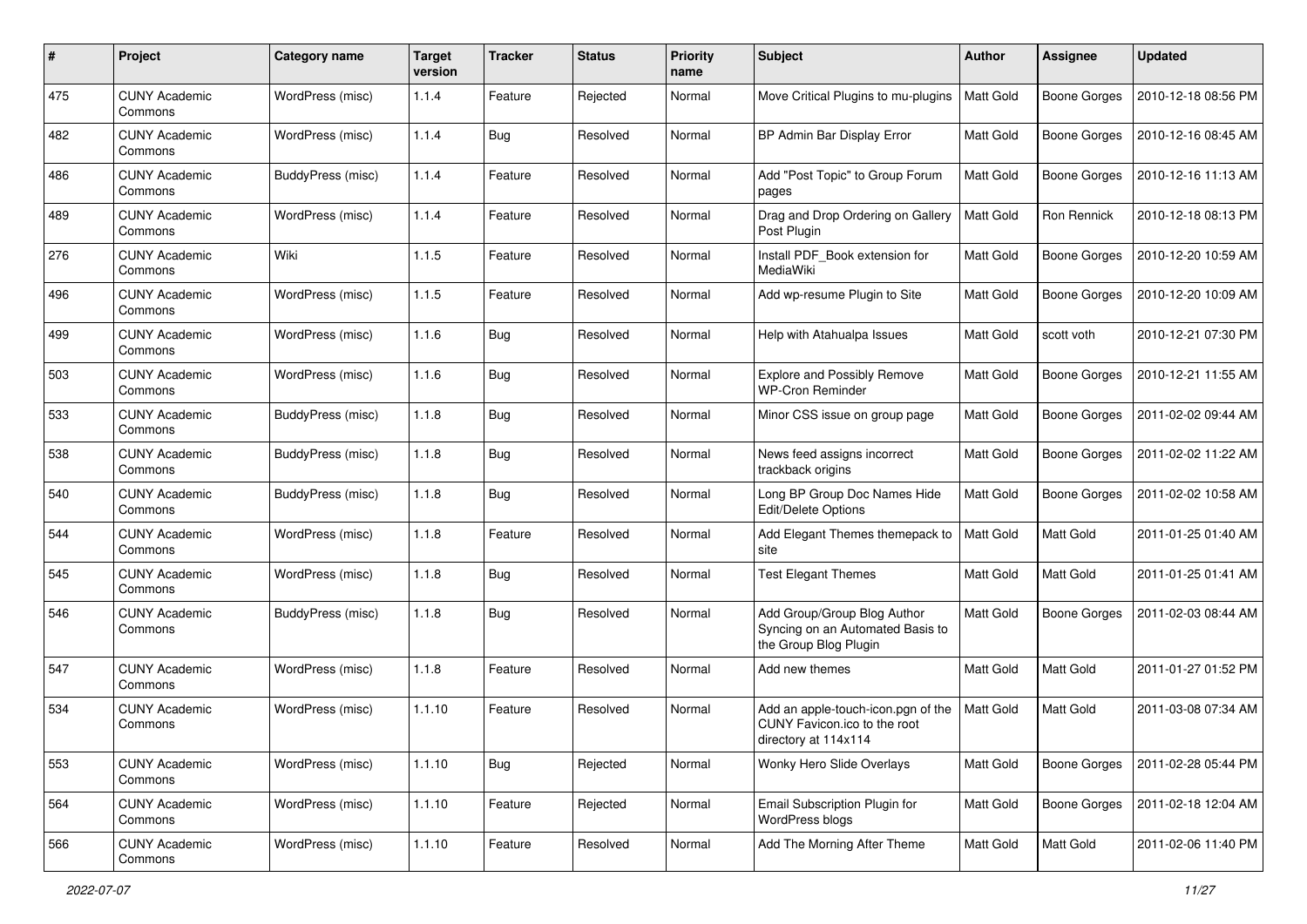| #   | Project                         | Category name     | <b>Target</b><br>version | <b>Tracker</b> | <b>Status</b> | <b>Priority</b><br>name | <b>Subject</b>                                                                                     | <b>Author</b>    | Assignee            | <b>Updated</b>      |
|-----|---------------------------------|-------------------|--------------------------|----------------|---------------|-------------------------|----------------------------------------------------------------------------------------------------|------------------|---------------------|---------------------|
| 567 | <b>CUNY Academic</b><br>Commons | WordPress (misc)  | 1.1.10                   | Feature        | Resolved      | Normal                  | Add WPFolio and Bibliotype<br>Themes                                                               | Matt Gold        | Matt Gold           | 2011-02-21 04:16 PM |
| 605 | <b>CUNY Academic</b><br>Commons | BuddyPress (misc) | 1.1.10                   | Bug            | Rejected      | Normal                  | Member search on Group Invite<br>Page Not Working                                                  | <b>Matt Gold</b> | <b>Boone Gorges</b> | 2011-02-24 11:41 PM |
| 612 | CUNY Academic<br>Commons        | BuddyPress (misc) | 1.1.10                   | Bug            | Resolved      | Normal                  | Member reports trouble uploading<br>documents to groups                                            | <b>Matt Gold</b> | <b>Boone Gorges</b> | 2011-03-07 10:12 PM |
| 613 | <b>CUNY Academic</b><br>Commons | BuddyPress (misc) | 1.1.10                   | Bug            | Resolved      | Normal                  | Member reports group blog / group<br>member syncing                                                | <b>Matt Gold</b> | <b>Boone Gorges</b> | 2011-03-03 09:26 AM |
| 638 | <b>CUNY Academic</b><br>Commons | BuddyPress (misc) | 1.1.11                   | Bug            | Resolved      | Normal                  | Email Notifications Include Odd<br>Characters                                                      | <b>Matt Gold</b> | <b>Boone Gorges</b> | 2011-03-16 11:06 AM |
| 348 | <b>CUNY Academic</b><br>Commons | BuddyPress (misc) | 1.2                      | Feature        | Resolved      | Normal                  | Create status marker to show which<br>invited group members have<br>already received group invites | <b>Matt Gold</b> | Boone Gorges        | 2011-03-08 09:08 PM |
| 349 | <b>CUNY Academic</b><br>Commons | BuddyPress (misc) | 1.2                      | Feature        | Resolved      | Normal                  | Add explanatory note to Group<br>Send Invites Page                                                 | <b>Matt Gold</b> | Boone Gorges        | 2011-03-08 08:44 PM |
| 350 | <b>CUNY Academic</b><br>Commons | BuddyPress (misc) | 1.2                      | Feature        | Resolved      | Normal                  | Move "Send Invites" Button                                                                         | <b>Matt Gold</b> | <b>Boone Gorges</b> | 2010-12-20 11:29 AM |
| 378 | <b>CUNY Academic</b><br>Commons | WordPress (misc)  | 1.2                      | Bug            | Duplicate     | Normal                  | New blog post notification by email<br>for private blogs                                           | Matt Gold        | Boone Gorges        | 2011-02-18 01:46 PM |
| 425 | <b>CUNY Academic</b><br>Commons | WordPress (misc)  | 1.2                      | Feature        | Resolved      | Normal                  | Edit "Not Found" text on new blogs                                                                 | Matt Gold        | Raymond Hoh         | 2011-04-26 08:16 AM |
| 427 | <b>CUNY Academic</b><br>Commons | WordPress (misc)  | 1.2                      | Feature        | Resolved      | Normal                  | Remove Ability to Post Status<br>Updates from Edit Profile Page                                    | Matt Gold        | <b>Boone Gorges</b> | 2010-12-22 12:16 PM |
| 428 | <b>CUNY Academic</b><br>Commons | BuddyPress (misc) | 1.2                      | Feature        | Resolved      | Normal                  | Consider adding Log Out button to<br><b>BP Admin Bar</b>                                           | Matt Gold        | Boone Gorges        | 2010-12-22 12:12 PM |
| 492 | <b>CUNY Academic</b><br>Commons | WordPress (misc)  | 1.2                      | Feature        | Resolved      | Normal                  | Upgrade CommentPress to latest<br>edition                                                          | <b>Matt Gold</b> | Boone Gorges        | 2011-03-08 09:23 PM |
| 501 | <b>CUNY Academic</b><br>Commons | WordPress (misc)  | 1.2                      | Feature        | Resolved      | Normal                  | Install WP Site Template Plugin                                                                    | Matt Gold        | Boone Gorges        | 2011-03-16 03:31 PM |
| 510 | <b>CUNY Academic</b><br>Commons | BuddyPress (misc) | 1.2                      | Feature        | Resolved      | Normal                  | Change group slug placement on<br>group admin menu                                                 | <b>Matt Gold</b> | <b>Boone Gorges</b> | 2011-02-21 04:51 PM |
| 539 | <b>CUNY Academic</b><br>Commons | BuddyPress (misc) | 1.2                      | Feature        | Rejected      | Normal                  | Allow document category names to<br>be edited                                                      | <b>Matt Gold</b> | <b>Boone Gorges</b> | 2011-01-24 12:52 PM |
| 595 | <b>CUNY Academic</b><br>Commons | Upgrades          | 1.2                      | Feature        | Resolved      | Normal                  | Formalize Browser/OS Testing<br>procedures                                                         | Matt Gold        | Boone Gorges        | 2011-04-20 06:40 PM |
| 623 | <b>CUNY Academic</b><br>Commons | BuddyPress (misc) | 1.2                      | Feature        | Resolved      | Normal                  | <b>BuddyPress Docs: Move</b><br>Paste-from-Word Icon Into Top<br>Row of Tiny-MCE icons             | Matt Gold        | Boone Gorges        | 2011-02-28 06:33 PM |
| 627 | <b>CUNY Academic</b><br>Commons | BuddyPress (misc) | 1.2                      | Feature        | Resolved      | Normal                  | Add LaTeX support for BP Group<br>Forums                                                           | Matt Gold        | Boone Gorges        | 2011-05-09 05:21 PM |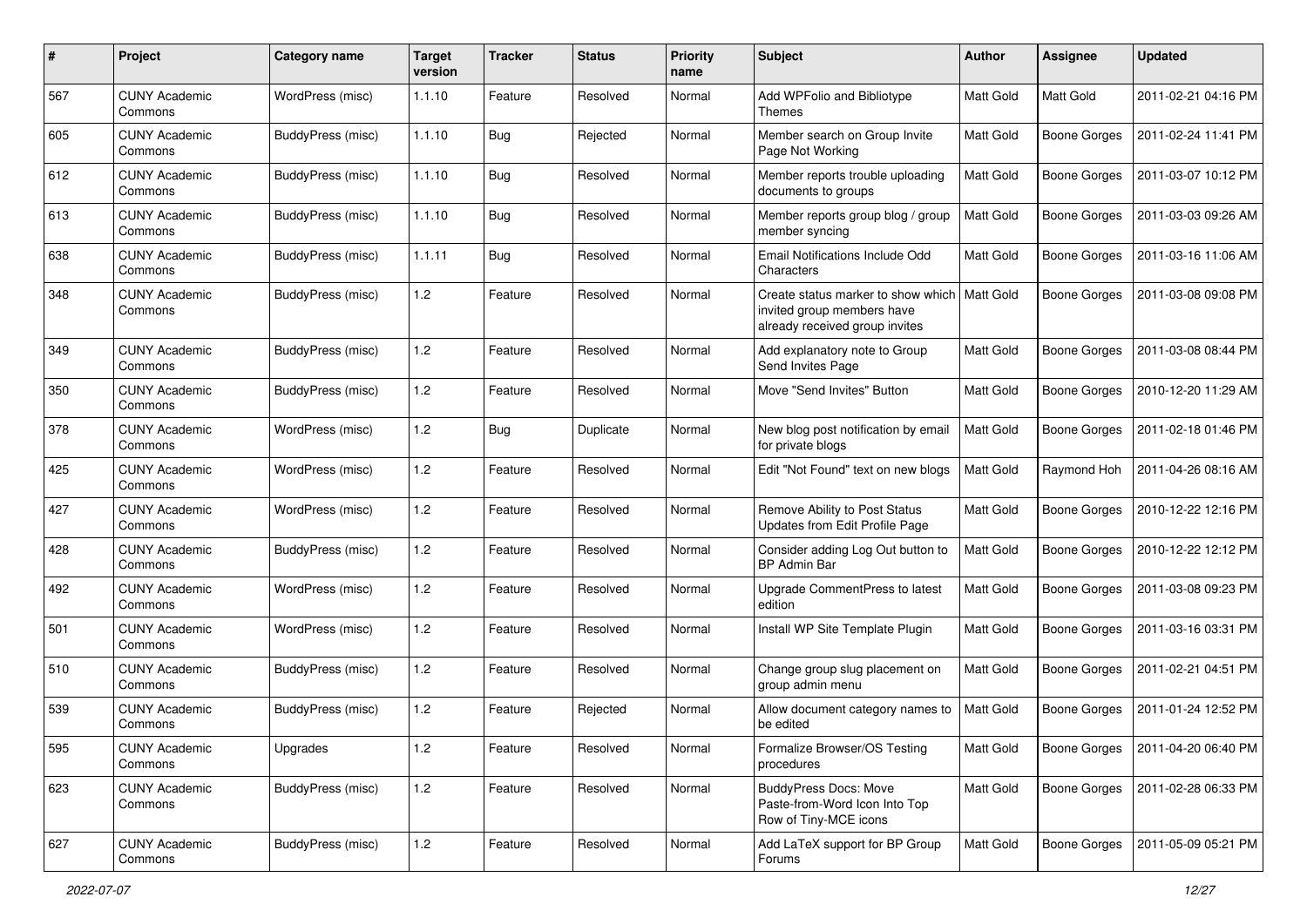| $\pmb{\#}$ | Project                         | Category name     | <b>Target</b><br>version | <b>Tracker</b> | <b>Status</b> | <b>Priority</b><br>name | <b>Subject</b>                                                            | <b>Author</b>    | Assignee            | <b>Updated</b>      |
|------------|---------------------------------|-------------------|--------------------------|----------------|---------------|-------------------------|---------------------------------------------------------------------------|------------------|---------------------|---------------------|
| 629        | <b>CUNY Academic</b><br>Commons | BuddyPress (misc) | 1.2                      | Feature        | Resolved      | Normal                  | Create Required Profile Field to<br><b>Define User Status</b>             | <b>Matt Gold</b> | <b>Matt Gold</b>    | 2011-03-17 06:34 PM |
| 640        | <b>CUNY Academic</b><br>Commons | WordPress (misc)  | 1.2                      | Feature        | Resolved      | Normal                  | Add Clean Home Theme to Site                                              | Matt Gold        | Matt Gold           | 2011-04-20 06:55 PM |
| 647        | <b>CUNY Academic</b><br>Commons | WordPress (misc)  | 1.2                      | Feature        | Resolved      | Normal                  | <b>Add Antisnews Theme</b>                                                | Matt Gold        | Boone Gorges        | 2011-03-26 07:58 PM |
| 699        | <b>CUNY Academic</b><br>Commons | WordPress (misc)  | 1.2                      | Feature        | Resolved      | Normal                  | Add BTCNew Plugin to the<br>Commons                                       | Matt Gold        | Raymond Hoh         | 2011-04-24 04:15 PM |
| 628        | <b>CUNY Academic</b><br>Commons | Wiki              | 1.2.1                    | <b>Bug</b>     | Resolved      | Normal                  | LaTeX support for MediaWiki                                               | <b>Matt Gold</b> | Boone Gorges        | 2011-05-11 09:50 PM |
| 657        | <b>CUNY Academic</b><br>Commons | WordPress (misc)  | 1.2.1                    | Bug            | Resolved      | Normal                  | Problems with WordPress Wiki<br>Plugin                                    | Matt Gold        | Boone Gorges        | 2011-05-11 11:29 AM |
| 704        | <b>CUNY Academic</b><br>Commons | WordPress (misc)  | 1.2.1                    | Feature        | Resolved      | Normal                  | Plugin Request: Widget that<br>displays randomized images and<br>captions | Matt Gold        | Boone Gorges        | 2011-05-04 11:22 AM |
| 705        | <b>CUNY Academic</b><br>Commons | WordPress (misc)  | 1.2.1                    | Feature        | Resolved      | Normal                  | A way to mass upload files?                                               | Matt Gold        | <b>Boone Gorges</b> | 2011-04-27 12:04 AM |
| 706        | <b>CUNY Academic</b><br>Commons | WordPress (misc)  | 1.2.1                    | Feature        | Resolved      | Normal                  | Random Header Image                                                       | Matt Gold        | Boone Gorges        | 2011-05-04 01:26 PM |
| 707        | <b>CUNY Academic</b><br>Commons | WordPress (misc)  | 1.2.1                    | Feature        | Resolved      | Normal                  | Simple Site Visit Counter Plugin for<br><b>Blogs</b>                      | Matt Gold        | Boone Gorges        | 2011-05-04 11:13 AM |
| 710        | <b>CUNY Academic</b><br>Commons | WordPress (misc)  | 1.2.1                    | Bug            | Resolved      | Normal                  | Flickr Photo Album Plugin Doesn't<br>Activate                             | <b>Matt Gold</b> | Boone Gorges        | 2011-05-08 04:56 PM |
| 711        | <b>CUNY Academic</b><br>Commons | WordPress (misc)  | 1.2.1                    | Feature        | Resolved      | Normal                  | Add Twitter Blackbird Pie Plugin                                          | Matt Gold        | Boone Gorges        | 2011-05-04 10:17 AM |
| 724        | <b>CUNY Academic</b><br>Commons | BuddyPress (misc) | 1.2.1                    | <b>Bug</b>     | Rejected      | Normal                  | Word Limit on Email Notifications of<br>Forum Posts?                      | <b>Matt Gold</b> | Boone Gorges        | 2011-05-11 12:04 PM |
| 727        | <b>CUNY Academic</b><br>Commons | WordPress (misc)  | 1.2.1                    | <b>Bug</b>     | Resolved      | Normal                  | <b>Add The Erudite Theme</b>                                              | Matt Gold        | Raymond Hoh         | 2011-05-01 05:02 AM |
| 731        | <b>CUNY Academic</b><br>Commons | BuddyPress (misc) | 1.2.1                    | Bug            | Resolved      | Normal                  | Member reports a problem posting<br>to a private group                    | <b>Matt Gold</b> | Boone Gorges        | 2011-05-03 07:10 PM |
| 775        | <b>CUNY Academic</b><br>Commons | WordPress (misc)  | 1.2.2                    | <b>Bug</b>     | Rejected      | Normal                  | Hit Counter Plugin Problem                                                | Matt Gold        | Boone Gorges        | 2011-05-28 08:42 AM |
| 778        | <b>CUNY Academic</b><br>Commons | BuddyPress (misc) | 1.2.2                    | <b>Bug</b>     | Resolved      | Normal                  | Private BP Docs Comment<br>Notification in RSS Feed                       | Matt Gold        | Boone Gorges        | 2011-06-02 09:29 AM |
| 747        | <b>CUNY Academic</b><br>Commons | WordPress (misc)  | 1.2.3                    | Feature        | Resolved      | Normal                  | Find rich-stats plugin for WordPress   Matt Gold                          |                  | Boone Gorges        | 2011-06-02 09:19 AM |
| 782        | <b>CUNY Academic</b><br>Commons | BuddyPress (misc) | 1.2.3                    | Feature        | Resolved      | Normal                  | Add Captcha Plugin                                                        | <b>Matt Gold</b> | Boone Gorges        | 2011-06-06 10:37 AM |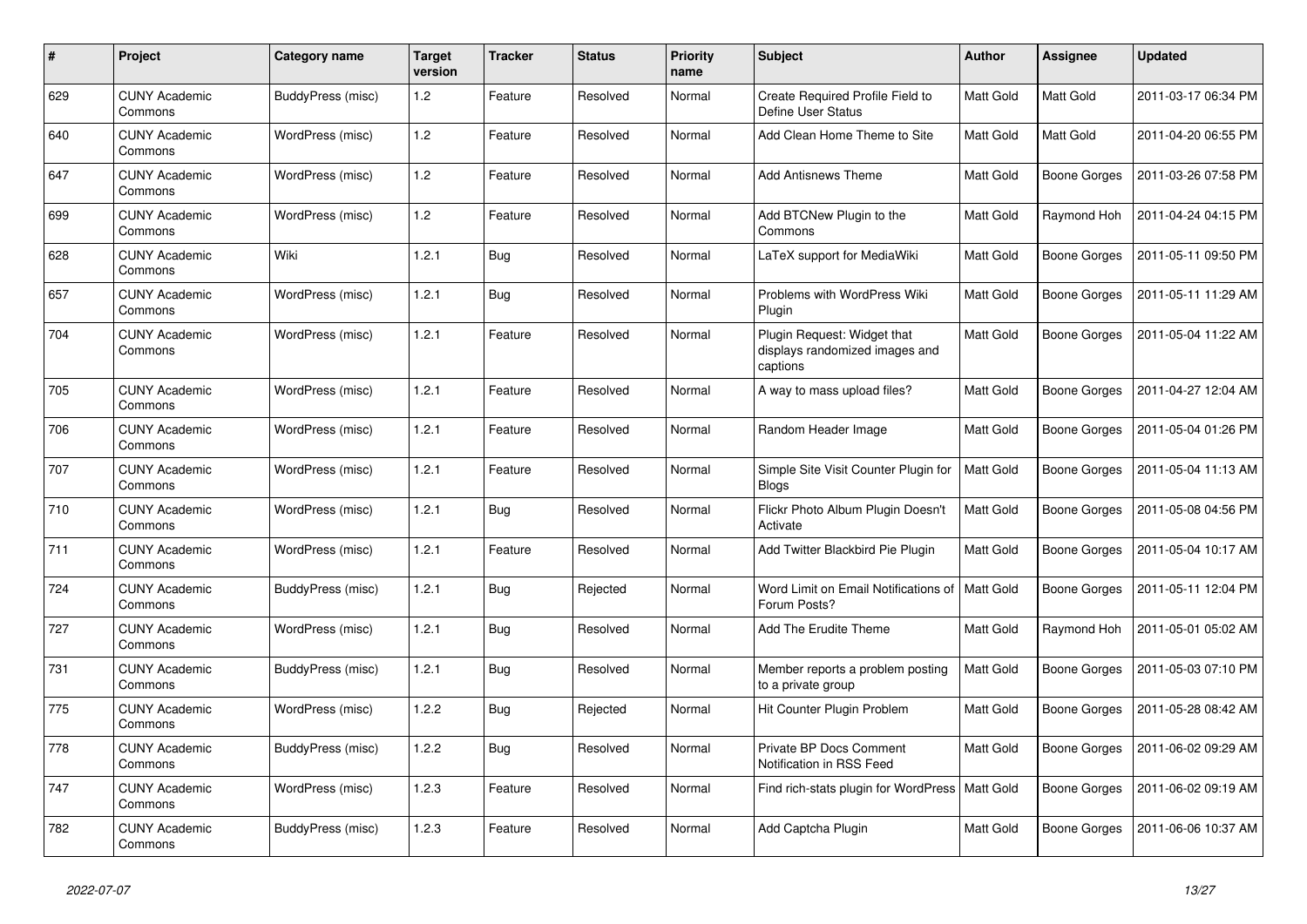| #    | Project                         | Category name     | <b>Target</b><br>version | <b>Tracker</b> | <b>Status</b> | <b>Priority</b><br>name | <b>Subject</b>                                                                | <b>Author</b>    | <b>Assignee</b>     | <b>Updated</b>      |
|------|---------------------------------|-------------------|--------------------------|----------------|---------------|-------------------------|-------------------------------------------------------------------------------|------------------|---------------------|---------------------|
| 786  | <b>CUNY Academic</b><br>Commons | WordPress (misc)  | 1.2.3                    | <b>Bug</b>     | Resolved      | Normal                  | Hero Image Slider Overlay Display<br>on IE                                    | <b>Matt Gold</b> | Boone Gorges        | 2011-06-06 09:51 AM |
| 789  | <b>CUNY Academic</b><br>Commons | WordPress (misc)  | 1.2.3                    | <b>Bug</b>     | Resolved      | Normal                  | Remove Sitemeter from Footer                                                  | Matt Gold        | Boone Gorges        | 2011-06-06 09:41 AM |
| 783  | CUNY Academic<br>Commons        | BuddyPress (misc) | 1.2.4                    | <b>Bug</b>     | Resolved      | Normal                  | Broken Avatar Images                                                          | Matt Gold        | Boone Gorges        | 2011-06-06 02:49 PM |
| 796  | <b>CUNY Academic</b><br>Commons | Wiki              | 1.2.4                    | <b>Bug</b>     | Resolved      | Normal                  | BP Admin Bar Header Margin                                                    | Matt Gold        | Raymond Hoh         | 2011-06-07 02:37 PM |
| 806  | <b>CUNY Academic</b><br>Commons | BuddyPress (misc) | 1.2.4                    | Bug            | Resolved      | Normal                  | <b>BP Docs Notification Throttling</b><br>Issues                              | Matt Gold        | Boone Gorges        | 2011-06-08 12:17 PM |
| 810  | <b>CUNY Academic</b><br>Commons | BuddyPress (misc) | 1.2.4                    | Bug            | Resolved      | Normal                  | Can't see all blogs in "My Blogs"                                             | Matt Gold        | Boone Gorges        | 2011-07-12 10:51 PM |
| 842  | <b>CUNY Academic</b><br>Commons | WordPress (misc)  | 1.2.4                    | <b>Bug</b>     | Resolved      | Normal                  | Problems adding a user to a blog                                              | Matt Gold        | Boone Gorges        | 2011-07-08 01:34 PM |
| 908  | <b>CUNY Academic</b><br>Commons | BuddyPress (misc) | 1.2.4                    | <b>Bug</b>     | Resolved      | Normal                  | Free a BP Doc from Locked Status                                              | Matt Gold        | Boone Gorges        | 2011-07-02 11:15 PM |
| 950  | <b>CUNY Academic</b><br>Commons | BuddyPress (misc) | 1.2.4                    | <b>Bug</b>     | Rejected      | Normal                  | Spam/Moderation Issue                                                         | Matt Gold        | Boone Gorges        | 2011-07-11 09:15 AM |
| 1104 | <b>CUNY Academic</b><br>Commons | WordPress (misc)  | 1.2.4.2                  | <b>Bug</b>     | Resolved      | Normal                  | Remove WordPress Counter Plugin                                               | <b>Matt Gold</b> | <b>Boone Gorges</b> | 2011-10-31 11:00 AM |
| 735  | <b>CUNY Academic</b><br>Commons | BuddyPress (misc) | 1.2.5                    | Feature        | Resolved      | Normal                  | BP Docs - Include Check-Box to<br>Avoid Email Notifications of Minor<br>Edits | <b>Matt Gold</b> | Boone Gorges        | 2011-07-24 11:34 AM |
| 991  | <b>CUNY Academic</b><br>Commons | WordPress (misc)  | 1.2.5                    | <b>Bug</b>     | Resolved      | Normal                  | <b>Update FeedWordPress</b>                                                   | Matt Gold        | Boone Gorges        | 2011-07-19 11:37 AM |
| 992  | <b>CUNY Academic</b><br>Commons | BuddyPress (misc) | 1.2.5                    | <b>Bug</b>     | Resolved      | Normal                  | BP Docs comments show up on<br><b>WP Dashboard</b>                            | Matt Gold        | Boone Gorges        | 2011-07-19 02:17 PM |
| 1067 | <b>CUNY Academic</b><br>Commons | WordPress (misc)  | 1.2.5                    | Bug            | Rejected      | Normal                  | <b>Install Disable Trackbacks</b>                                             | <b>Matt Gold</b> | Boone Gorges        | 2011-07-22 12:05 AM |
| 1069 | <b>CUNY Academic</b><br>Commons | WordPress (misc)  | 1.2.5                    | Feature        | Resolved      | Normal                  | Install ThreatToCreativity Theme                                              | Matt Gold        | Matt Gold           | 2011-11-14 08:14 PM |
| 1073 | <b>CUNY Academic</b><br>Commons | WordPress (misc)  | 1.2.5                    | Feature        | Resolved      | Normal                  | Add Google Plus One Plugin                                                    | Matt Gold        | Boone Gorges        | 2011-09-12 06:06 PM |
| 1074 | CUNY Academic<br>Commons        | WordPress (misc)  | 1.2.5                    | Feature        | Resolved      | Normal                  | Add Facebook Page Photo Gallery<br>plugin                                     | <b>Matt Gold</b> | Boone Gorges        | 2011-09-12 06:11 PM |
| 1075 | <b>CUNY Academic</b><br>Commons | WordPress (misc)  | 1.2.5                    | Feature        | Resolved      | Normal                  | Add Spam Free WordPress plugin                                                | Matt Gold        | Boone Gorges        | 2011-09-12 06:08 PM |
| 1093 | <b>CUNY Academic</b><br>Commons | WordPress (misc)  | 1.2.5                    | Feature        | Resolved      | Normal                  | Add WP-Syntax Evolved Plugin                                                  | Matt Gold        | <b>Boone Gorges</b> | 2011-09-12 06:13 PM |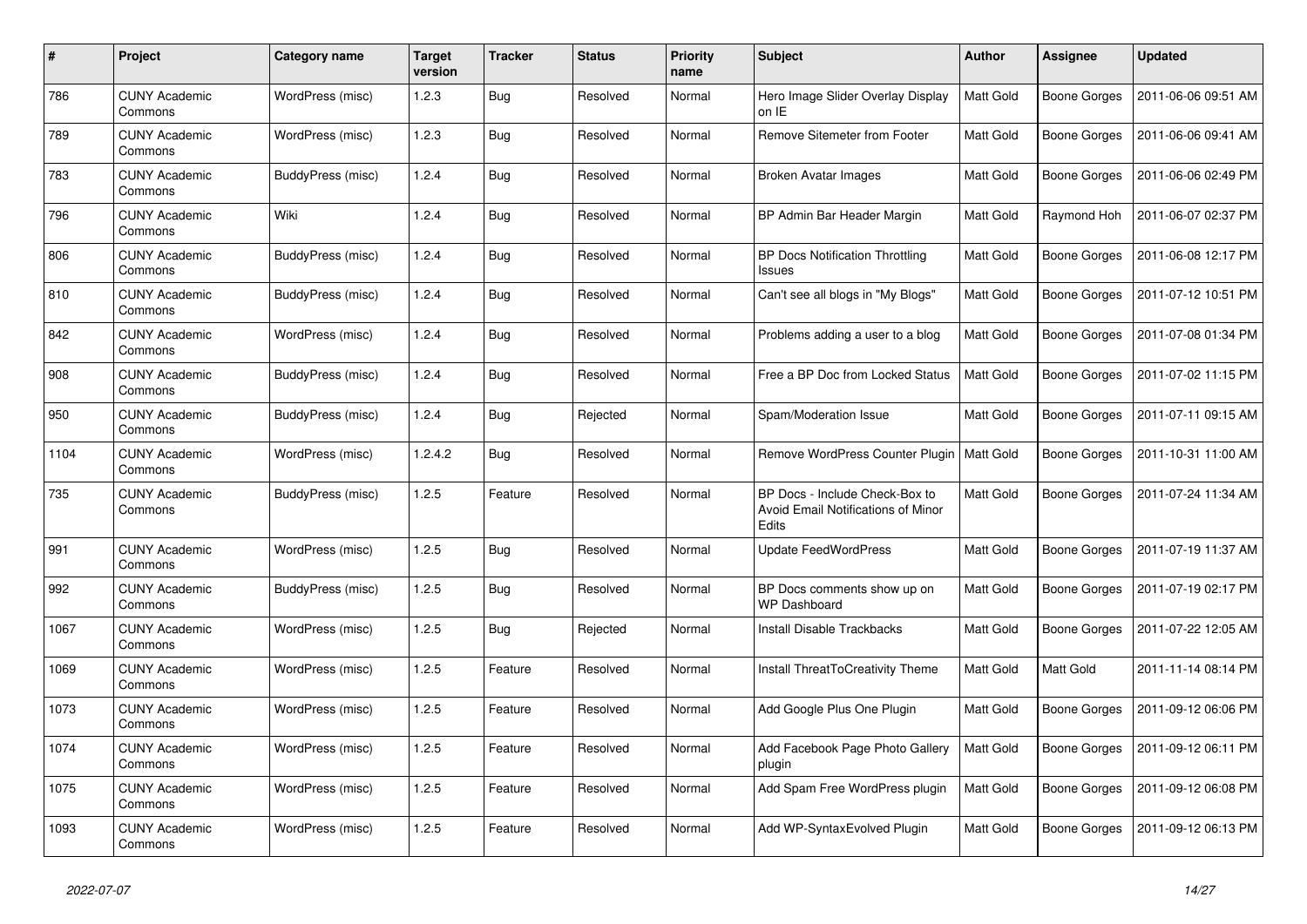| $\#$ | Project                         | Category name     | <b>Target</b><br>version | <b>Tracker</b> | <b>Status</b> | <b>Priority</b><br>name | <b>Subject</b>                                                                  | <b>Author</b>    | Assignee            | <b>Updated</b>      |
|------|---------------------------------|-------------------|--------------------------|----------------|---------------|-------------------------|---------------------------------------------------------------------------------|------------------|---------------------|---------------------|
| 1117 | <b>CUNY Academic</b><br>Commons | BuddyPress (misc) | 1.2.5                    | <b>Bug</b>     | Resolved      | Normal                  | Character Display Error in Feed                                                 | <b>Matt Gold</b> | Boone Gorges        | 2011-09-12 06:29 PM |
| 1130 | <b>CUNY Academic</b><br>Commons | WordPress (misc)  | 1.2.5                    | Feature        | Resolved      | Normal                  | <b>Add PressWork Theme</b>                                                      | Matt Gold        | <b>Boone Gorges</b> | 2011-11-14 08:11 PM |
| 1143 | <b>CUNY Academic</b><br>Commons | BuddyPress (misc) | 1.2.5                    | Bug            | Resolved      | Normal                  | Notifications of Old Posts                                                      | Matt Gold        |                     | 2011-08-30 09:56 PM |
| 1144 | <b>CUNY Academic</b><br>Commons | WordPress (misc)  | 1.2.5                    | Feature        | Resolved      | Normal                  | Install Brunelleschi Theme                                                      | Matt Gold        | Matt Gold           | 2011-11-14 08:16 PM |
| 1162 | <b>CUNY Academic</b><br>Commons | BuddyPress (misc) | 1.2.5                    | Feature        | Resolved      | Normal                  | Organization of "My Blogs"<br>Dropdown on Nav Bar                               | Matt Gold        | Boone Gorges        | 2011-09-14 01:24 AM |
| 1178 | <b>CUNY Academic</b><br>Commons | WordPress (misc)  | 1.2.5                    | Feature        | Resolved      | Normal                  | Add "Chunk" Theme to the<br>Commons                                             | Matt Gold        | Boone Gorges        | 2011-11-14 08:25 PM |
| 1188 | <b>CUNY Academic</b><br>Commons | WordPress (misc)  | 1.2.5                    | Feature        | Resolved      | Normal                  | Add Text Expander Plugin                                                        | Matt Gold        | Boone Gorges        | 2011-11-14 08:21 PM |
| 1321 | <b>CUNY Academic</b><br>Commons | BuddyPress (misc) | 1.2.5                    | Bug            | Duplicate     | Normal                  | BP Doc Comment Doesn't Show<br>Up on Doc (but does appear in<br>group stream)   | <b>Matt Gold</b> | Boone Gorges        | 2011-11-04 08:04 AM |
| 1324 | <b>CUNY Academic</b><br>Commons | WordPress (misc)  | 1.2.5                    | Feature        | Resolved      | Normal                  | Change link on main nav bar for<br>"Help"                                       | Matt Gold        | Boone Gorges        | 2011-11-04 12:08 PM |
| 1325 | <b>CUNY Academic</b><br>Commons | WordPress (misc)  | 1.2.5                    | Feature        | Resolved      | Normal                  | Remove hard-coded copyright<br>notice from WooThemes                            | Matt Gold        | Boone Gorges        | 2011-11-15 08:49 AM |
| 1371 | <b>CUNY Academic</b><br>Commons | WordPress (misc)  | 1.2.6                    | Support        | Resolved      | Normal                  | Not allowed to create accounts for<br>Non-CUNY Members                          | Matt Gold        | Boone Gorges        | 2011-11-21 02:49 PM |
| 1400 | <b>CUNY Academic</b><br>Commons | BuddyPress (misc) | 1.2.7                    | <b>Bug</b>     | Resolved      | Normal                  | Firefox Login Caching Issue                                                     | Matt Gold        | Boone Gorges        | 2011-12-06 05:53 PM |
| 325  | <b>CUNY Academic</b><br>Commons | BuddyPress (misc) | 1.3                      | Feature        | Resolved      | Normal                  | Add folder hierarchies to Group<br>Documents plugin                             | <b>Matt Gold</b> | Boone Gorges        | 2011-05-23 01:33 AM |
| 487  | <b>CUNY Academic</b><br>Commons | WordPress (misc)  | 1.3                      | Bug            | Resolved      | Normal                  | Replace Backtype Connect with<br>something that works                           | Matt Gold        | Boone Gorges        | 2011-05-26 08:47 AM |
| 532  | <b>CUNY Academic</b><br>Commons | BuddyPress (misc) | 1.3                      | Feature        | Resolved      | Normal                  | Allow members to paste in a group<br>of email addresses when sending<br>invites | Matt Gold        | Boone Gorges        | 2011-09-13 01:12 PM |
| 557  | <b>CUNY Academic</b><br>Commons | BuddyPress (misc) | 1.3                      | Feature        | Rejected      | Normal                  | Denied Size and Extension Alerts<br>on Forum posts                              | Matt Gold        | Boone Gorges        | 2011-06-17 02:58 PM |
| 643  | <b>CUNY Academic</b><br>Commons | BuddyPress (misc) | 1.3                      | Feature        | Resolved      | Normal                  | Create Mechanism to Require<br>People to Fill Out New Identity<br>Profile Field | Matt Gold        | Boone Gorges        | 2011-10-19 01:50 PM |
| 648  | <b>CUNY Academic</b><br>Commons | BuddyPress (misc) | 1.3                      | Feature        | Resolved      | Normal                  | Create Print functionality for<br><b>BuddyPress Docs</b>                        | Matt Gold        | Boone Gorges        | 2011-07-19 11:46 AM |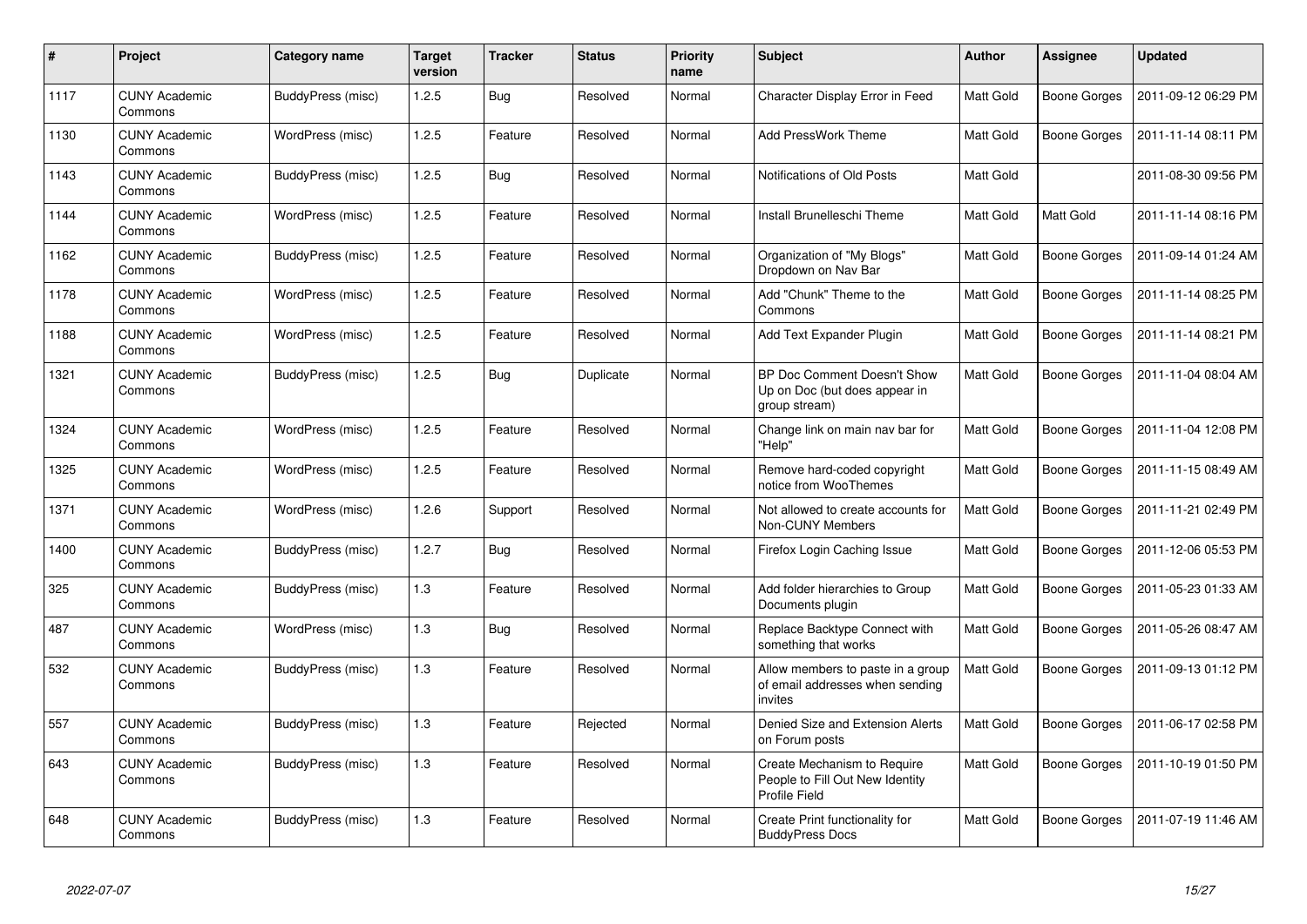| #    | Project                         | Category name            | <b>Target</b><br>version | <b>Tracker</b> | <b>Status</b> | <b>Priority</b><br>name | <b>Subject</b>                                                                     | <b>Author</b>    | Assignee     | <b>Updated</b>      |
|------|---------------------------------|--------------------------|--------------------------|----------------|---------------|-------------------------|------------------------------------------------------------------------------------|------------------|--------------|---------------------|
| 649  | <b>CUNY Academic</b><br>Commons | BuddyPress (misc)        | 1.3                      | Feature        | Resolved      | Normal                  | Create Copy All button for<br><b>BuddyPress Docs</b>                               | <b>Matt Gold</b> | Boone Gorges | 2011-09-13 11:59 AM |
| 697  | <b>CUNY Academic</b><br>Commons | BuddyPress (misc)        | 1.3                      | Feature        | Resolved      | Normal                  | Member request: Indented text in<br>Forum Posts                                    | Matt Gold        | Boone Gorges | 2011-09-13 03:29 PM |
| 746  | <b>CUNY Academic</b><br>Commons | BuddyPress (misc)        | 1.3                      | Bug            | Resolved      | Normal                  | Create Pop-Up Login Overlay                                                        | Matt Gold        | Raymond Hoh  | 2011-05-16 06:32 PM |
| 761  | <b>CUNY Academic</b><br>Commons | WordPress (misc)         | 1.3                      | <b>Bug</b>     | Resolved      | Normal                  | Implement "Send a Comment"<br>Function                                             | Matt Gold        | Boone Gorges | 2011-06-02 04:51 PM |
| 764  | <b>CUNY Academic</b><br>Commons | WordPress (misc)         | 1.3                      | Feature        | Resolved      | Normal                  | Install "Email Users" Plugin                                                       | Matt Gold        | Boone Gorges | 2011-09-13 11:35 AM |
| 771  | <b>CUNY Academic</b><br>Commons | WordPress (misc)         | 1.3                      | Feature        | Rejected      | Normal                  | Create Tool to Display Users in<br>Order of ID# in Dashboard                       | Matt Gold        | Boone Gorges | 2011-05-24 08:57 AM |
| 774  | <b>CUNY Academic</b><br>Commons | BuddyPress (misc)        | 1.3                      | Feature        | Resolved      | Normal                  | Consider Allowing Email to Be Sent<br><b>Between Unfriended Members</b>            | <b>Matt Gold</b> | Boone Gorges | 2011-06-16 04:06 PM |
| 1106 | <b>CUNY Academic</b><br>Commons | WordPress (misc)         | 1.3                      | Feature        | Resolved      | Normal                  | <b>Extended Super Admins</b>                                                       | Matt Gold        | Boone Gorges | 2011-11-15 02:06 PM |
| 1132 | CUNY Academic<br>Commons        | WordPress (misc)         | 1.3                      | Feature        | Rejected      | Normal                  | Consider adding a forum plugin for<br>blogs                                        | <b>Matt Gold</b> | Boone Gorges | 2011-11-17 10:51 PM |
| 1134 | <b>CUNY Academic</b><br>Commons | WordPress (misc)         | 1.3                      | Feature        | Resolved      | Normal                  | <b>Build Flexibility for Image Choices</b><br>into Featured Content Widget         | Matt Gold        | Boone Gorges | 2011-11-30 02:27 AM |
| 1146 | <b>CUNY Academic</b><br>Commons | WordPress (misc)         | 1.3                      | Feature        | Resolved      | Normal                  | Add Shaken Grid Theme to Site                                                      | Matt Gold        | Matt Gold    | 2011-11-28 03:27 PM |
| 1256 | <b>CUNY Academic</b><br>Commons | <b>BuddyPress (misc)</b> | 1.3                      | Feature        | Resolved      | Normal                  | Enable BP Docs by default on<br>Commons groups                                     | Matt Gold        | Boone Gorges | 2011-11-15 02:27 PM |
| 1329 | <b>CUNY Academic</b><br>Commons | WordPress (misc)         | 1.3                      | Feature        | Resolved      | Normal                  | Create Plugin to Make it Easier to<br>Add Users to a Blog                          | Matt Gold        | Boone Gorges | 2011-12-15 08:43 AM |
| 1344 | <b>CUNY Academic</b><br>Commons | BuddyPress (misc)        | 1.3                      | Bug            | Resolved      | Normal                  | Activity Feed Items not Appearing<br>in Group                                      | <b>Matt Gold</b> | Boone Gorges | 2011-11-14 11:26 AM |
| 1345 | <b>CUNY Academic</b><br>Commons | BuddyPress (misc)        | 1.3                      | Bug            | Resolved      | Normal                  | <b>Consider Adding BuddyPress</b><br>Group for Community Admins and<br>Mods Plugin | Matt Gold        | Boone Gorges | 2011-11-28 03:17 PM |
| 1394 | <b>CUNY Academic</b><br>Commons | BuddyPress (misc)        | 1.3                      | Feature        | Rejected      | Normal                  | Update Filters to include new BP<br>Profile roles                                  | Matt Gold        | Boone Gorges | 2011-12-09 07:11 AM |
| 1412 | <b>CUNY Academic</b><br>Commons | BuddyPress (misc)        | 1.3                      | Bug            | Resolved      | Normal                  | Alter text on pop-up message about<br>role field                                   | Matt Gold        | Boone Gorges | 2011-12-08 12:58 PM |
| 1419 | <b>CUNY Academic</b><br>Commons | Wiki                     | 1.3                      | <b>Bug</b>     | Rejected      | Normal                  | Ajax autosuggest on wiki tags not<br>working                                       | Matt Gold        | Boone Gorges | 2011-12-12 03:51 PM |
| 1437 | <b>CUNY Academic</b><br>Commons | WordPress (misc)         | 1.3                      | Feature        | Resolved      | Normal                  | Add FD Footnotes Plugin                                                            | <b>Matt Gold</b> | Boone Gorges | 2011-12-14 01:00 PM |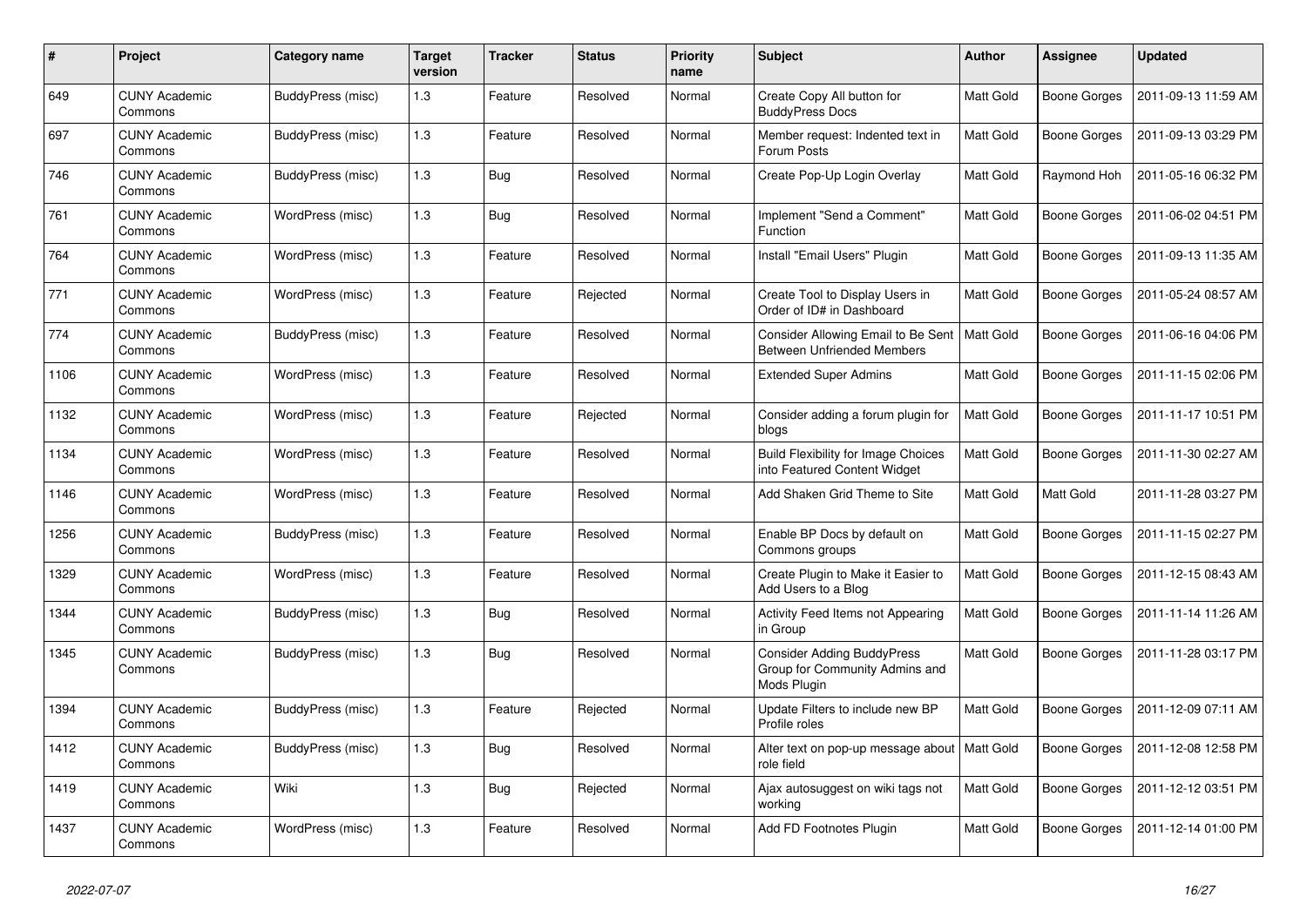| $\pmb{\#}$ | Project                         | Category name     | <b>Target</b><br>version | <b>Tracker</b> | <b>Status</b> | <b>Priority</b><br>name | <b>Subject</b>                                                                     | <b>Author</b>    | Assignee     | <b>Updated</b>      |
|------------|---------------------------------|-------------------|--------------------------|----------------|---------------|-------------------------|------------------------------------------------------------------------------------|------------------|--------------|---------------------|
| 1438       | <b>CUNY Academic</b><br>Commons | WordPress (misc)  | 1.3.1                    | Feature        | Resolved      | Normal                  | Add WP-Print Plugin                                                                | <b>Matt Gold</b> | Boone Gorges | 2011-12-15 02:49 PM |
| 1439       | <b>CUNY Academic</b><br>Commons | WordPress (misc)  | 1.3.1                    | Feature        | Resolved      | Normal                  | Add WP Hide Post Plugin                                                            | Matt Gold        | Boone Gorges | 2011-12-15 02:50 PM |
| 1440       | <b>CUNY Academic</b><br>Commons | WordPress (misc)  | 1.3.1                    | Feature        | Resolved      | Normal                  | Add Custom Sidebar Plugin                                                          | Matt Gold        | Boone Gorges | 2011-12-15 02:46 PM |
| 1451       | <b>CUNY Academic</b><br>Commons | BuddyPress (misc) | 1.3.1                    | Bug            | Resolved      | Normal                  | Social Media Profile Icons Not<br>Showing Up Automatically?                        | <b>Matt Gold</b> | Boone Gorges | 2011-12-15 07:06 PM |
| 1455       | <b>CUNY Academic</b><br>Commons | BuddyPress (misc) | 1.3.1                    | <b>Bug</b>     | Resolved      | Normal                  | Errant error message on Groups<br>page                                             | Matt Gold        | Boone Gorges | 2011-12-16 02:05 PM |
| 1459       | <b>CUNY Academic</b><br>Commons | WordPress (misc)  | 1.3.1                    | Feature        | Resolved      | Normal                  | Create "no image" option for<br>featured blog posts on featured<br>homepage widget | Matt Gold        | Boone Gorges | 2011-12-19 11:25 AM |
| 1464       | <b>CUNY Academic</b><br>Commons | Upgrades          | 1.3.1                    | Bug            | Rejected      | Normal                  | UserVoice Account linked to wrong<br>account                                       | Matt Gold        | Boone Gorges | 2011-12-19 09:40 AM |
| 1472       | <b>CUNY Academic</b><br>Commons | WordPress (misc)  | 1.3.2                    | Feature        | Resolved      | Normal                  | Update/Activate Akismet with newly<br>purchased cuny-wide key                      | <b>Matt Gold</b> | Boone Gorges | 2012-01-14 08:59 AM |
| 1477       | <b>CUNY Academic</b><br>Commons | WordPress (misc)  | 1.3.3                    | Feature        | Resolved      | Normal                  | Expand recent blog post listing on<br>homepage                                     | Matt Gold        | Boone Gorges | 2012-01-10 06:09 PM |
| 1482       | <b>CUNY Academic</b><br>Commons | WordPress (misc)  | 1.3.3                    | Bug            | Resolved      | Normal                  | News page twitter feed error                                                       | Matt Gold        | Boone Gorges | 2012-01-10 06:53 PM |
| 1483       | <b>CUNY Academic</b><br>Commons | WordPress (misc)  | 1.3.3                    | <b>Bug</b>     | Resolved      | Normal                  | News page not showing posts from<br>News blog                                      | Matt Gold        | Boone Gorges | 2012-01-10 06:55 PM |
| 1487       | <b>CUNY Academic</b><br>Commons | BuddyPress (misc) | 1.3.3                    | Feature        | Resolved      | Normal                  | Bug when using Featured Widget to   Matt Gold<br>display a page                    |                  | Boone Gorges | 2012-01-10 10:05 PM |
| 1488       | <b>CUNY Academic</b><br>Commons | BuddyPress (misc) | 1.3.3                    | Bug            | Resolved      | Normal                  | Unable to edit forum post                                                          | Matt Gold        | Boone Gorges | 2012-01-10 07:20 PM |
| 1498       | <b>CUNY Academic</b><br>Commons | BuddyPress (misc) | 1.3.3                    | <b>Bug</b>     | Resolved      | Normal                  | Non-Logged in User Redirect<br>Feature not working                                 | Matt Gold        | Boone Gorges | 2012-01-11 04:57 PM |
| 1503       | <b>CUNY Academic</b><br>Commons | BuddyPress (misc) | 1.3.3                    | Bug            | Resolved      | Normal                  | File list not showing file descriptions   Matt Gold                                |                  | Boone Gorges | 2012-01-10 07:28 PM |
| 1507       | <b>CUNY Academic</b><br>Commons | BuddyPress (misc) | 1.3.3                    | Feature        | Resolved      | Normal                  | Add Custom Sidebar Plugin                                                          | Matt Gold        | Boone Gorges | 2012-01-10 07:30 PM |
| 1541       | <b>CUNY Academic</b><br>Commons | WordPress (misc)  | 1.3.4                    | Feature        | Resolved      | Normal                  | Add UserVoice embed code                                                           | <b>Matt Gold</b> | Boone Gorges | 2012-01-13 10:17 AM |
| 1545       | <b>CUNY Academic</b><br>Commons | BuddyPress (misc) | 1.3.5                    | <b>Bug</b>     | Resolved      | Normal                  | Problem with BP Doc Comment<br>Edit Icon in Forums                                 | Matt Gold        | Boone Gorges | 2012-01-16 06:14 PM |
| 1549       | <b>CUNY Academic</b><br>Commons | WordPress (misc)  | 1.3.5                    | <b>Bug</b>     | Resolved      | Normal                  | Add SOPA Protest Plugin                                                            | Matt Gold        | Boone Gorges | 2012-01-17 06:19 PM |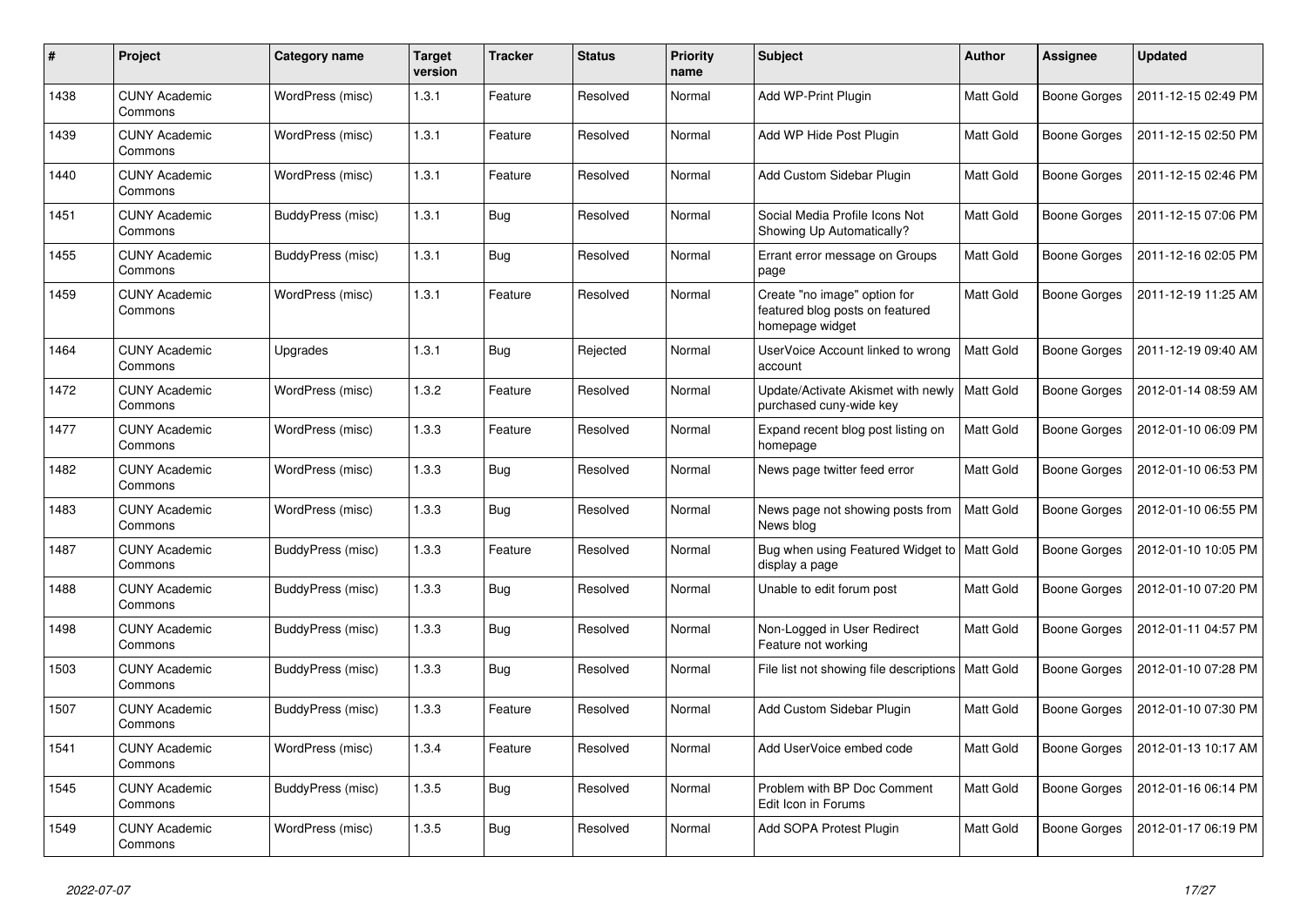| #    | Project                         | Category name     | <b>Target</b><br>version | <b>Tracker</b> | <b>Status</b> | <b>Priority</b><br>name | <b>Subject</b>                                                                        | <b>Author</b>    | Assignee            | <b>Updated</b>      |
|------|---------------------------------|-------------------|--------------------------|----------------|---------------|-------------------------|---------------------------------------------------------------------------------------|------------------|---------------------|---------------------|
| 1551 | <b>CUNY Academic</b><br>Commons | WordPress (misc)  | 1.3.5                    | <b>Bug</b>     | Resolved      | Normal                  | Create Front-Page SOPA Protest<br>page                                                | <b>Matt Gold</b> | Boone Gorges        | 2012-01-17 09:32 PM |
| 1550 | <b>CUNY Academic</b><br>Commons | WordPress (misc)  | 1.3.5.1                  | Feature        | Resolved      | Normal                  | Please add Simplicity Theme to<br>Commons                                             | <b>Matt Gold</b> | Boone Gorges        | 2012-01-18 09:58 AM |
| 1554 | <b>CUNY Academic</b><br>Commons | WordPress (misc)  | 1.3.6                    | <b>Bug</b>     | Resolved      | Normal                  | User reports infinite redirect issue<br>on blog                                       | Matt Gold        | Boone Gorges        | 2012-01-19 07:58 AM |
| 1556 | <b>CUNY Academic</b><br>Commons | BuddyPress (misc) | 1.3.6                    | Feature        | Rejected      | Normal                  | New option for College profile field                                                  | Matt Gold        | Boone Gorges        | 2012-01-19 08:12 AM |
| 1558 | <b>CUNY Academic</b><br>Commons | BuddyPress (misc) | 1.3.6                    | Bug            | Resolved      | Normal                  | Login Issues                                                                          | Matt Gold        | Boone Gorges        | 2012-02-08 06:40 PM |
| 1473 | <b>CUNY Academic</b><br>Commons | WordPress (misc)  | 1.3.7                    | Outreach       | Resolved      | Normal                  | Create News Blog Post on Akismet<br>for CUNY                                          | Matt Gold        | Matt Gold           | 2012-02-08 08:31 PM |
| 1663 | <b>CUNY Academic</b><br>Commons | BuddyPress (misc) | 1.3.9                    | Support        | Resolved      | Normal                  | Please add info on Private --><br>Public Group Announcement<br>Functionality to Codex | <b>Matt Gold</b> | Sarah Morgano       | 2012-03-01 10:26 AM |
| 1657 | <b>CUNY Academic</b><br>Commons | BuddyPress (misc) | 1.3.10                   | <b>Bug</b>     | Resolved      | Normal                  | Caching Issues                                                                        | Matt Gold        |                     | 2012-04-04 10:17 AM |
| 1794 | <b>CUNY Academic</b><br>Commons | BuddyPress (misc) | 1.3.10                   | <b>Bug</b>     | Resolved      | Normal                  | Remove "Notice anything new"<br>notification                                          | Matt Gold        | Boone Gorges        | 2012-03-29 09:45 PM |
| 1614 | <b>CUNY Academic</b><br>Commons | BuddyPress (misc) | 1.3.11                   | <b>Bug</b>     | Resolved      | Normal                  | Non-CUNY Sign-Up Code<br>Disappears After Creation                                    | Matt Gold        | <b>Boone Gorges</b> | 2012-04-05 01:50 AM |
| 1672 | <b>CUNY Academic</b><br>Commons | BuddyPress (misc) | 1.3.11                   | Bug            | Resolved      | Normal                  | Activity replies in groups                                                            | Matt Gold        | Boone Gorges        | 2012-04-04 09:37 AM |
| 1784 | <b>CUNY Academic</b><br>Commons | BuddyPress (misc) | 1.3.11                   | <b>Bug</b>     | Resolved      | Normal                  | Date/Content Problems on Forum<br>digest emails                                       | <b>Matt Gold</b> | Boone Gorges        | 2012-04-03 08:28 PM |
| 1808 | <b>CUNY Academic</b><br>Commons | WordPress (misc)  | 1.3.11                   | <b>Bug</b>     | Resolved      | Normal                  | New title page titles                                                                 | <b>Matt Gold</b> | Boone Gorges        | 2012-04-04 08:39 AM |
| 1809 | <b>CUNY Academic</b><br>Commons | WordPress (misc)  | 1.3.11                   | Feature        | Resolved      | Normal                  | Add CataBlog Plugin                                                                   | Matt Gold        | Boone Gorges        | 2012-04-04 10:03 AM |
| 1812 | <b>CUNY Academic</b><br>Commons | WordPress (misc)  | 1.3.11                   | Feature        | Resolved      | Normal                  | Please remove Catablog plugin                                                         | <b>Matt Gold</b> | Boone Gorges        | 2012-04-05 07:36 PM |
| 1560 | <b>CUNY Academic</b><br>Commons | BuddyPress (misc) | 1.3.12                   | Outreach       | Resolved      | Normal                  | Add social media icons/info to<br>About page and Contact Us page                      | Matt Gold        | Boone Gorges        | 2012-04-12 09:07 AM |
| 1561 | <b>CUNY Academic</b><br>Commons | WordPress (misc)  | 1.3.12                   | Outreach       | Resolved      | Normal                  | Add Social Media Icons back to top<br>of side column of News page                     | Matt Gold        | Boone Gorges        | 2012-04-12 04:39 PM |
| 1462 | <b>CUNY Academic</b><br>Commons | WordPress (misc)  | 1.3.13                   | Support        | Resolved      | Normal                  | Allowing registration by cuny.tv<br>domains                                           | <b>Matt Gold</b> | Boone Gorges        | 2012-05-02 12:16 PM |
| 1863 | <b>CUNY Academic</b><br>Commons | WordPress (misc)  | 1.3.13                   | Feature        | Resolved      | Normal                  | Add WP Publication Repository<br>plugin                                               | Matt Gold        | Boone Gorges        | 2012-05-10 01:57 AM |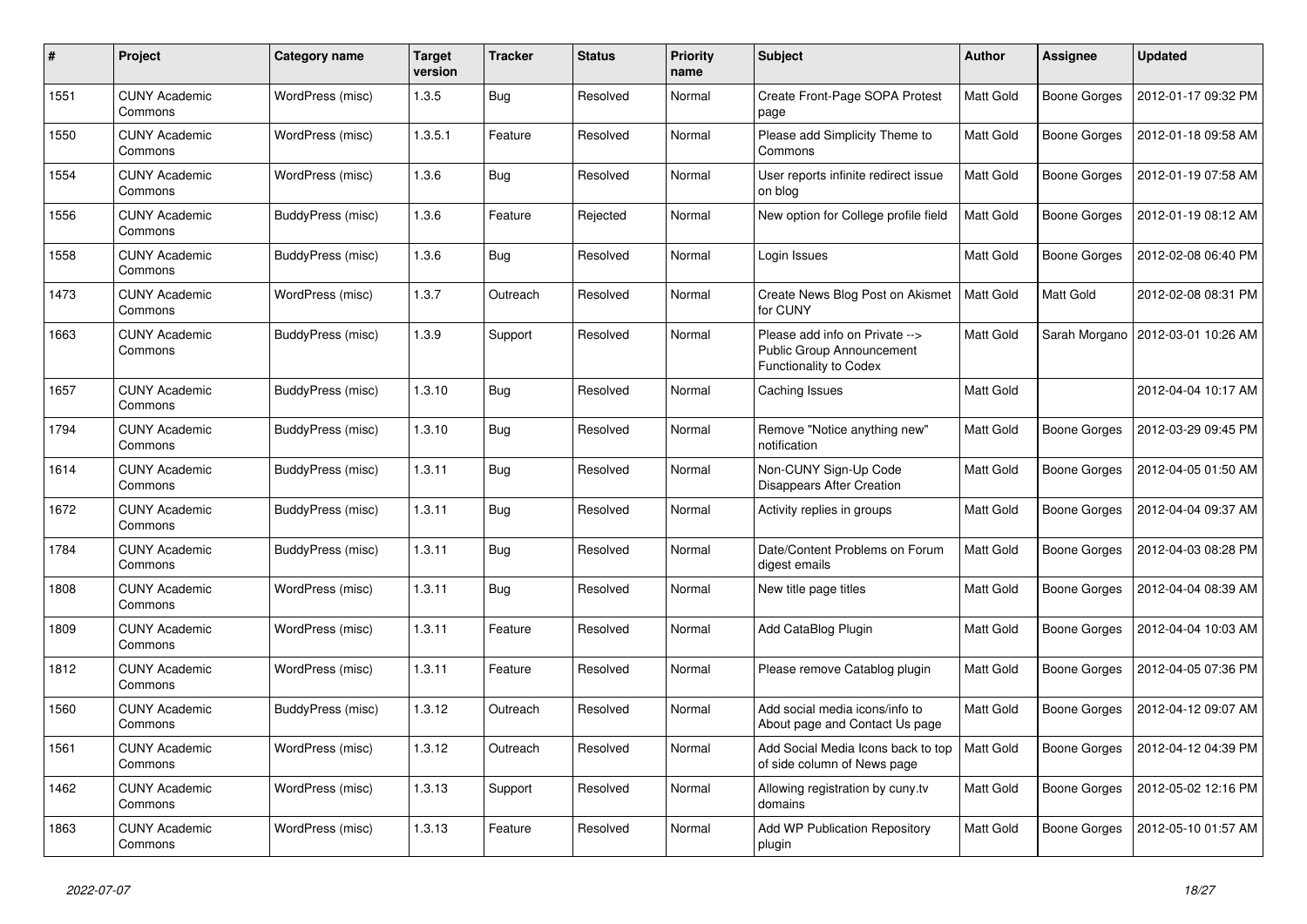| #    | Project                         | Category name     | <b>Target</b><br>version | <b>Tracker</b> | <b>Status</b> | <b>Priority</b><br>name | <b>Subject</b>                                                  | <b>Author</b>    | Assignee            | Updated             |
|------|---------------------------------|-------------------|--------------------------|----------------|---------------|-------------------------|-----------------------------------------------------------------|------------------|---------------------|---------------------|
| 1872 | <b>CUNY Academic</b><br>Commons | WordPress (misc)  | 1.3.13                   | <b>Bug</b>     | Resolved      | Normal                  | Update Woo Framework                                            | Matt Gold        | Boone Gorges        | 2012-05-22 11:36 AM |
| 1885 | <b>CUNY Academic</b><br>Commons | WordPress (misc)  | 1.3.13                   | <b>Bug</b>     | Resolved      | Normal                  | TinyMCE button error                                            | <b>Matt Gold</b> | <b>Boone Gorges</b> | 2012-05-17 11:15 AM |
| 1889 | <b>CUNY Academic</b><br>Commons | WordPress (misc)  | 1.3.13                   | Feature        | Resolved      | Normal                  | Add jQuery Lightbox plugin                                      | <b>Matt Gold</b> | Boone Gorges        | 2012-05-17 11:11 AM |
| 1911 | <b>CUNY Academic</b><br>Commons | WordPress (misc)  | 1.3.13                   | Feature        | Resolved      | Normal                  | Install The The Tabs and<br><b>Accordions Plugin</b>            | Matt Gold        | Boone Gorges        | 2012-05-23 04:13 PM |
| 1912 | <b>CUNY Academic</b><br>Commons | WordPress (misc)  | 1.3.13                   | <b>Bug</b>     | Resolved      | Normal                  | Install the VéritéCo Timeline Plugin                            | <b>Matt Gold</b> | <b>Boone Gorges</b> | 2012-05-23 04:13 PM |
| 1930 | <b>CUNY Academic</b><br>Commons | WordPress (misc)  | 1.3.14                   | Feature        | Resolved      | Normal                  | <b>Install CollabPress</b>                                      | <b>Matt Gold</b> | Boone Gorges        | 2012-06-12 08:44 AM |
| 1933 | <b>CUNY Academic</b><br>Commons | WordPress (misc)  | 1.3.14                   | Feature        | Resolved      | Normal                  | Add WP-Markdown Plugin                                          | <b>Matt Gold</b> | Boone Gorges        | 2012-06-12 08:56 AM |
| 1934 | <b>CUNY Academic</b><br>Commons | WordPress (misc)  | 1.3.14                   | Feature        | Resolved      | Normal                  | Add Q and A Plugin                                              | <b>Matt Gold</b> | Boone Gorges        | 2012-06-12 09:12 AM |
| 1953 | <b>CUNY Academic</b><br>Commons | BuddyPress (misc) | 1.3.15                   | <b>Bug</b>     | Resolved      | Normal                  | Email forum notification formatting<br>issue                    | <b>Matt Gold</b> | Boone Gorges        | 2012-06-21 03:32 PM |
| 2007 | <b>CUNY Academic</b><br>Commons | WordPress (misc)  | 1.3.17                   | Feature        | Resolved      | Normal                  | Add Events Manager Plugin                                       | <b>Matt Gold</b> | <b>Boone Gorges</b> | 2012-07-30 09:19 AM |
| 120  | <b>CUNY Academic</b><br>Commons | BuddyPress (misc) | 1.4                      | Feature        | Resolved      | Normal                  | <b>Consider Adding Privacy Options</b><br>Plugin for Profiles   | Matt Gold        | <b>Boone Gorges</b> | 2015-11-12 01:02 AM |
| 1199 | <b>CUNY Academic</b><br>Commons | BuddyPress (misc) | 1.4                      | Feature        | Resolved      | Normal                  | Add Option for Open Text Field to<br>BP Profile Checkbox Fields | Matt Gold        | Boone Gorges        | 2012-08-01 05:23 PM |
| 1390 | <b>CUNY Academic</b><br>Commons | BuddyPress (misc) | 1.4                      | Feature        | Resolved      | Normal                  | Show "Kitchen Sink" by Default in<br><b>TinyMCE</b>             | Matt Gold        | Dominic Giglio      | 2012-02-28 10:37 AM |
| 1504 | <b>CUNY Academic</b><br>Commons | BuddyPress (misc) | 1.4                      | Feature        | Resolved      | Normal                  | Allow members to choose multiple<br>colleges on Profile pages   | Matt Gold        | Boone Gorges        | 2012-08-01 03:34 PM |
| 1505 | <b>CUNY Academic</b><br>Commons | BuddyPress (misc) | 1.4                      | Feature        | Duplicate     | Normal                  | Allow members to clear past status<br>updates                   | Matt Gold        | Boone Gorges        | 2012-04-06 04:42 PM |
| 1557 | <b>CUNY Academic</b><br>Commons | WordPress (misc)  | 1.4                      | Feature        | Resolved      | Normal                  | Confirmation Message on Adding<br>New Users to Blog             | Matt Gold        | Boone Gorges        | 2012-05-31 01:53 AM |
| 1629 | <b>CUNY Academic</b><br>Commons | BuddyPress (misc) | 1.4                      | Support        | Resolved      | Normal                  | <b>Deleting Group Announcements</b>                             | <b>Matt Gold</b> | Dominic Giglio      | 2012-07-16 12:26 PM |
| 1867 | <b>CUNY Academic</b><br>Commons | WordPress (misc)  | 1.4                      | Feature        | Resolved      | Normal                  | Homepage redesign join/login/tour<br>space                      | Matt Gold        | Raymond Hoh         | 2012-08-07 01:49 PM |
| 1979 | <b>CUNY Academic</b><br>Commons | BuddyPress (misc) | 1.4                      | Bug            | Rejected      | Normal                  | Received two notifications of an<br>activity update             | <b>Matt Gold</b> | Boone Gorges        | 2012-07-12 10:43 AM |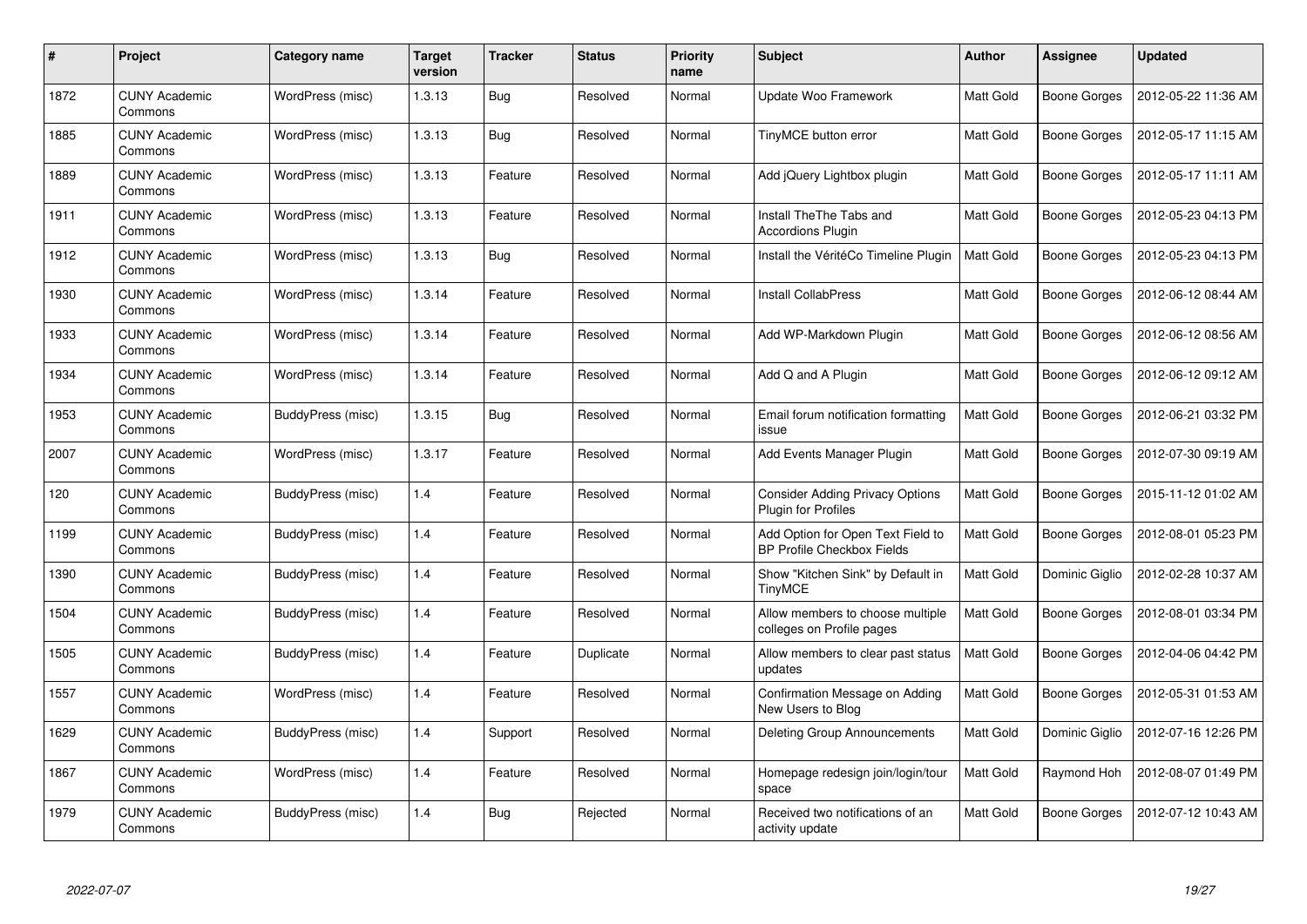| #    | Project                         | Category name     | <b>Target</b><br>version | <b>Tracker</b> | <b>Status</b> | <b>Priority</b><br>name | Subject                                                                             | <b>Author</b>    | Assignee       | <b>Updated</b>      |
|------|---------------------------------|-------------------|--------------------------|----------------|---------------|-------------------------|-------------------------------------------------------------------------------------|------------------|----------------|---------------------|
| 1999 | <b>CUNY Academic</b><br>Commons | WordPress (misc)  | 1.4                      | Feature        | Resolved      | Normal                  | <b>Update Registration Page</b>                                                     | <b>Matt Gold</b> | Boone Gorges   | 2012-08-01 08:11 AM |
| 2008 | <b>CUNY Academic</b><br>Commons | BuddyPress (misc) | 1.4                      | Feature        | Resolved      | Normal                  | Show Recently Active Users on<br>Commons Homepage                                   | Matt Gold        | Raymond Hoh    | 2012-08-01 05:23 PM |
| 2036 | <b>CUNY Academic</b><br>Commons | WordPress (misc)  | 1.4.1                    | <b>Bug</b>     | Resolved      | Normal                  | Drop-down styling error                                                             | Matt Gold        | Raymond Hoh    | 2012-08-11 01:31 PM |
| 2038 | <b>CUNY Academic</b><br>Commons | WordPress (misc)  | 1.4.2                    | <b>Bug</b>     | Resolved      | Normal                  | Fixing homepage spacing                                                             | Matt Gold        | Matt Gold      | 2012-08-13 10:12 PM |
| 2040 | <b>CUNY Academic</b><br>Commons | BuddyPress (misc) | 1.4.2                    | <b>Bug</b>     | Resolved      | Normal                  | RBE on BP Docs Edits?                                                               | Matt Gold        | Boone Gorges   | 2012-08-14 08:13 AM |
| 2039 | <b>CUNY Academic</b><br>Commons | BuddyPress (misc) | 1.4.3                    | Support        | Resolved      | Normal                  | <b>Create Failure function for RBE</b>                                              | Matt Gold        | Raymond Hoh    | 2012-08-27 09:44 AM |
| 2057 | <b>CUNY Academic</b><br>Commons | BuddyPress (misc) | 1.4.3                    | Bug            | Resolved      | Normal                  | Newest/Active/Popular Filters Not<br>working on Homepage List of<br>Groups, Members | <b>Matt Gold</b> | Boone Gorges   | 2012-08-23 03:18 PM |
| 2060 | <b>CUNY Academic</b><br>Commons | WordPress (misc)  | 1.4.3                    | Support        | Resolved      | Normal                  | Add Digital University Theme to<br>Commons                                          | Matt Gold        | Dominic Giglio | 2012-08-27 03:38 PM |
| 2115 | <b>CUNY Academic</b><br>Commons | WordPress (misc)  | 1.4.4                    | <b>Bug</b>     | Resolved      | Normal                  | Update Site Footer to reflect current   Matt Gold<br>number of CUNY campuses        |                  | Dominic Giglio | 2012-09-10 02:47 PM |
| 2037 | <b>CUNY Academic</b><br>Commons | BuddyPress (misc) | 1.4.5                    | <b>Bug</b>     | Resolved      | Normal                  | Special Character shows up in RBE   Matt Gold<br>post                               |                  | Raymond Hoh    | 2012-09-17 07:12 PM |
| 1997 | <b>CUNY Academic</b><br>Commons | BuddyPress (misc) | 1.4.6                    | Bug            | Resolved      | Normal                  | Forum post notification didn't<br>indicate image attachments                        | <b>Matt Gold</b> | Boone Gorges   | 2012-09-23 05:03 PM |
| 2002 | <b>CUNY Academic</b><br>Commons | WordPress (misc)  | 1.4.6                    | Feature        | Resolved      | Normal                  | Create Livestream video<br>space/channel for the Commons                            | <b>Matt Gold</b> | Michael Smith  | 2012-09-30 05:52 PM |
| 2053 | <b>CUNY Academic</b><br>Commons | BuddyPress (misc) | 1.4.6                    | Feature        | Resolved      | Normal                  | RBE on BP Docs                                                                      | <b>Matt Gold</b> | Boone Gorges   | 2012-10-01 04:14 PM |
| 2058 | <b>CUNY Academic</b><br>Commons | WordPress (misc)  | 1.4.6                    | Bug            | Rejected      | Normal                  | Page shift on clicking Log in box                                                   | Matt Gold        | Boone Gorges   | 2012-08-20 05:53 PM |
| 2113 | <b>CUNY Academic</b><br>Commons | WordPress (misc)  | 1.4.6                    | Support        | Resolved      | Normal                  | Add google docs shortcode<br>documentation to plugin                                | <b>Matt Gold</b> | Raymond Hoh    | 2012-09-30 10:57 PM |
| 2044 | <b>CUNY Academic</b><br>Commons | WordPress (misc)  | 1.4.7                    | <b>Bug</b>     | Resolved      | Normal                  | Comment field asks for name info<br>when user logged in                             | Matt Gold        | Dominic Giglio | 2012-10-11 08:34 PM |
| 2117 | <b>CUNY Academic</b><br>Commons | BuddyPress (misc) | 1.4.8                    | <b>Bug</b>     | Resolved      | Normal                  | User reports double notification of<br>announcements                                | Matt Gold        | Dominic Giglio | 2012-10-22 09:37 AM |
| 2185 | <b>CUNY Academic</b><br>Commons | BuddyPress (misc) | 1.4.8                    | Feature        | Resolved      | Normal                  | Add WP Touch plugin                                                                 | <b>Matt Gold</b> | Dominic Giglio | 2012-10-15 01:33 PM |
| 2105 | <b>CUNY Academic</b><br>Commons | BuddyPress (misc) | 1.4.9                    | Bug            | Resolved      | Normal                  | File name in a file uploaded to<br>group contains escape characters                 | Matt Gold        | Dominic Giglio | 2012-11-01 12:02 PM |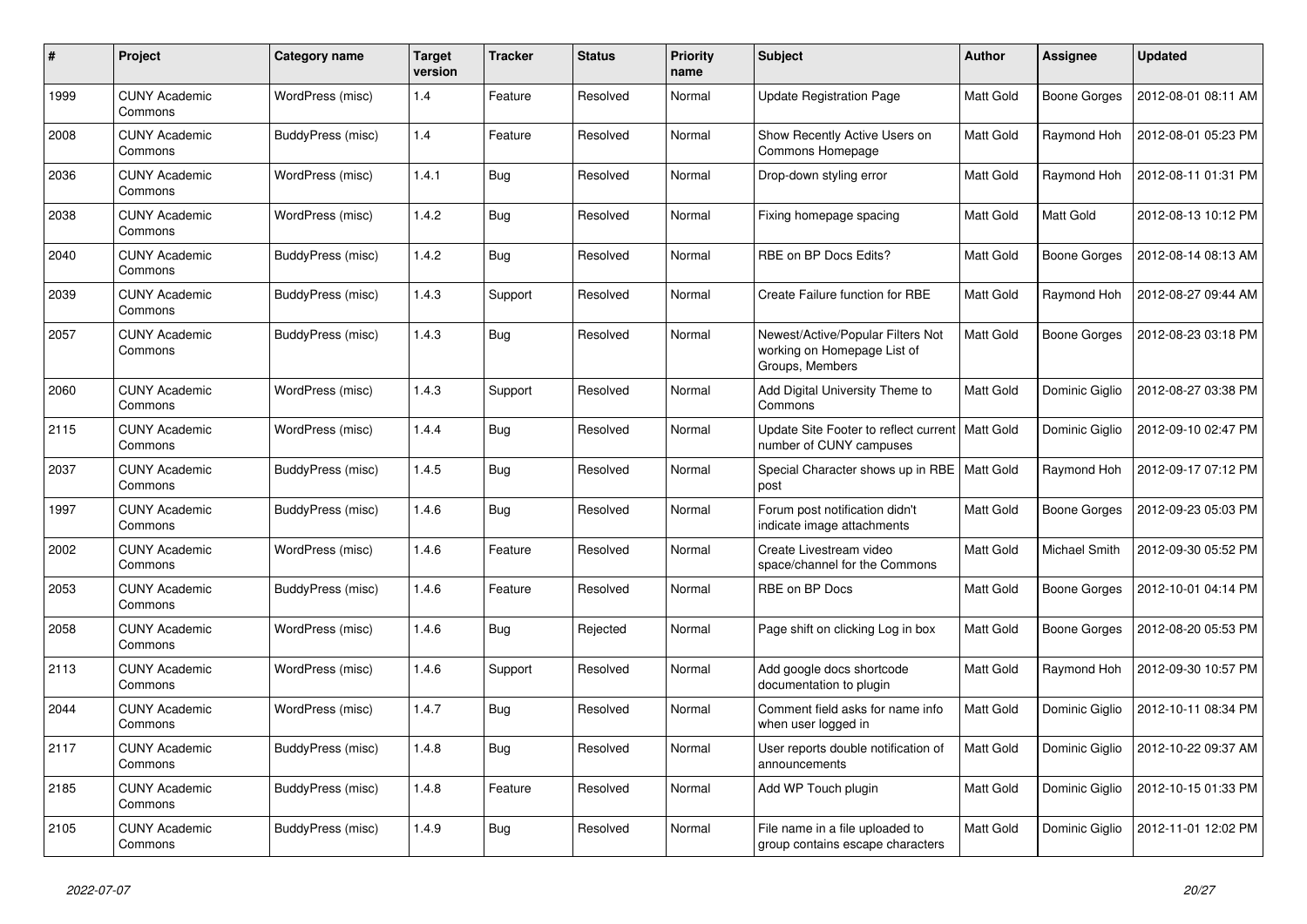| #    | Project                         | Category name     | <b>Target</b><br>version | <b>Tracker</b> | <b>Status</b> | <b>Priority</b><br>name | <b>Subject</b>                                                 | <b>Author</b>    | Assignee       | <b>Updated</b>      |
|------|---------------------------------|-------------------|--------------------------|----------------|---------------|-------------------------|----------------------------------------------------------------|------------------|----------------|---------------------|
| 2176 | <b>CUNY Academic</b><br>Commons | BuddyPress (misc) | 1.4.9                    | <b>Bug</b>     | Rejected      | Normal                  | Page error upon accepting group<br>membership request          | <b>Matt Gold</b> | Dominic Giglio | 2012-11-01 09:48 PM |
| 2184 | <b>CUNY Academic</b><br>Commons | BuddyPress (misc) | 1.4.9                    | Support        | Resolved      | Normal                  | Adjust Invite Directions to include<br>info about max invites  | <b>Matt Gold</b> | Boone Gorges   | 2012-11-03 04:23 PM |
| 2188 | <b>CUNY Academic</b><br>Commons | BuddyPress (misc) | 1.4.9                    | <b>Bug</b>     | Resolved      | Normal                  | Line Spacing/Breaks on BP Docs                                 | Matt Gold        | Chris Stein    | 2012-11-01 03:15 PM |
| 2203 | <b>CUNY Academic</b><br>Commons | WordPress (misc)  | 1.4.9                    | Feature        | Resolved      | Normal                  | Enable uploading of sav files                                  | Matt Gold        | Boone Gorges   | 2012-11-03 04:37 PM |
| 2206 | <b>CUNY Academic</b><br>Commons | BuddyPress (misc) | 1.4.9                    | Support        | Resolved      | Normal                  | Change anchor location for "Post<br>New Topic" in group forums | Matt Gold        | Dominic Giglio | 2012-11-01 11:16 AM |
| 2210 | <b>CUNY Academic</b><br>Commons | WordPress (misc)  | 1.4.9                    | <b>Bug</b>     | Resolved      | Normal                  | Add Twenty Twelve Theme                                        | <b>Matt Gold</b> | Boone Gorges   | 2012-11-01 10:26 AM |
| 2204 | <b>CUNY Academic</b><br>Commons | WordPress (misc)  | 1.4.10                   | Bug            | Resolved      | Normal                  | User Doesn't Come up in Add New<br>User Autocomplete           | <b>Matt Gold</b> | Dominic Giglio | 2012-11-11 12:50 AM |
| 2240 | <b>CUNY Academic</b><br>Commons | WordPress (misc)  | 1.4.10                   | <b>Bug</b>     | Resolved      | Normal                  | Update Luna theme                                              | <b>Matt Gold</b> | Dominic Giglio | 2012-11-11 04:27 PM |
| 2029 | <b>CUNY Academic</b><br>Commons | WordPress (misc)  | 1.4.11                   | Bug            | Resolved      | Normal                  | CForms error                                                   | Matt Gold        | Dominic Giglio | 2012-11-17 02:15 PM |
| 2296 | <b>CUNY Academic</b><br>Commons | WordPress (misc)  | 1.4.12                   | Feature        | Resolved      | Normal                  | Add WP Retina Plugin                                           | Matt Gold        | Dominic Giglio | 2012-12-02 09:10 AM |
| 2299 | <b>CUNY Academic</b><br>Commons | WordPress (misc)  | 1.4.12                   | Feature        | Resolved      | Normal                  | Add Shaken Grid Premium Theme                                  | Matt Gold        | Dominic Giglio | 2012-11-29 04:01 PM |
| 2301 | <b>CUNY Academic</b><br>Commons | WordPress (misc)  | 1.4.12                   | Feature        | Resolved      | Normal                  | Add Twenty Twelve JP365 Child<br>Theme                         | Matt Gold        | Dominic Giglio | 2012-11-29 03:41 PM |
| 2312 | <b>CUNY Academic</b><br>Commons | WordPress (misc)  | 1.4.12                   | Feature        | Resolved      | Normal                  | <b>Upload Gravity Forms Plugin</b>                             | Matt Gold        | Dominic Giglio | 2012-12-03 07:58 PM |
| 2313 | <b>CUNY Academic</b><br>Commons | WordPress (misc)  | 1.4.12                   | Feature        | Resolved      | Normal                  | Add Recovery Theme                                             | Matt Gold        | Dominic Giglio | 2012-11-29 04:01 PM |
| 2323 | <b>CUNY Academic</b><br>Commons | WordPress (misc)  | 1.4.12                   | Feature        | Resolved      | Normal                  | Add four themeforest themes                                    | Matt Gold        | Dominic Giglio | 2012-12-01 02:30 PM |
| 2089 | <b>CUNY Academic</b><br>Commons | WordPress (misc)  | 1.4.13                   | <b>Bug</b>     | Rejected      | Normal                  | Possible blog email notification<br>issue                      | Matt Gold        | Boone Gorges   | 2012-12-11 06:59 PM |
| 2346 | <b>CUNY Academic</b><br>Commons | WordPress (misc)  | 1.4.16                   | Feature        | Resolved      | Normal                  | Add Enable Media Replace Plugin                                | Matt Gold        | Boone Gorges   | 2013-01-08 03:53 PM |
| 2363 | <b>CUNY Academic</b><br>Commons | WordPress (misc)  | 1.4.16                   | <b>Bug</b>     | Resolved      | Normal                  | HTTP Error 500 (Internal Server<br>Error) on GC DSL blog       | Matt Gold        | Boone Gorges   | 2013-01-02 10:10 AM |
| 2385 | CUNY Academic<br>Commons        | BuddyPress (misc) | 1.4.18                   | Bug            | Resolved      | Normal                  | Sitewide nav bar not appearing                                 | <b>Matt Gold</b> | Boone Gorges   | 2013-01-24 10:21 AM |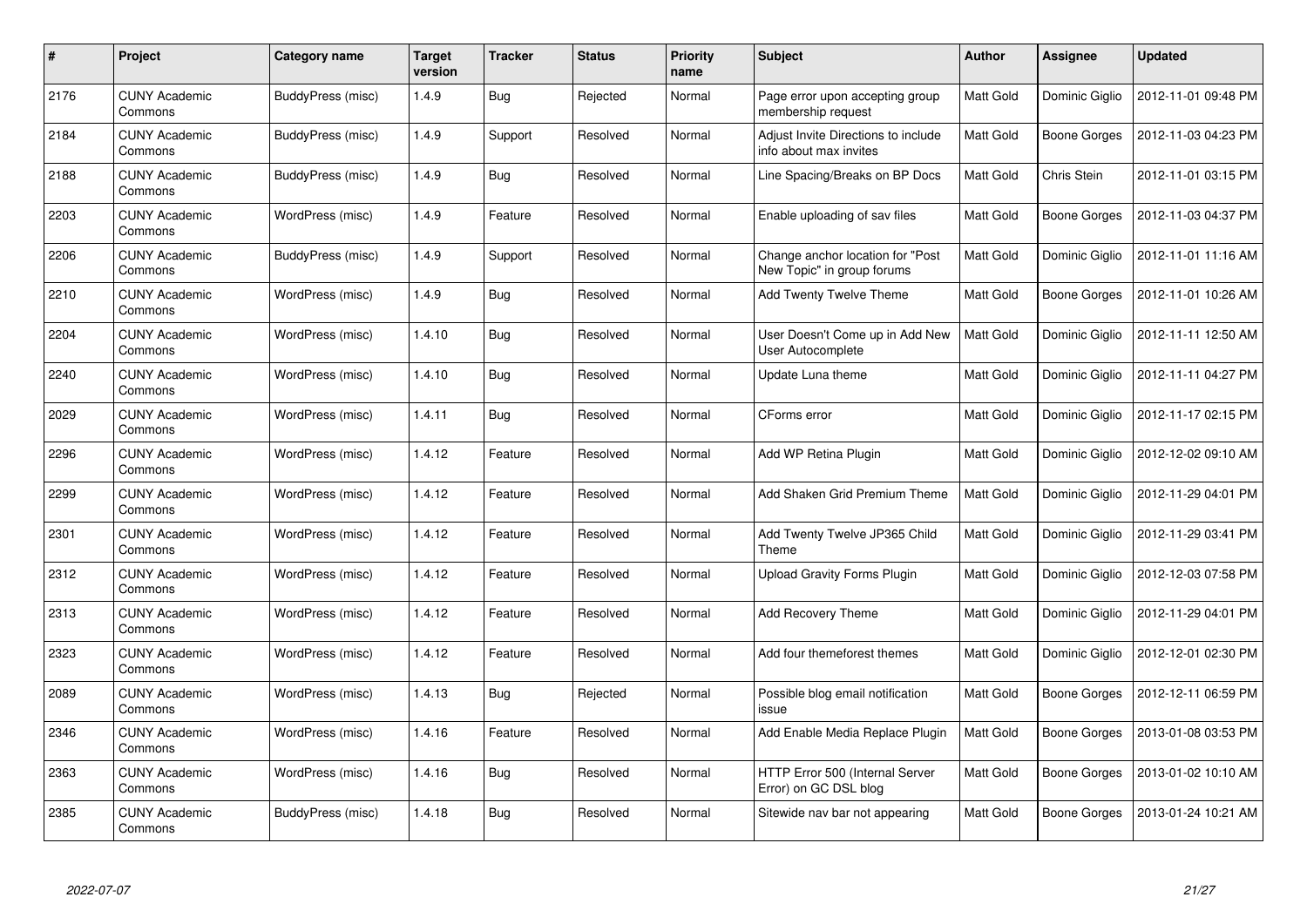| #    | Project                         | Category name     | <b>Target</b><br>version | <b>Tracker</b> | <b>Status</b> | <b>Priority</b><br>name | <b>Subject</b>                                                           | <b>Author</b>    | Assignee       | <b>Updated</b>      |
|------|---------------------------------|-------------------|--------------------------|----------------|---------------|-------------------------|--------------------------------------------------------------------------|------------------|----------------|---------------------|
| 2415 | <b>CUNY Academic</b><br>Commons | BuddyPress (misc) | 1.4.19                   | <b>Bug</b>     | Resolved      | Normal                  | Remove "Popular" link on<br>homepage members widget                      | <b>Matt Gold</b> | Boone Gorges   | 2013-02-12 10:05 PM |
| 2478 | <b>CUNY Academic</b><br>Commons | WordPress (misc)  | 1.4.21                   | Feature        | Resolved      | Normal                  | Ensure that sitewide footer is<br>responsive                             | <b>Matt Gold</b> | Chris Stein    | 2013-03-01 04:17 PM |
| 2483 | <b>CUNY Academic</b><br>Commons | WordPress (misc)  | 1.4.21                   | Feature        | Resolved      | Normal                  | Advanced iFrame plugin request                                           | <b>Matt Gold</b> | Boone Gorges   | 2013-03-11 03:06 PM |
| 2517 | <b>CUNY Academic</b><br>Commons | WordPress (misc)  | 1.4.22                   | <b>Bug</b>     | Resolved      | Normal                  | Add Constant Contact Plugin                                              | Matt Gold        | Boone Gorges   | 2013-03-20 01:53 PM |
| 2520 | <b>CUNY Academic</b><br>Commons | WordPress (misc)  | 1.4.22                   | <b>Bug</b>     | Resolved      | Normal                  | Add Edit Flow Plugin                                                     | <b>Matt Gold</b> | Boone Gorges   | 2013-03-20 02:01 PM |
| 2159 | <b>CUNY Academic</b><br>Commons | BuddyPress (misc) | 1.4.24                   | Bug            | Resolved      | Normal                  | Page redirection after accepting<br>group invite                         | Matt Gold        | Dominic Giglio | 2013-04-11 08:00 PM |
| 2116 | <b>CUNY Academic</b><br>Commons | BuddyPress (misc) | 1.4.31                   | <b>Bug</b>     | Resolved      | Normal                  | Include failed message in RBE<br><b>Failure Notification</b>             | <b>Matt Gold</b> | Raymond Hoh    | 2013-07-08 11:01 PM |
| 2640 | <b>CUNY Academic</b><br>Commons | WordPress (misc)  | 1.4.31                   | Feature        | Resolved      | Normal                  | Plugin Request: Page Excerpt                                             | <b>Matt Gold</b> | Boone Gorges   | 2013-07-10 11:30 AM |
| 2653 | <b>CUNY Academic</b><br>Commons | WordPress (misc)  | 1.4.31                   | Feature        | Resolved      | Normal                  | Add AR2 beta theme                                                       | <b>Matt Gold</b> | Boone Gorges   | 2013-07-11 11:42 AM |
| 2661 | <b>CUNY Academic</b><br>Commons | WordPress (misc)  | 1.4.31                   | Feature        | Resolved      | Normal                  | Install Password-Protected Plugin                                        | Matt Gold        | Boone Gorges   | 2013-07-11 11:44 AM |
| 2000 | <b>CUNY Academic</b><br>Commons | WordPress (misc)  | 1.5                      | Feature        | Resolved      | Normal                  | Inconsistent Font sizes in site footer                                   | Matt Gold        | Dominic Giglio | 2013-08-21 02:39 PM |
| 2014 | <b>CUNY Academic</b><br>Commons | BuddyPress (misc) | 1.5                      | <b>Bug</b>     | Resolved      | Normal                  | Improper margins on Members<br>Directory                                 | Matt Gold        | Dominic Giglio | 2012-12-18 10:37 AM |
| 2161 | <b>CUNY Academic</b><br>Commons | WordPress (misc)  | 1.5                      | Support        | Resolved      | Normal                  | <b>Account Confirmation Email Edits</b>                                  | <b>Matt Gold</b> | Chris Stein    | 2013-08-21 04:54 PM |
| 2322 | <b>CUNY Academic</b><br>Commons | BuddyPress (misc) | 1.5                      | Feature        | Resolved      | Normal                  | Allow File uploads to be added<br>"quietly" (without email notification) | Matt Gold        | Dominic Giglio | 2013-08-21 05:23 PM |
| 2697 | <b>CUNY Academic</b><br>Commons | WordPress (misc)  | 1.5                      | Feature        | Resolved      | Normal                  | <b>Add WP Document Revisions</b><br>Plugin                               | Matt Gold        | Boone Gorges   | 2013-08-22 11:28 AM |
| 2712 | <b>CUNY Academic</b><br>Commons | BuddyPress (misc) | 1.5.0.1                  | Bug            | Resolved      | Normal                  | Font Size in BP Profile Menu<br>Should be Larger                         | Matt Gold        | Boone Gorges   | 2013-08-23 04:36 PM |
| 2714 | <b>CUNY Academic</b><br>Commons | BuddyPress (misc) | 1.5.0.1                  | Bug            | Resolved      | Normal                  | Font and Font Size Inconsistent in<br><b>Commons Profile</b>             | Matt Gold        | Boone Gorges   | 2013-08-23 04:17 PM |
| 2711 | <b>CUNY Academic</b><br>Commons | BuddyPress (misc) | 1.5.1                    | Feature        | Resolved      | Normal                  | Add Change Avatar Link/Interface<br>to Profile Editing Page              | Matt Gold        | Boone Gorges   | 2013-08-28 12:40 PM |
| 2713 | <b>CUNY Academic</b><br>Commons | BuddyPress (misc) | 1.5.1                    | Feature        | Resolved      | Normal                  | Lighten Brief Descriptor Text Color                                      | Matt Gold        | Boone Gorges   | 2013-08-28 12:58 PM |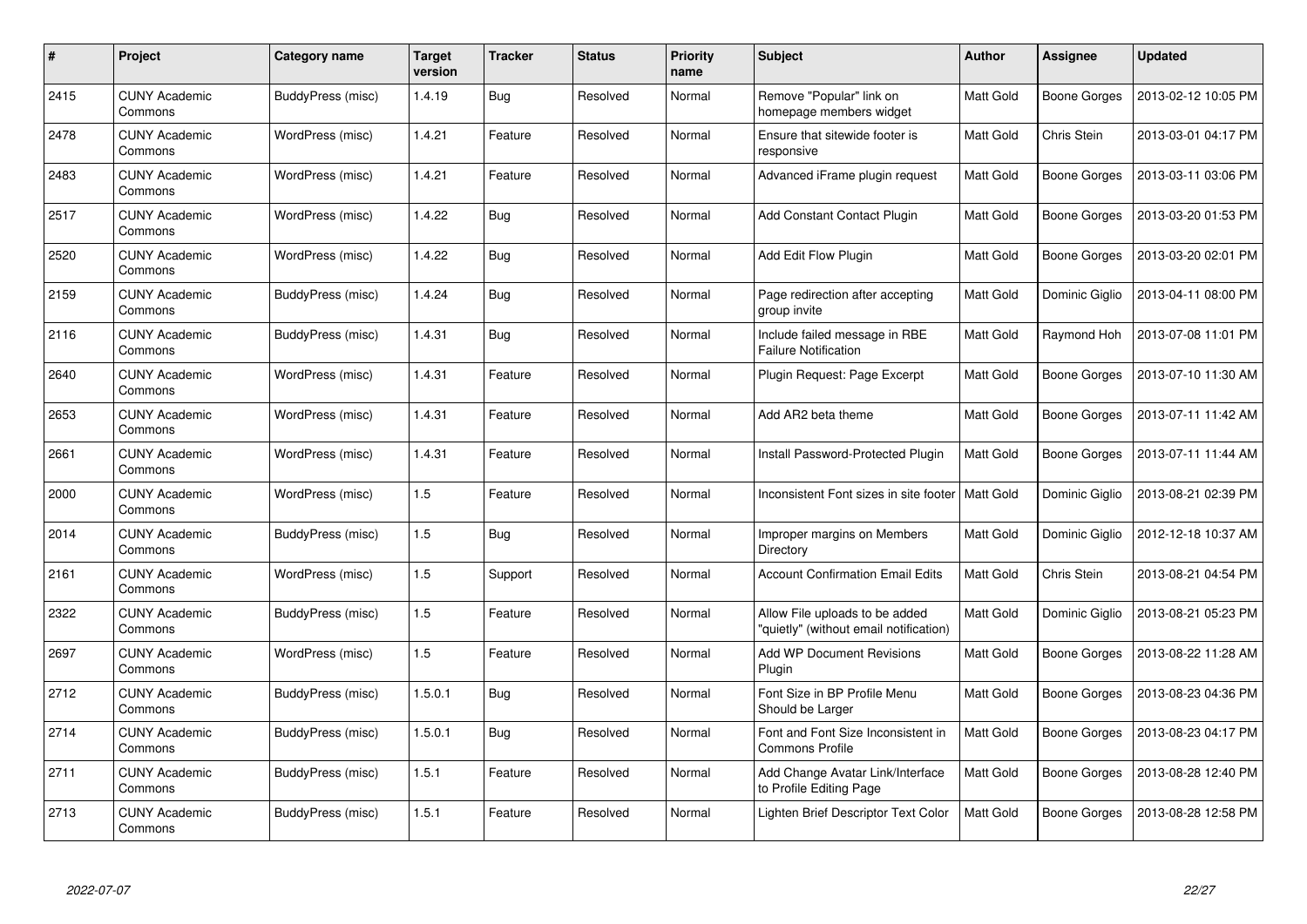| #    | Project                         | Category name            | <b>Target</b><br>version | <b>Tracker</b> | <b>Status</b> | <b>Priority</b><br>name | Subject                                                                               | <b>Author</b>    | Assignee            | <b>Updated</b>      |
|------|---------------------------------|--------------------------|--------------------------|----------------|---------------|-------------------------|---------------------------------------------------------------------------------------|------------------|---------------------|---------------------|
| 2732 | <b>CUNY Academic</b><br>Commons | BuddyPress (misc)        | 1.5.1                    | Feature        | Resolved      | Normal                  | Return users to profile public view<br>after editing save                             | Matt Gold        | <b>Boone Gorges</b> | 2013-08-28 12:53 PM |
| 2735 | <b>CUNY Academic</b><br>Commons | BuddyPress (misc)        | 1.5.1                    | <b>Bug</b>     | Resolved      | Normal                  | Profile Incorrectly Shortens About<br>You Field                                       | Matt Gold        | <b>Boone Gorges</b> | 2013-08-28 11:36 AM |
| 2755 | CUNY Academic<br>Commons        | BuddyPress (misc)        | 1.5.1                    | <b>Bug</b>     | Resolved      | Normal                  | Alphabetize list of colleges in<br>positions drop-down                                | Matt Gold        | <b>Boone Gorges</b> | 2013-08-29 09:30 AM |
| 2771 | <b>CUNY Academic</b><br>Commons | BuddyPress (misc)        | 1.5.2                    | Feature        | Resolved      | Normal                  | Change Brief Descriptor Text Color<br>Again                                           | <b>Matt Gold</b> | <b>Boone Gorges</b> | 2013-09-10 06:07 AM |
| 2776 | <b>CUNY Academic</b><br>Commons | BuddyPress (misc)        | 1.5.2                    | Bug            | Resolved      | Normal                  | Change Name of SPS in College<br>list                                                 | <b>Matt Gold</b> | <b>Boone Gorges</b> | 2013-09-11 08:19 PM |
| 2786 | <b>CUNY Academic</b><br>Commons | BuddyPress (misc)        | 1.5.3                    | Bug            | Resolved      | Normal                  | Move position of close window<br>checkbox on overlay                                  | Matt Gold        | <b>Boone Gorges</b> | 2013-09-19 12:07 PM |
| 2798 | <b>CUNY Academic</b><br>Commons | BuddyPress (misc)        | 1.5.4                    | <b>Bug</b>     | Resolved      | Normal                  | IE10 Profile Display Errors                                                           | Matt Gold        | Raymond Hoh         | 2013-09-25 03:33 PM |
| 2806 | <b>CUNY Academic</b><br>Commons | WordPress (misc)         | 1.5.5                    | Feature        | Rejected      | Normal                  | Add Bones Theme                                                                       | Matt Gold        | <b>Boone Gorges</b> | 2013-10-11 11:28 AM |
| 2800 | <b>CUNY Academic</b><br>Commons | BuddyPress (misc)        | 1.5.6                    | Feature        | Resolved      | Normal                  | Add Vimeo & Github social media<br>account fields to Profiles                         | Matt Gold        | Dominic Giglio      | 2013-10-14 04:51 PM |
| 2839 | <b>CUNY Academic</b><br>Commons | WordPress (misc)         | 1.5.6                    | Feature        | Resolved      | Normal                  | <b>Add Storify Plugin</b>                                                             | Matt Gold        | <b>Boone Gorges</b> | 2013-10-26 07:21 PM |
| 2845 | <b>CUNY Academic</b><br>Commons | <b>BuddyPress</b> (misc) | 1.5.7                    | <b>Bug</b>     | Resolved      | Normal                  | Anchor errors with bp activity items<br>created from associated blog<br>postings      | <b>Matt Gold</b> | <b>Boone Gorges</b> | 2013-11-01 08:15 PM |
| 2847 | <b>CUNY Academic</b><br>Commons | WordPress (misc)         | 1.5.7                    | Feature        | Resolved      | Normal                  | Add Archive.org WP Plugin                                                             | Matt Gold        | <b>Boone Gorges</b> | 2013-11-01 02:41 PM |
| 2858 | <b>CUNY Academic</b><br>Commons | <b>BuddyPress</b> (misc) | 1.5.7                    | <b>Bug</b>     | Resolved      | Normal                  | […] redux                                                                             | <b>Matt Gold</b> | <b>Boone Gorges</b> | 2013-10-30 10:08 PM |
| 2906 | <b>CUNY Academic</b><br>Commons | BuddyPress (misc)        | 1.5.10                   | <b>Bug</b>     | Resolved      | Normal                  | Unable to delete file attachment<br>from forum post                                   | <b>Matt Gold</b> | <b>Boone Gorges</b> | 2013-12-01 09:35 PM |
| 2918 | <b>CUNY Academic</b><br>Commons | WordPress (misc)         | 1.5.11                   | <b>Bug</b>     | Resolved      | Normal                  | Add Sensitive WP Theme                                                                | Matt Gold        | <b>Boone Gorges</b> | 2013-12-03 03:17 PM |
| 2944 | <b>CUNY Academic</b><br>Commons | BuddyPress (misc)        | 1.5.13                   | Bug            | Resolved      | Normal                  | Long load time on send invites<br>group pages                                         | <b>Matt Gold</b> | <b>Boone Gorges</b> | 2014-01-02 02:50 PM |
| 2960 | <b>CUNY Academic</b><br>Commons | WordPress (misc)         | 1.5.16                   | <b>Bug</b>     | Resolved      | Normal                  | Add WP Accessibility Plugin                                                           | Matt Gold        | <b>Boone Gorges</b> | 2014-02-01 02:55 PM |
| 2976 | <b>CUNY Academic</b><br>Commons | BuddyPress (misc)        | 1.5.16                   | Feature        | Resolved      | Normal                  | Allow users to permanently dismiss<br>notification of new profiles on profile<br>page | Matt Gold        | <b>Boone Gorges</b> | 2014-02-01 02:56 PM |
| 2791 | <b>CUNY Academic</b><br>Commons | BuddyPress (misc)        | 1.5.19                   | <b>Bug</b>     | Rejected      | Normal                  | Modify yellow profile bar alert                                                       | Matt Gold        | Chris Stein         | 2014-02-21 03:52 PM |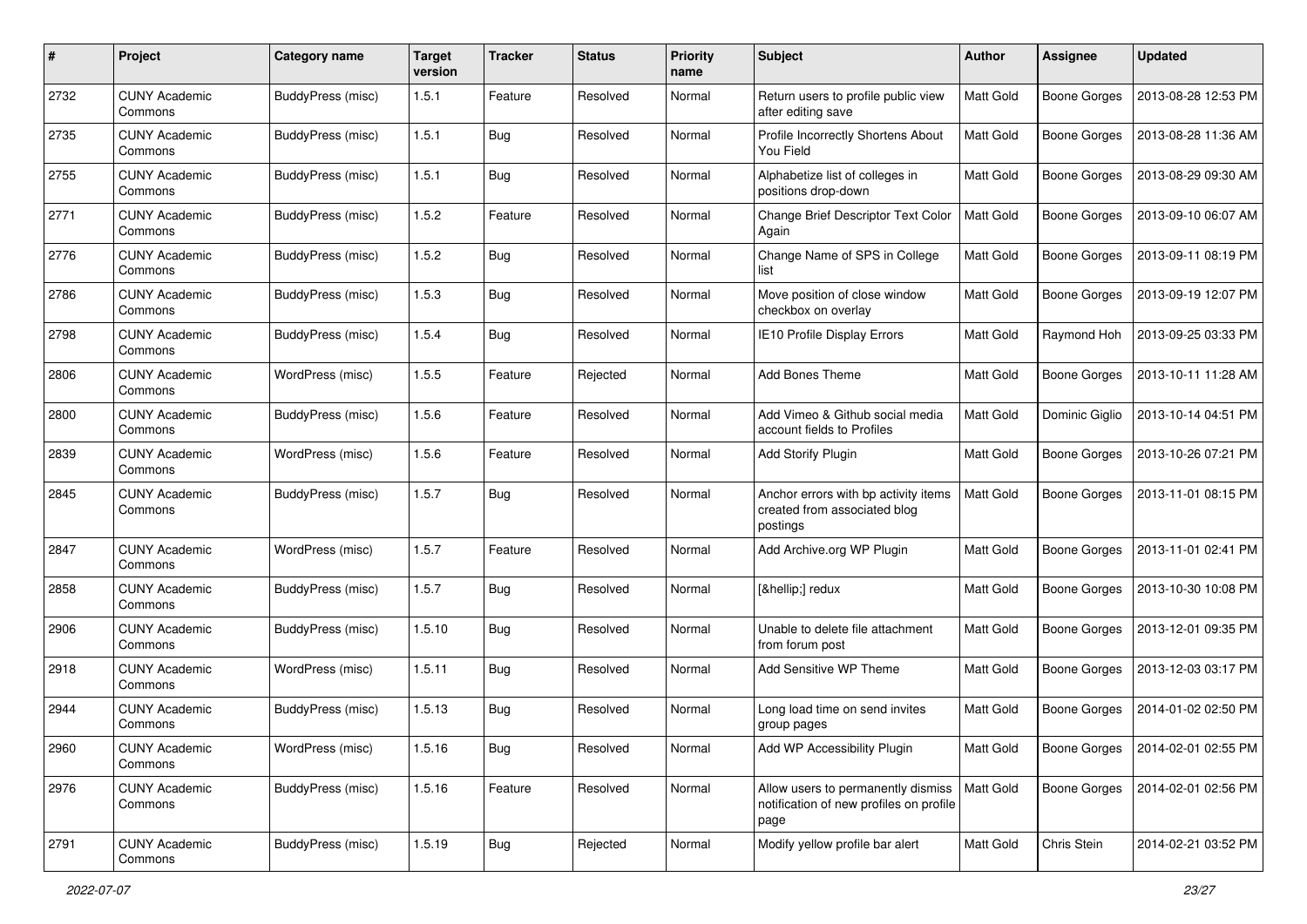| #    | Project                         | Category name           | <b>Target</b><br>version | <b>Tracker</b> | <b>Status</b> | <b>Priority</b><br>name | <b>Subject</b>                                                                | <b>Author</b>    | Assignee            | Updated             |
|------|---------------------------------|-------------------------|--------------------------|----------------|---------------|-------------------------|-------------------------------------------------------------------------------|------------------|---------------------|---------------------|
| 3100 | <b>CUNY Academic</b><br>Commons | <b>WordPress Themes</b> | 1.5.20                   | Bug            | Resolved      | Normal                  | <b>Add Customizr Theme</b>                                                    | <b>Matt Gold</b> | Boone Gorges        | 2014-03-11 10:35 PM |
| 589  | <b>CUNY Academic</b><br>Commons | Group Forums            | 1.6                      | Feature        | Resolved      | Normal                  | Preview of Forum Posts                                                        | <b>Matt Gold</b> | Boone Gorges        | 2014-03-27 03:11 PM |
| 1542 | <b>CUNY Academic</b><br>Commons | <b>BuddyPress Docs</b>  | 1.6                      | Bug            | Resolved      | Normal                  | <b>Group Docs Locked</b>                                                      | Matt Gold        | Boone Gorges        | 2014-03-21 03:38 PM |
| 2135 | <b>CUNY Academic</b><br>Commons | Group Blogs             | 1.6                      | Feature        | Resolved      | Normal                  | Creating a Blog, Creating a Group                                             | <b>Matt Gold</b> | Chris Stein         | 2014-04-01 11:59 AM |
| 2192 | <b>CUNY Academic</b><br>Commons | Group Files             | 1.6                      | Feature        | Resolved      | Normal                  | Allow members to replace files                                                | Matt Gold        | Boone Gorges        | 2014-03-21 03:37 PM |
| 2726 | <b>CUNY Academic</b><br>Commons | <b>Public Portfolio</b> | 1.6                      | Feature        | Resolved      | Normal                  | Reorder Positions in Profile Field                                            | Matt Gold        | Chris Stein         | 2014-03-31 10:51 PM |
| 2733 | <b>CUNY Academic</b><br>Commons | <b>Public Portfolio</b> | 1.6                      | Bug            | Resolved      | Normal                  | Address UX issues in Profile<br>submenu on admin bar                          | Matt Gold        | Chris Stein         | 2014-03-31 10:52 PM |
| 2736 | <b>CUNY Academic</b><br>Commons | <b>Public Portfolio</b> | 1.6                      | Feature        | Resolved      | Normal                  | Enable Rich Text for Profile Fields                                           | Matt Gold        | Boone Gorges        | 2014-02-20 07:52 PM |
| 2795 | <b>CUNY Academic</b><br>Commons | BuddyPress (misc)       | 1.6                      | Bug            | Resolved      | Normal                  | <b>Friendship Request Acceptance</b><br>interface                             | Matt Gold        | Chris Stein         | 2014-03-27 03:07 PM |
| 2833 | <b>CUNY Academic</b><br>Commons | Group Files             | 1.6                      | <b>Bug</b>     | Resolved      | Normal                  | Allow silent file deletions                                                   | Matt Gold        | Boone Gorges        | 2014-03-21 03:50 PM |
| 3124 | <b>CUNY Academic</b><br>Commons | Design                  | 1.6                      | Bug            | Resolved      | Normal                  | Create small version of horizontal<br>logo image to include in HTML<br>Emails | Matt Gold        | Boone Gorges        | 2014-04-01 03:40 PM |
| 3180 | <b>CUNY Academic</b><br>Commons | Group Files             | 1.6.2                    | Bug            | Resolved      | Normal                  | Silent Edit of File Title Produces<br><b>Email Notification</b>               | <b>Matt Gold</b> | Boone Gorges        | 2014-05-01 11:19 PM |
| 3190 | <b>CUNY Academic</b><br>Commons | BuddyPress (misc)       | 1.6.3                    | Bug            | Resolved      | Normal                  | Mention link on Member Profile<br>Leads to SiteWide activity stream           | Matt Gold        | Boone Gorges        | 2014-05-12 02:53 PM |
| 1127 | <b>CUNY Academic</b><br>Commons | <b>WordPress Themes</b> | 1.6.4                    | Bug            | Resolved      | Normal                  | Update WooThemes                                                              | Matt Gold        | Boone Gorges        | 2014-05-21 11:04 PM |
| 2706 | <b>CUNY Academic</b><br>Commons | BuddyPress (misc)       | 1.6.4                    | Bug            | Resolved      | Normal                  | Problem sending group invitations                                             | <b>Matt Gold</b> | <b>Boone Gorges</b> | 2014-05-18 11:36 AM |
| 3226 | <b>CUNY Academic</b><br>Commons | Groups (misc)           | 1.6.4.1                  | Bug            | Resolved      | Normal                  | Group home: content pushed below<br>sidebar                                   | <b>Matt Gold</b> | Boone Gorges        | 2014-05-23 09:55 AM |
| 3219 | <b>CUNY Academic</b><br>Commons | BuddyPress (misc)       | 1.6.7                    | <b>Bug</b>     | Resolved      | Normal                  | new groupblog post emails not<br>being sent as HTML                           | Matt Gold        | Raymond Hoh         | 2014-06-23 08:36 AM |
| 3324 | <b>CUNY Academic</b><br>Commons | <b>Public Portfolio</b> | 1.6.10                   | <b>Bug</b>     | Resolved      | Normal                  | Incorrect display of send<br>message/mention on portfolio page                | <b>Matt Gold</b> | <b>Boone Gorges</b> | 2014-07-22 09:06 PM |
| 3344 | <b>CUNY Academic</b><br>Commons | Layout                  | 1.6.11                   | Bug            | Resolved      | Normal                  | Double display of menu on profile<br>settings                                 | Matt Gold        | Boone Gorges        | 2014-08-01 09:58 AM |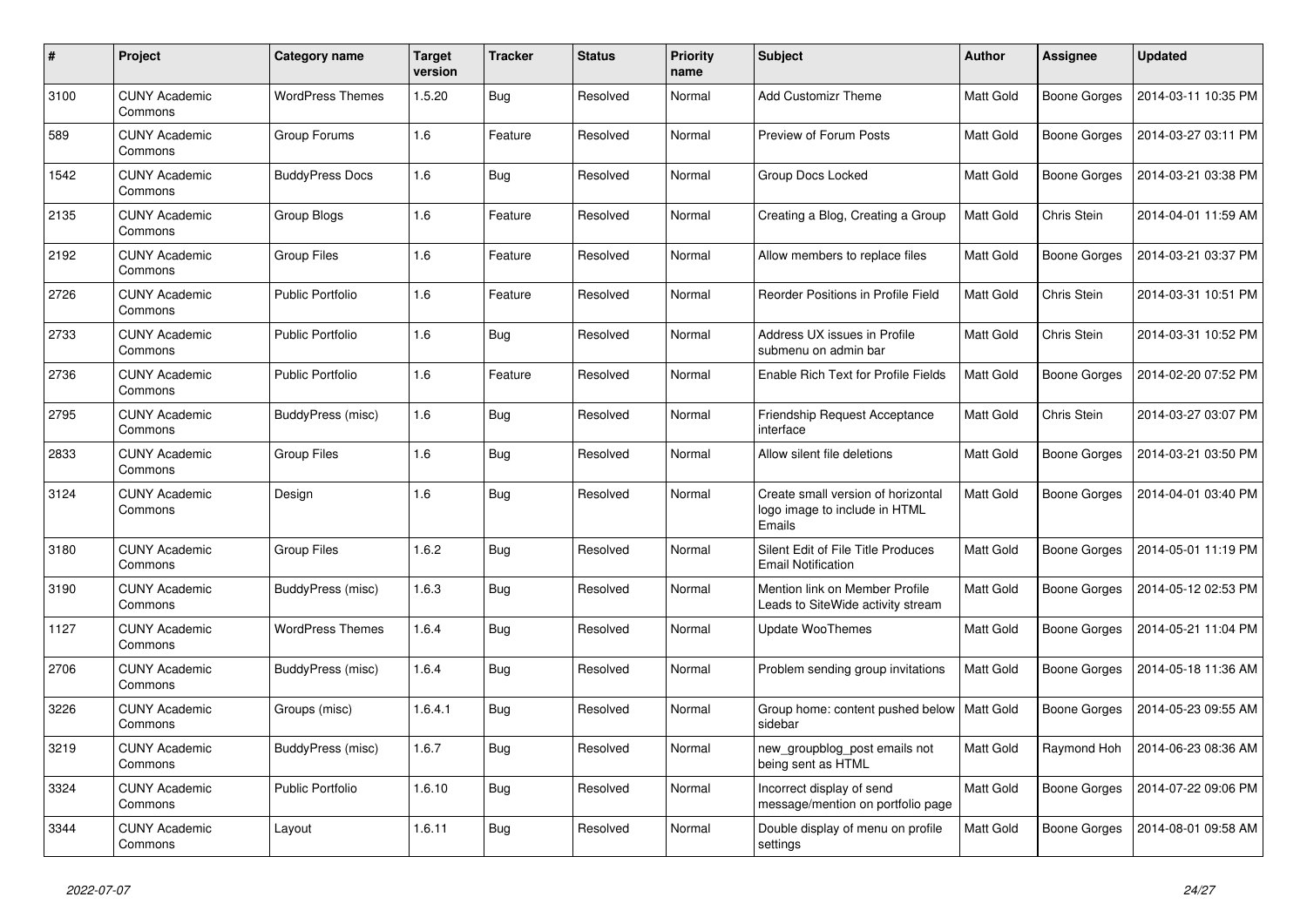| #    | Project                         | Category name              | <b>Target</b><br>version | <b>Tracker</b> | <b>Status</b>       | <b>Priority</b><br>name | <b>Subject</b>                                                                   | <b>Author</b>    | Assignee            | <b>Updated</b>      |
|------|---------------------------------|----------------------------|--------------------------|----------------|---------------------|-------------------------|----------------------------------------------------------------------------------|------------------|---------------------|---------------------|
| 3345 | <b>CUNY Academic</b><br>Commons | Layout                     | 1.6.11                   | <b>Bug</b>     | Resolved            | Normal                  | Text/Icon Styling Error/Overlap on<br>Profile pages                              | <b>Matt Gold</b> | Boone Gorges        | 2014-08-01 09:05 AM |
| 3419 | <b>CUNY Academic</b><br>Commons | Group Invitations          | 1.6.14                   | <b>Bug</b>     | Testing<br>Required | Normal                  | Neatening the display of messages<br>on group requests                           | Matt Gold        | <b>Boone Gorges</b> | 2014-09-01 09:29 PM |
| 3420 | <b>CUNY Academic</b><br>Commons | <b>Email Notifications</b> | 1.6.14                   | <b>Bug</b>     | Resolved            | Normal                  | Membership approval link in email<br>notifications                               | <b>Matt Gold</b> | Boone Gorges        | 2014-09-01 09:31 PM |
| 2239 | <b>CUNY Academic</b><br>Commons | <b>Email Notifications</b> | 1.7                      | <b>Bug</b>     | Resolved            | Normal                  | Login redirects when clicking on<br>private group addresses not<br>working       | <b>Matt Gold</b> | Raymond Hoh         | 2014-11-01 11:41 AM |
| 2563 | <b>CUNY Academic</b><br>Commons | My Commons                 | 1.7                      | Feature        | Resolved            | Normal                  | <b>Favorite Follow Blogs</b>                                                     | Matt Gold        | Raymond Hoh         | 2014-10-09 10:49 AM |
| 2757 | <b>CUNY Academic</b><br>Commons | <b>Group Files</b>         | 1.7                      | Feature        | Resolved            | Normal                  | Create "Download All" Capabilities<br>for Files in a Folder                      | Matt Gold        | Boone Gorges        | 2014-10-14 03:09 PM |
| 2954 | <b>CUNY Academic</b><br>Commons | <b>Public Portfolio</b>    | 1.7                      | Feature        | Duplicate           | Normal                  | New Profile social media options                                                 | Matt Gold        | Dominic Giglio      | 2014-09-16 11:48 AM |
| 3045 | <b>CUNY Academic</b><br>Commons | <b>Public Portfolio</b>    | 1.7                      | Feature        | Resolved            | Normal                  | Create 'clear formatting' button for<br>profile editor                           | <b>Matt Gold</b> | Boone Gorges        | 2014-10-08 03:53 PM |
| 3177 | <b>CUNY Academic</b><br>Commons | Group Forums               | 1.7                      | Feature        | Resolved            | Normal                  | Upgrade bbPress to 2.x                                                           | Matt Gold        | Boone Gorges        | 2014-09-30 01:35 PM |
| 3282 | <b>CUNY Academic</b><br>Commons | Groups (misc)              | 1.7                      | Feature        | Resolved            | Normal                  | Search/sort users within group                                                   | Matt Gold        | Boone Gorges        | 2014-06-25 09:16 PM |
| 3411 | <b>CUNY Academic</b><br>Commons | My Commons                 | 1.7                      | Feature        | Resolved            | Normal                  | Placement of Personal Homepage                                                   | Matt Gold        | Raymond Hoh         | 2014-09-22 08:45 PM |
| 3418 | <b>CUNY Academic</b><br>Commons | <b>Email Notifications</b> | 1.7                      | Feature        | Resolved            | Normal                  | Revisions/Additions to email<br>notifications about group<br>membership requests | Matt Gold        | Boone Gorges        | 2014-09-30 01:14 PM |
| 3448 | <b>CUNY Academic</b><br>Commons | Groups (misc)              | 1.7                      | <b>Bug</b>     | Resolved            | Normal                  | Group changes email slug/link<br>issue                                           | <b>Matt Gold</b> | Raymond Hoh         | 2014-09-15 08:29 PM |
| 3449 | <b>CUNY Academic</b><br>Commons | Groups (misc)              | 1.7                      | <b>Bug</b>     | Resolved            | Normal                  | Make Default Option for "Create<br>Forum" in Group Creation Process<br>"Yes"     | Matt Gold        | Boone Gorges        | 2014-09-22 08:39 PM |
| 3451 | <b>CUNY Academic</b><br>Commons | WordPress (misc)           | 1.7                      | Bug            | Resolved            | Normal                  | Edit delete blog text                                                            | Matt Gold        | Raymond Hoh         | 2014-09-15 08:27 PM |
| 3486 | <b>CUNY Academic</b><br>Commons | My Commons                 | 1.7                      | Feature        | Resolved            | Normal                  | Minor Issues on My-Commons<br>page                                               | Matt Gold        | Raymond Hoh         | 2014-10-03 10:44 AM |
| 3544 | <b>CUNY Academic</b><br>Commons | <b>Group Files</b>         | 1.7                      | Bug            | Resolved            | Normal                  | Files list upload button placement<br>after upload                               | Matt Gold        | Boone Gorges        | 2014-10-10 09:09 AM |
| 3362 | <b>CUNY Academic</b><br>Commons | <b>Public Portfolio</b>    | 1.7.1                    | <b>Bug</b>     | Resolved            | Normal                  | Default display of profiles with no<br>info added                                | <b>Matt Gold</b> | Boone Gorges        | 2014-10-21 02:44 PM |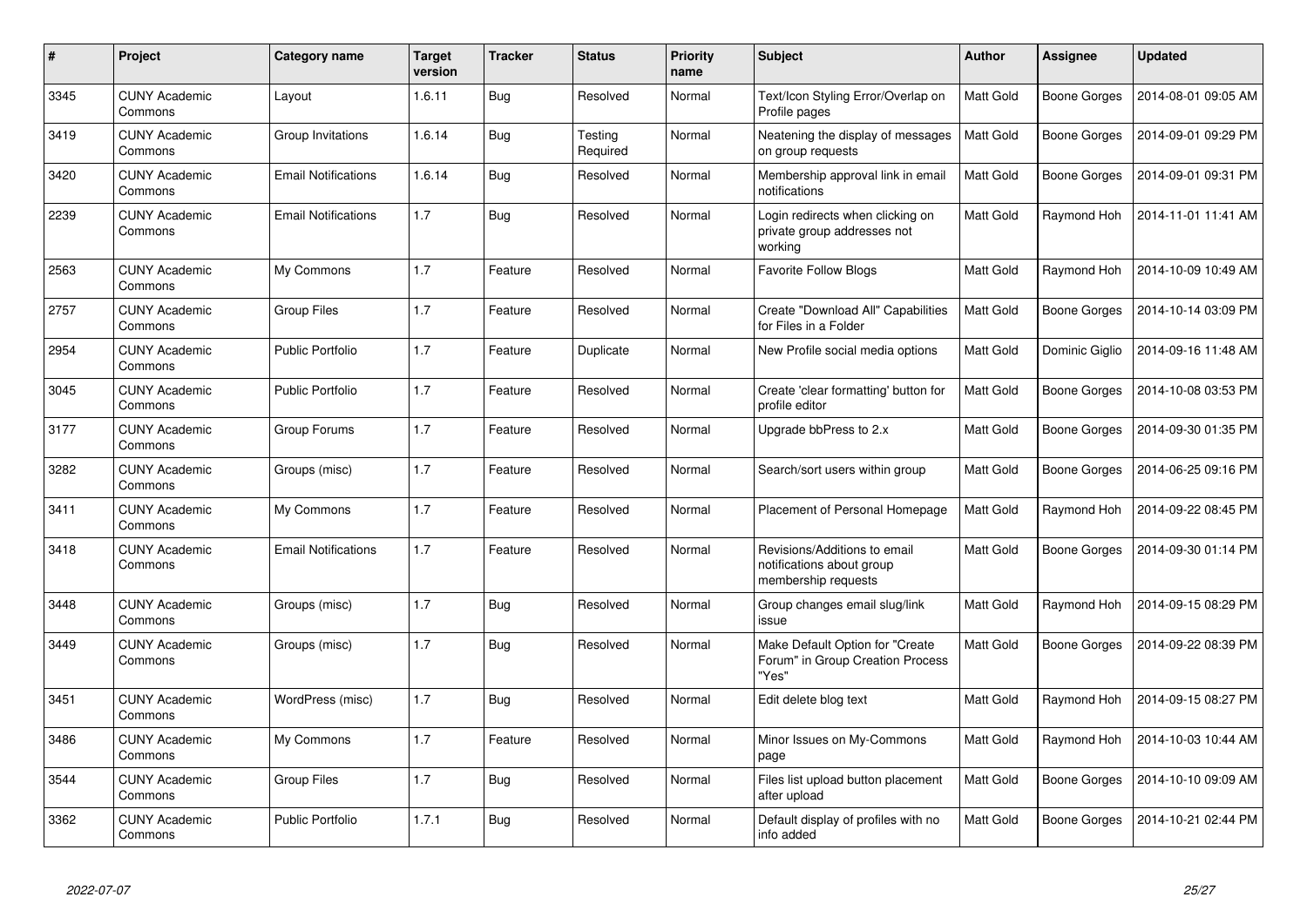| #    | Project                         | Category name            | <b>Target</b><br>version | <b>Tracker</b> | <b>Status</b> | <b>Priority</b><br>name | <b>Subject</b>                                               | <b>Author</b>    | Assignee       | <b>Updated</b>      |
|------|---------------------------------|--------------------------|--------------------------|----------------|---------------|-------------------------|--------------------------------------------------------------|------------------|----------------|---------------------|
| 3561 | <b>CUNY Academic</b><br>Commons | Group Forums             | 1.7.1                    | Feature        | Resolved      | Normal                  | Add Post New Topics link to top of<br>forums                 | <b>Matt Gold</b> | Boone Gorges   | 2014-10-21 06:48 PM |
| 3581 | <b>CUNY Academic</b><br>Commons | <b>BuddyPress Docs</b>   | 1.7.1                    | <b>Bug</b>     | Resolved      | Normal                  | <b>BuddyPress Docs Line Break issue</b>                      | <b>Matt Gold</b> | Boone Gorges   | 2014-10-20 02:56 PM |
| 3559 | <b>CUNY Academic</b><br>Commons | Group Forums             | 1.7.2                    | Design/UX      | Resolved      | Normal                  | Forum Styling                                                | <b>Matt Gold</b> | Boone Gorges   | 2014-11-02 03:18 PM |
| 3588 | <b>CUNY Academic</b><br>Commons | Groups (misc)            | 1.7.2                    | <b>Bug</b>     | Resolved      | Normal                  | Hidden group not appearing in<br>search results              | <b>Matt Gold</b> | Boone Gorges   | 2014-11-01 02:57 PM |
| 3589 | <b>CUNY Academic</b><br>Commons | Group Invitations        | 1.7.2                    | <b>Bug</b>     | Resolved      | Normal                  | User not appearing in group<br>invitation autocomplete       | <b>Matt Gold</b> | Boone Gorges   | 2014-11-01 02:58 PM |
| 3599 | <b>CUNY Academic</b><br>Commons | <b>BuddyPress Docs</b>   | 1.7.2                    | <b>Bug</b>     | Resolved      | Normal                  | Silent BP Docs edits                                         | <b>Matt Gold</b> | Boone Gorges   | 2014-11-01 02:20 PM |
| 3614 | <b>CUNY Academic</b><br>Commons | Home Page                | 1.7.2                    | <b>Bug</b>     | Resolved      | Normal                  | Homepage member widget filter<br>feature not working         | Matt Gold        | Boone Gorges   | 2014-11-01 02:24 PM |
| 3520 | <b>CUNY Academic</b><br>Commons | Security                 | 1.7.3                    | Feature        | Resolved      | Normal                  | Encourage or Require CAPTCHA<br>on forms?                    | Matt Gold        | Daniel Jones   | 2014-11-06 03:40 PM |
| 3583 | <b>CUNY Academic</b><br>Commons | Reply By Email           | 1.7.3                    | <b>Bug</b>     | Resolved      | Normal                  | RBE error message                                            | Matt Gold        | Raymond Hoh    | 2014-11-10 12:42 PM |
| 3610 | <b>CUNY Academic</b><br>Commons | Home Page                | 1.7.3                    | Feature        | Resolved      | Normal                  | Add Susana's Video to the<br>Homepage                        | Matt Gold        | Dominic Giglio | 2014-11-04 03:42 PM |
| 3611 | <b>CUNY Academic</b><br>Commons | Publicity                | 1.7.3                    | Feature        | Resolved      | Normal                  | Add Susana's Video to a<br>Standalone page on the Commons    | Matt Gold        | Dominic Giglio | 2014-11-04 02:07 PM |
| 2924 | <b>CUNY Academic</b><br>Commons | WordPress (misc)         | 1.7.4                    | Feature        | Resolved      | Normal                  | Make header of Help blog a<br>clickable link to the homepage | Matt Gold        | Dominic Giglio | 2014-11-14 04:35 PM |
| 3654 | <b>CUNY Academic</b><br>Commons | Group Forums             | 1.7.4                    | <b>Bug</b>     | Resolved      | Normal                  | can only attached one file to a<br>forum post                | Matt Gold        | Boone Gorges   | 2014-11-21 10:42 AM |
| 3659 | <b>CUNY Academic</b><br>Commons | Home Page                | 1.7.4                    | Feature        | Resolved      | Normal                  | Remove UserVoice                                             | Matt Gold        | Boone Gorges   | 2014-11-21 10:53 AM |
| 3672 | <b>CUNY Academic</b><br>Commons | <b>WordPress Plugins</b> | 1.7.4                    | Feature        | Resolved      | Normal                  | Force captcha on existing contact<br>forms                   | Matt Gold        | Boone Gorges   | 2014-11-21 12:20 PM |
| 3688 | <b>CUNY Academic</b><br>Commons | <b>BuddyPress Docs</b>   | 1.7.6                    | <b>Bug</b>     | Resolved      | Normal                  | Doc creation didn't create email<br>notification             | <b>Matt Gold</b> | Boone Gorges   | 2014-12-12 08:57 AM |
| 3714 | <b>CUNY Academic</b><br>Commons | cuny.is                  | 1.7.7                    | Feature        | Resolved      | Normal                  | cuny is access                                               | Matt Gold        | Boone Gorges   | 2014-12-22 02:19 PM |
| 3717 | <b>CUNY Academic</b><br>Commons | Groups (misc)            | 1.7.7                    | <b>Bug</b>     | Resolved      | Normal                  | Member invitations to Group<br>Members error alert           | Matt Gold        | Boone Gorges   | 2014-12-22 02:25 PM |
| 3729 | <b>CUNY Academic</b><br>Commons | WordPress (misc)         | 1.7.11                   | Feature        | Resolved      | Normal                  | Add 'contact us' line to failed login<br>screen              | Matt Gold        | Daniel Jones   | 2015-02-02 01:16 AM |